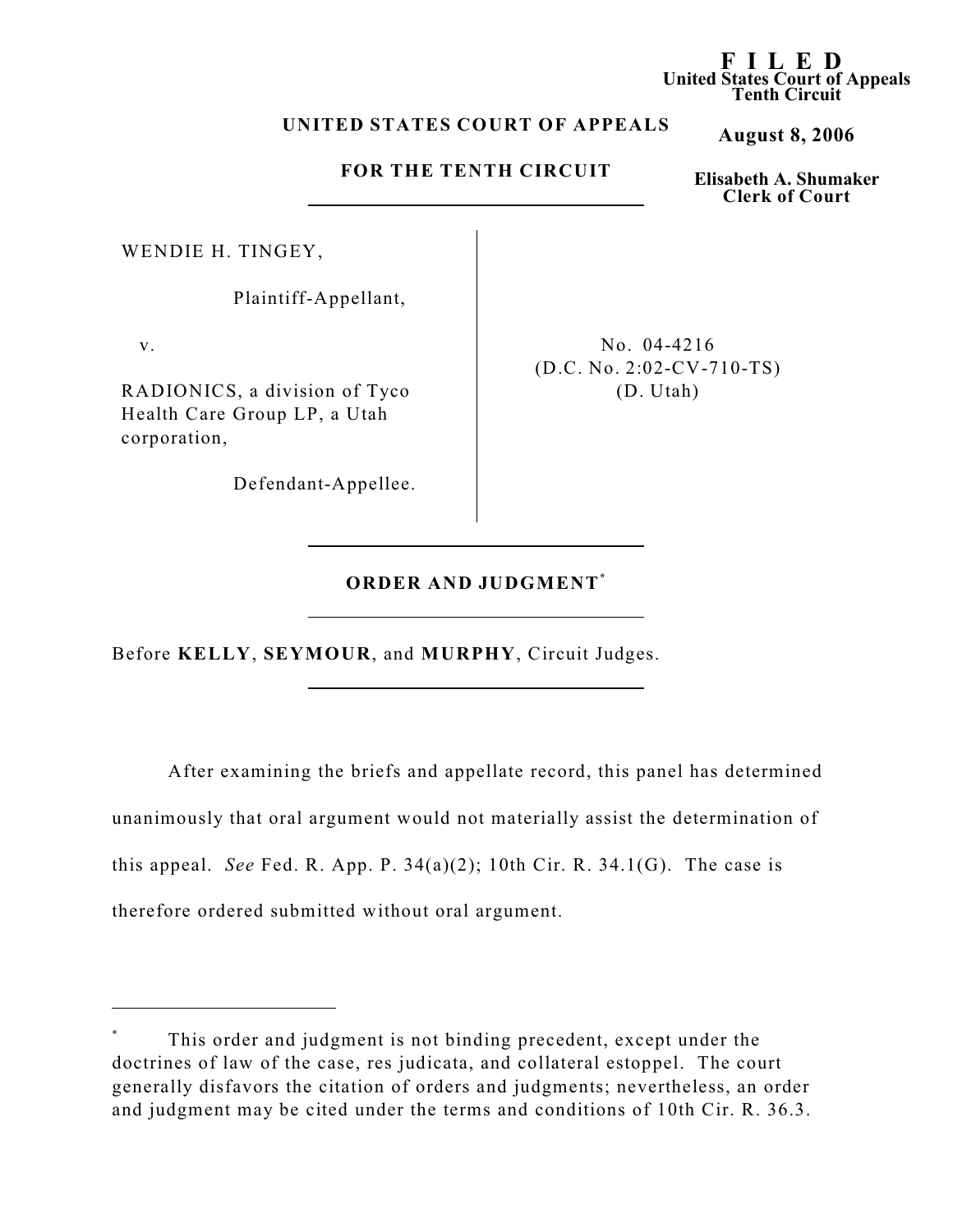This is a products liability action alleging that plaintiff-appellant,

Wendie H. Tingey, suffered injury from a defective product manufactured by defendant Radionics. Ms. Tingey appeals from the district court's order striking the affidavit of her expert witness; striking the second deposition of her physician; denying her motion for summary judgment; and granting Radionics' motion for summary judgment. We affirm in part, reverse in part, and remand for further proceedings.

#### **FACTS**

#### **1. Ms. Tingey's back problems**

Ms. Tingey suffered from long-standing back pain, exacerbated by a previous surgical fusion of her lower vertebrae. She sought treatment from an anesthesiologist, Dr. Richard Rosenthal. After treatment with pain medication and anesthetic nerve blocks proved unsatisfactory, Ms. Tingey agreed to undergo a "nerve ablation procedure" designed to isolate and destroy the nerves causing her pain.

## **2. The radiofrequency device**

This procedure was performed by Dr. Rosenthal, accompanied by a nurse, using a radiofrequency lesion generator, model RFG-3C+ (the "device" or "radiofrequency device") manufactured by Radionics. Dr. Rosenthal was well-experienced in use of the radiofrequency device, as was the nurse who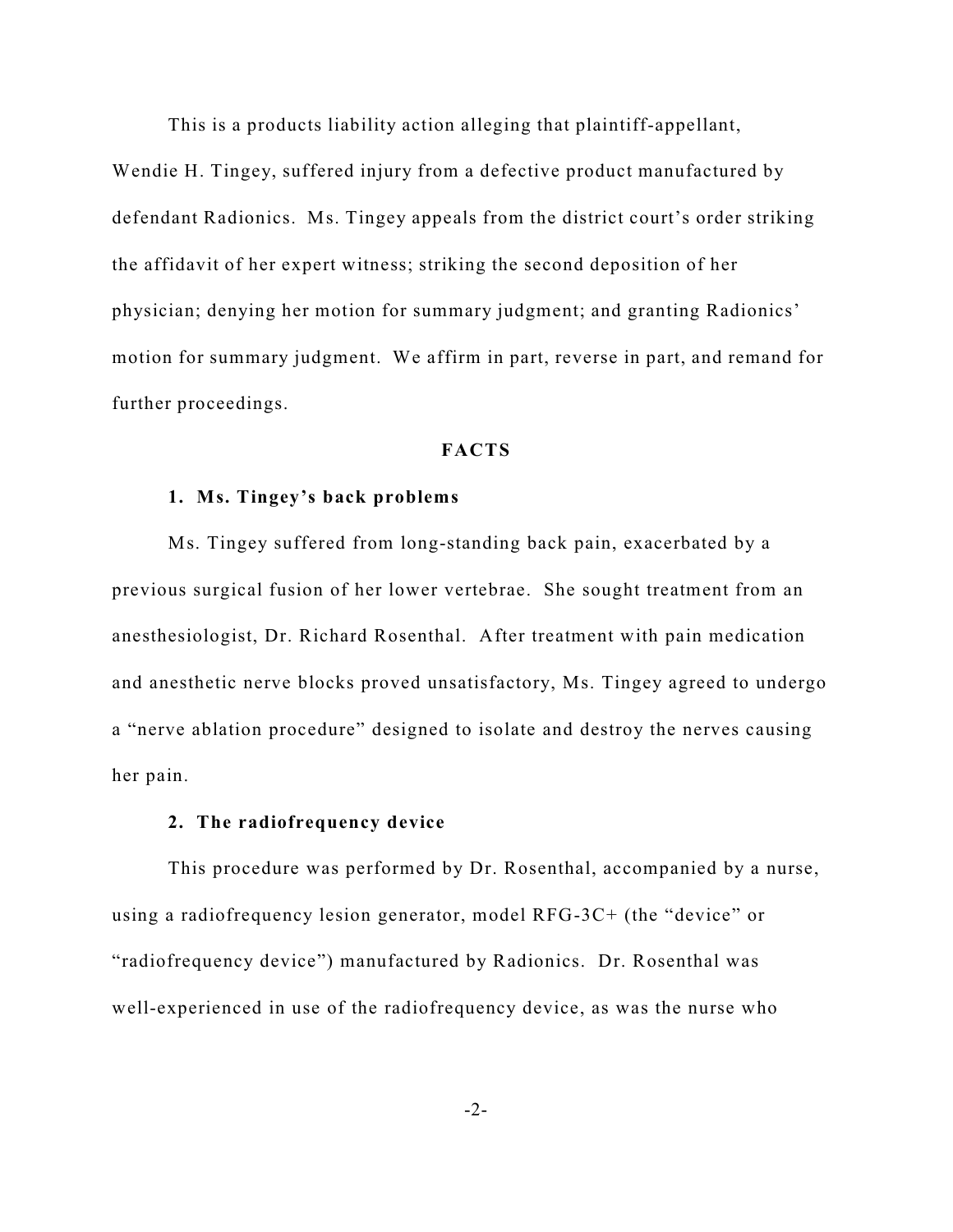assisted him. The device is designed to therapeutically destroy painful nerve tissue by creating lesions in the tissue.

The Radionics radiofrequency device used by Dr. Rosenthal on Ms. Tingey required him to insert a hollow needle into her back. An electrode was then inserted into the needle to produce the radiofrequency waves. The device was designed to operate in two basic modes, lesioning and stimulation mode.

#### **3. Lesioning vs. stimulation mode**

In its high-voltage, lesioning mode (also known as the "pulse mode"), the device destroys nerve tissue. In order to locate the precise nerve tissue to be destroyed, however, the device also has a lower-voltage, nerve stimulation mode (sometimes called "stim mode"). When operating in the stim mode, the device delivers a low-voltage current to nerve tissue so that the patient can feel the tingle it produces in the nerves and advise the physician when he has positioned the needle adjacent to the painful nerve tissue to be lesioned. The usual procedure is to use the stim mode to locate the tissue to be lesioned, and then to switch over to pulse mode to actually destroy nerve tissue.

#### **a. High and low frequency stimulation**

The stim mode, in turn, requires the use of two settings, which are controlled by a rate-select button. The higher-frequency setting (50 Hz) is used to stimulate the sensory part of the nerve. A lower-frequency setting (2 Hz) is used to stimulate the motor portion of the nerve.

-3-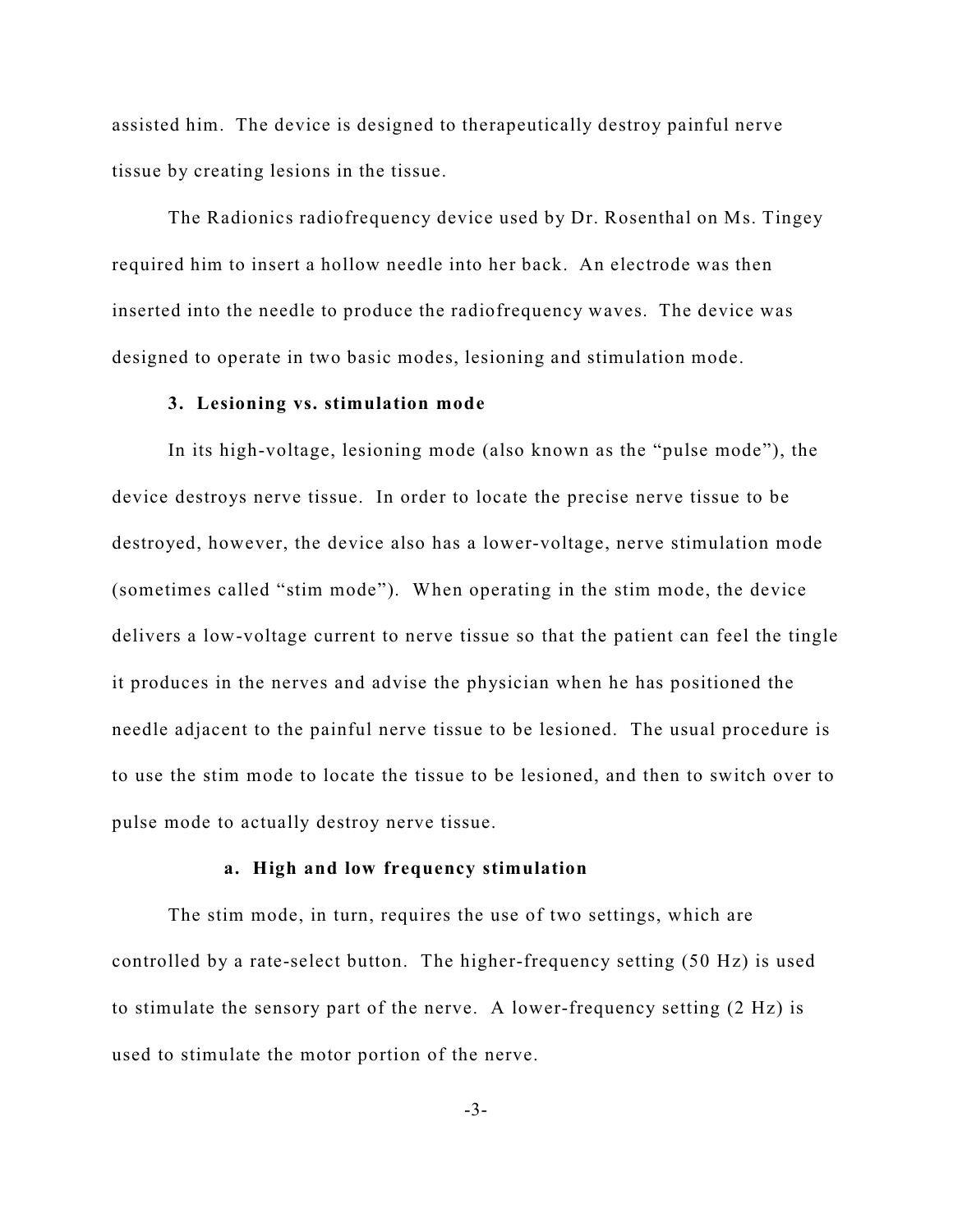#### **b. Voltage adjustments**

There are also voltage adjustments to be made within the stim mode. These adjustments allow the operator to position the needle as close as possible to the affected nerve. The closer the needle is to the affected tissue, the less voltage is required to detect the nerve. The physician can tell that the needle is positioned correctly when only a small amount of voltage is needed to produce a tingling sensation on the affected nerve. If a higher voltage is required to produce sensation, he may need to reposition the needle closer to the nerve before beginning to lesion it.

The voltage is controlled by two switches located on the front panel of the device. One switch is a rheostat or potentiometer similar to a dimmer switch for a light fixture, which allows the operator to increase the output voltage in slow increments. The other is a toggle switch that immediately increases the voltage ten-fold, from a range of zero to one volt to a range of one to ten volts.

High-frequency sensory stimulation (50 Hz) is performed uniquely at a low voltage (zero to one volt maximum), while low-frequency motor stimulation (2 Hz) is done only at a higher voltage (one to ten volts). When the operator wants to switch from stimulating the sensory portion of a nerve to stimulating the motor portion of the nerve, he must activate two switches: the rate select switch (stepping down the frequency from 50 Hz to 2 Hz), and the voltage toggle switch (stepping up from the zero to one volt mode to the one to ten volt mode). The

-4-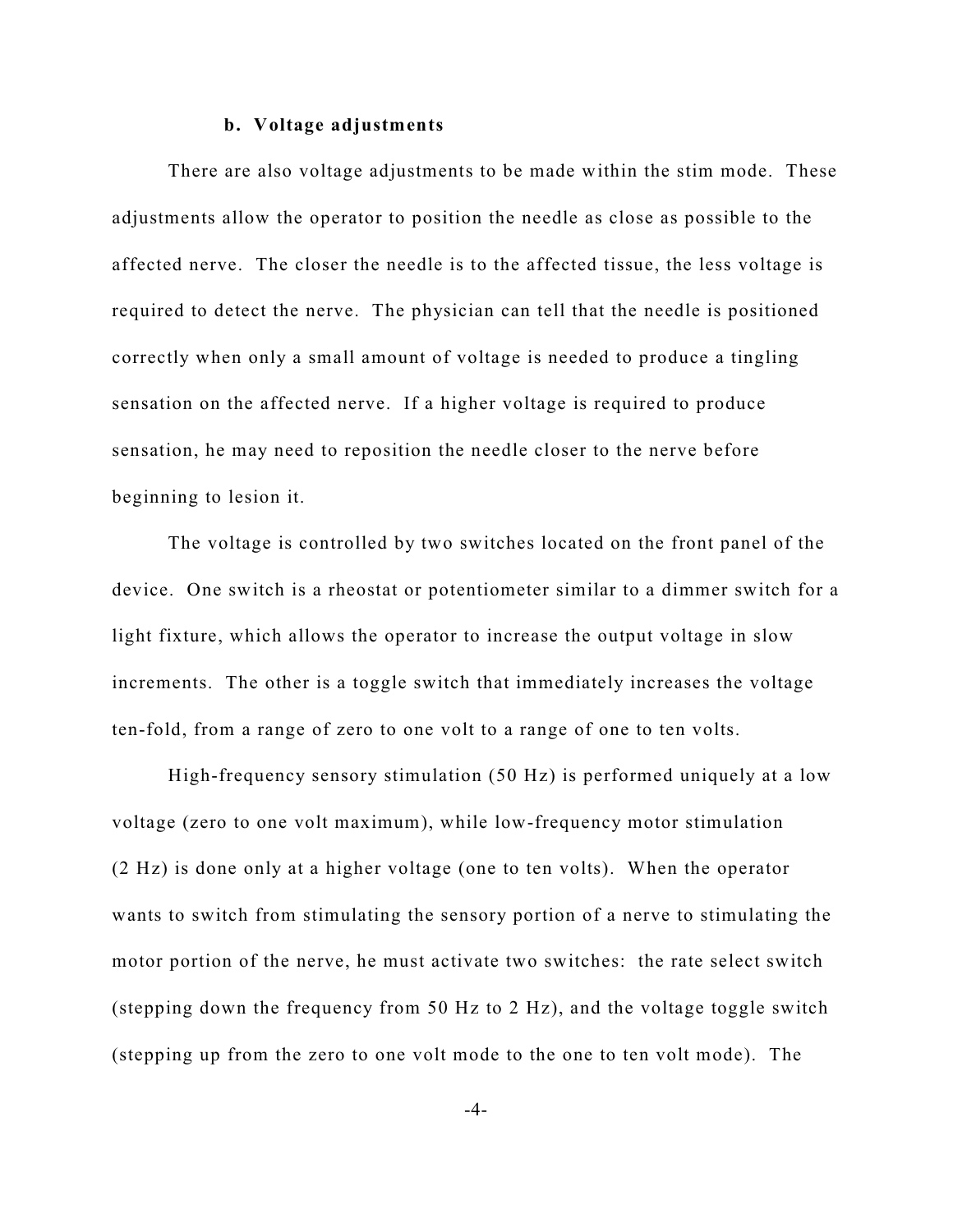same is true in reverse, when switching from motor to sensory mode. There, the operator would step up the frequency from 2 Hz to 50 Hz, and step down the voltage range to zero to one volt.

### **c. Potential dangers and safety mechanisms provided**

The frequency switch, but not the voltage-toggle switch, has a fail-safe mechanism. If the operator attempts to switch between frequencies and the voltage control knob has not been set to zero, the machine shuts itself down. The voltage toggle switch, however, contains no such fail-safe device.

If the voltage is not set at zero when the voltage toggle switch is flipped, it allows for a sudden, ten-fold spike in electrical current into the patient, without automatic shutoff. The operator can avoid this sudden, ten-fold increase in voltage in one of two ways. First, he can reset the voltage control to zero before switching the toggle switch. In fact, operators are trained to reset to zero voltage before making changes to the device's output. Second, if he forgets to do that, but if he activates the switches in the order frequency first, voltage second, the fail-safe mechanism associated with the rate select switch will shut the device down. In fact, any attempt to change frequency while the voltage knob is not at zero results in the device immediately shutting down.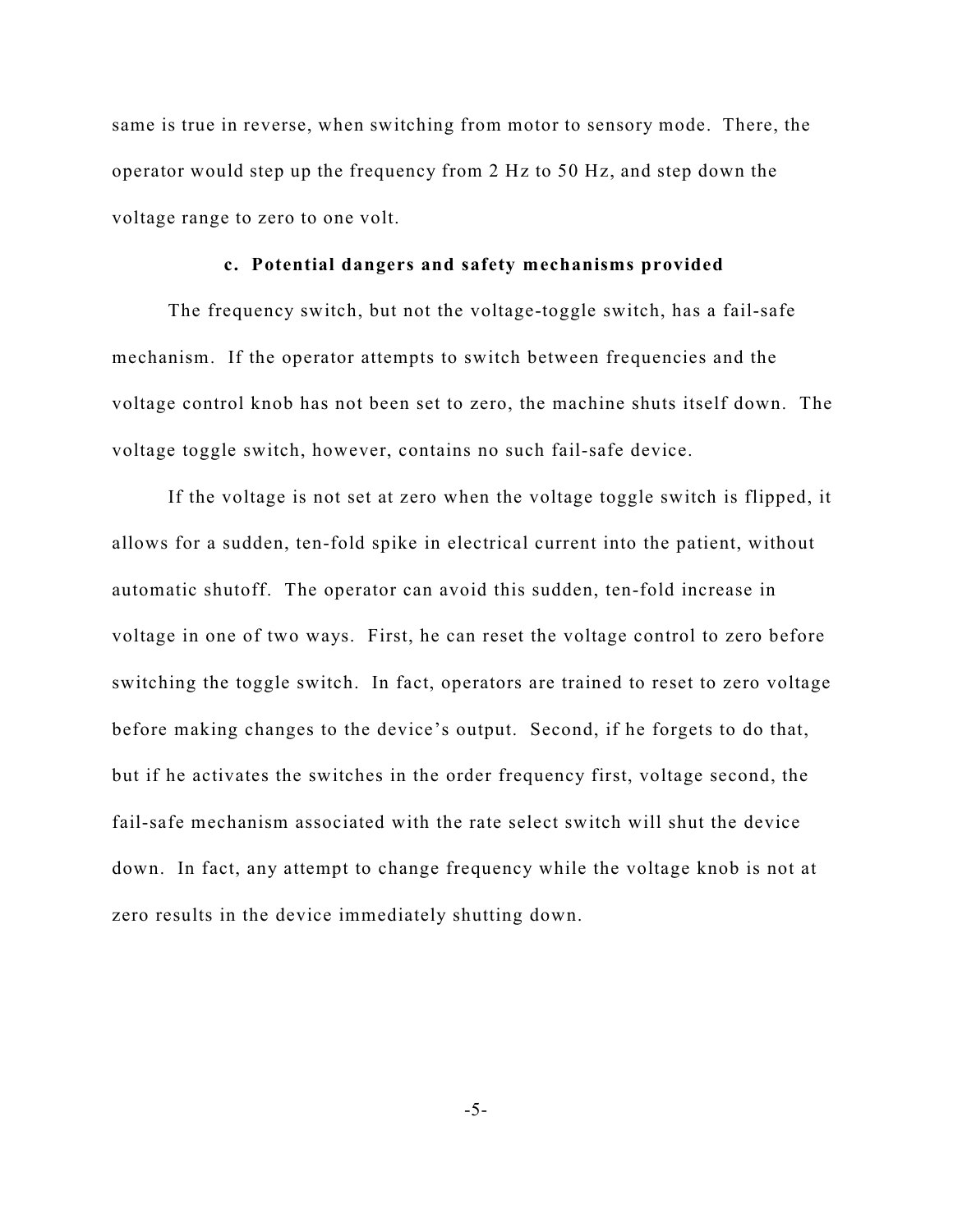#### **d. Ms. Tingey's operation**

In Ms. Tingey's case, she alleges that the nurse operating the device made two crucial errors, when the physician told her to switch from sensory to motor stimulation. First, she did not turn the voltage control to zero. Second, she immediately switched the toggle switch, to increase the voltage ten-fold, rather than the rate-select switch, to adjust the frequency. Because of this, the fail-safe mechanism that would have engaged had she activated the rate-select switch with a non-zero current did not prevent an instant ten-fold increase in the amount of electricity flowing through the needle.

As a result, Ms. Tingey received an electrical shock of approximately seven volts, at a frequency of 50 Hz. She jumped and screamed out in pain. Later that day, she found that she was unable to urinate and defecate normally. Her fecal incontinence resolved soon thereafter, but she was left with an apparently permanent form of urinary incontinence known as "neurogenic bladder." This means that she cannot sense when her bladder is full, and that her bladder does not empty properly. As a result, she must self-catheterize to empty her bladder.

## **4. The district court's summary judgment decision**

Ms. Tingey's complaint alleged causes of action for strict products liability, negligence, and failure to warn. The parties filed cross motions for summary judgment. The district court (1) struck the affidavit of Ms. Tingey's expert witness, Dr. McKay Platt; (2) struck the second deposition of Dr. Rosenthal, the

-6-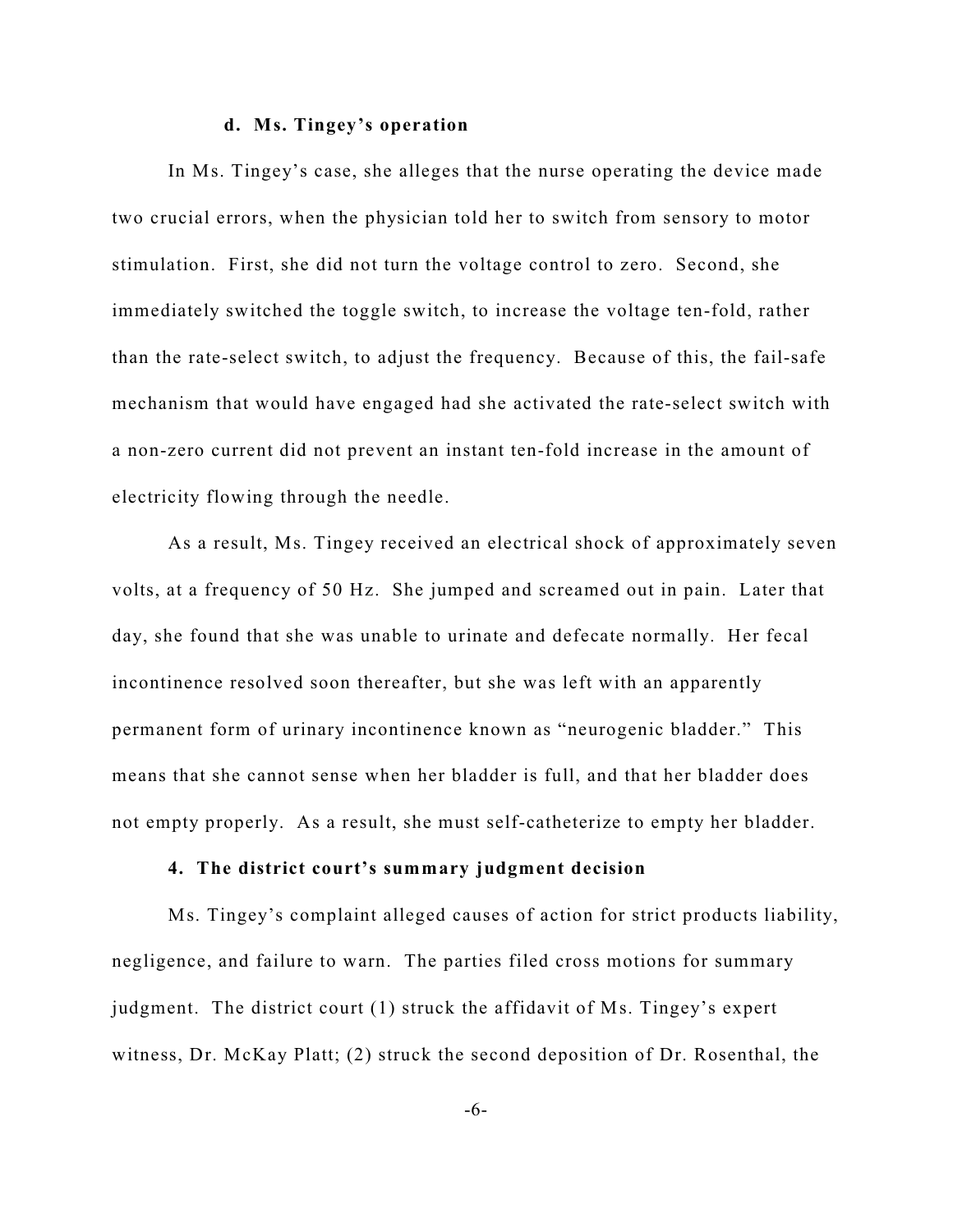physician who performed the lesioning procedure; (3) denied Ms. Tingey's motion for summary judgment; and (4) granted Radionics' motion for summary judgment.

The district court gave two reasons for granting Radionics' motion as to Ms. Tingey's strict liability cause of action. First, there was no evidence to support Ms. Tingey's claim that the device caused her injuries. Second, Ms. Tingey did not meet her burden of coming forward with evidence that the device was unreasonably dangerous or that an alternative safer design was practicable. The district court also rejected her failure to warn claim, finding that the nurse who operated the device had been properly trained and knew how the switch in question operated. Finally, the district court found no credible evidence that Radionics breached any duty owed to Ms. Tingey that would support her negligence claims.

## **STANDARD OF REVIEW**

We review the district court's order granting summary judgment under the same standard employed by the district court under Rule 56(c) of the Federal Rules of Civil Procedure. Summary judgment is proper only if there is no genuine issue of material fact for determination, and the moving party is entitled to judgment as a matter of law. We review the entire record on summary judgment de novo in the light most favorable to the party opposing summary judgment.

*Durham v. Herbert Olbrich GMBH & Co.*, 404 F.3d 1249, 1250 (10th Cir. 2005) (quotation omitted). "In cases such as this, where the nonmoving party will bear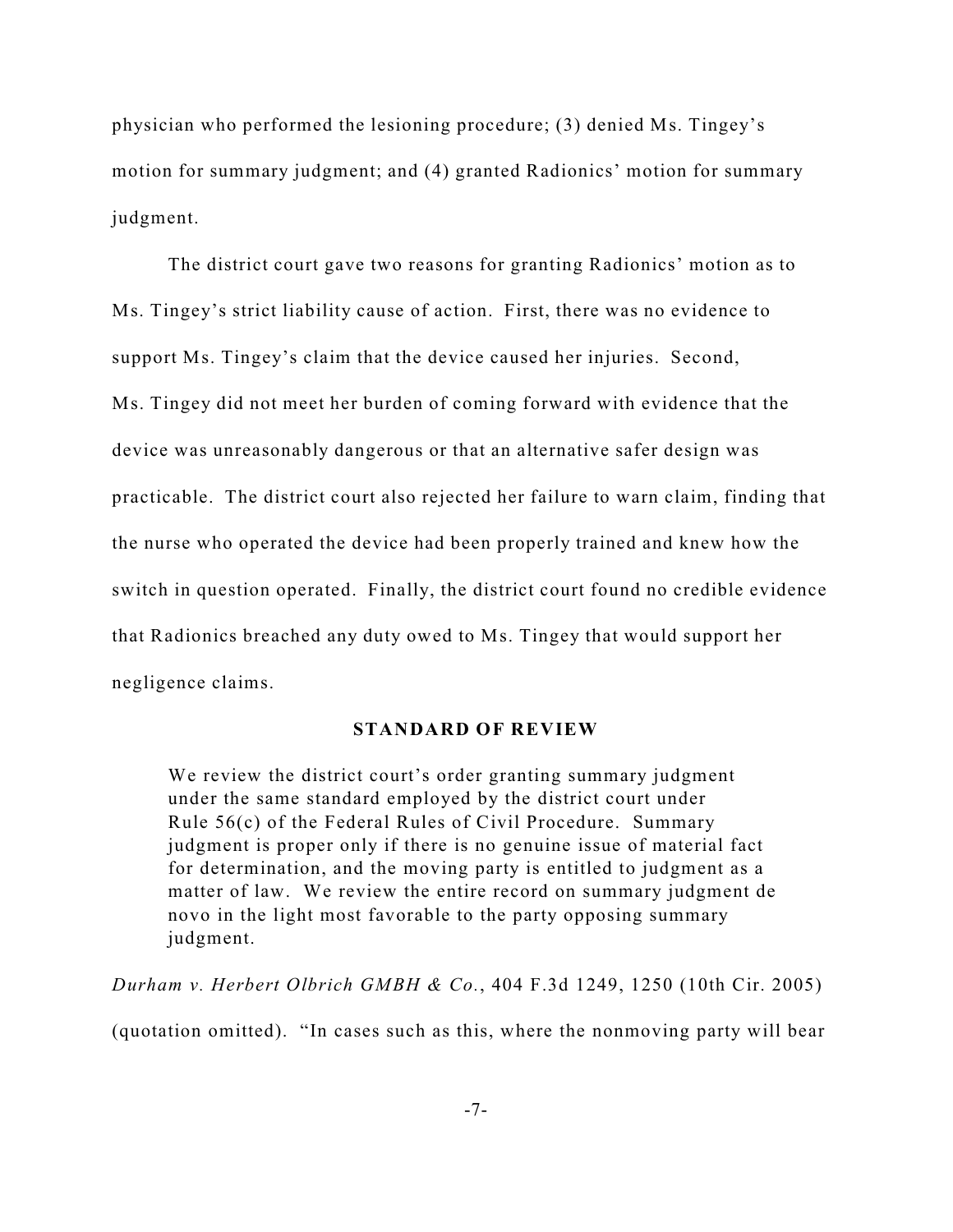the burden of proof at trial on a dispositive issue[,] that party must go beyond the pleadings and designate specific facts so as to make a showing sufficient to establish the existence of an element essential to that party's case in order to survive summary judgment." *Garrett v. Hewlett-Packard Co.*, 305 F.3d 1210, 1216 (10th Cir. 2002) (quotations omitted).

### **ANALYSIS**

### **1. Strict liability – design defect**

To prove her strict product liability claim based on defective design,

Ms. Tingey must show

(1) that the [device] was unreasonably dangerous due to a defect or defective condition, (2) that the defect existed at the time the product was sold, and (3) that the defective condition was a cause of the plaintiff's injuries.

*Brown v. Sears, Roebuck & Co.*, 328 F.3d 1274, 1279 (10th Cir. 2003) (quotation omitted). The district court concluded that she failed to establish the first and third elements. We begin with the first element, whether the Radionics device was defectively designed, and therefore unreasonably dangerous. We address causation in a separate section of this order and judgment, because it impacts each of Ms. Tingey's claims.

### **a. Objective and subjective tests–overview**

A plaintiff alleging that a product is "unreasonably dangerous" must satisfy both an objective and a subjective component. *Id.* at 1282. The objective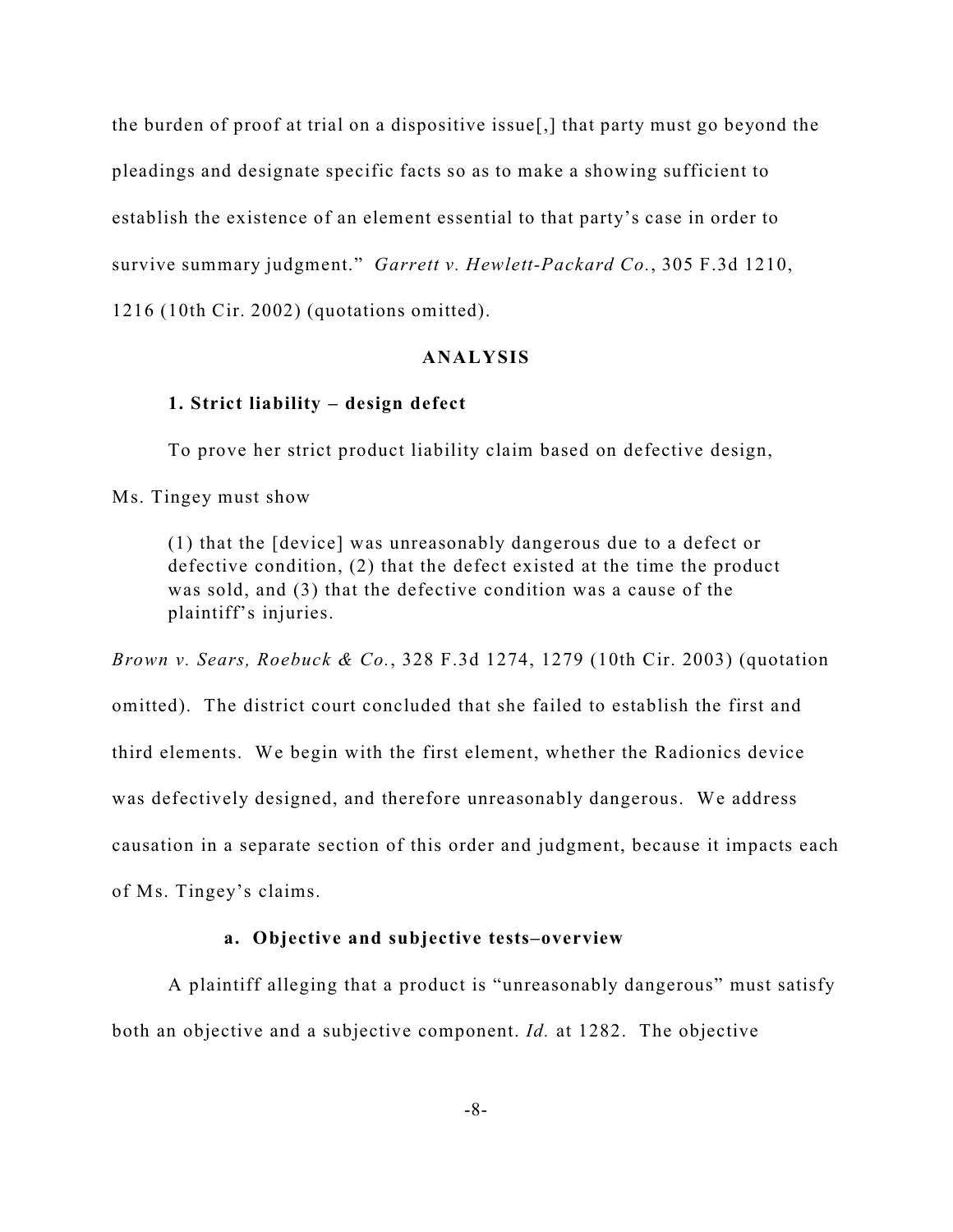component asks whether the product is "dangerous to an extent beyond which would be contemplated by the ordinary and prudent buyer, consumer or user of that product in that community considering the product's characteristics, propensities, risks, dangers and uses." Utah Code Ann. § 78-15-6(2). "The issue, roughly speaking, is whether an ordinary person would think the product is less dangerous than it is." *Brown*, 328 F.3d at 1280.

The subjective component requires the court to consider "any actual knowledge, training, or experience possessed by that particular buyer, user or consumer." Utah Code Ann. § 78-15-6(2). Since the subjective component involves knowledge that *increases* a particular buyer, user or consumer's ability to understand the dangers associated with the product, it can only *raise* the standard that the plaintiff must meet in a particular case. *Brown*, 328 F.3d at 1282. If the particular buyer, user or consumer has no specialized knowledge, of course, the plaintiff has no additional burden to meet for this element.

### **b. Objective test–analysis**

 Ms. Tingey contends that the Radionics device is unreasonably dangerous from an objective standpoint because "an ordinary and prudent Anaesthesiologist would have no meaningful way of knowing the toggle switch could be flipped-up into the 'high' position (0 to 10 volts), and the Device would **instantly** deliver to the patient a continuous electrical impulse **10-times** greater than intended." Aplt. Opening Br. at 26 (emphasis in original). Radionics counters, first, that the

-9-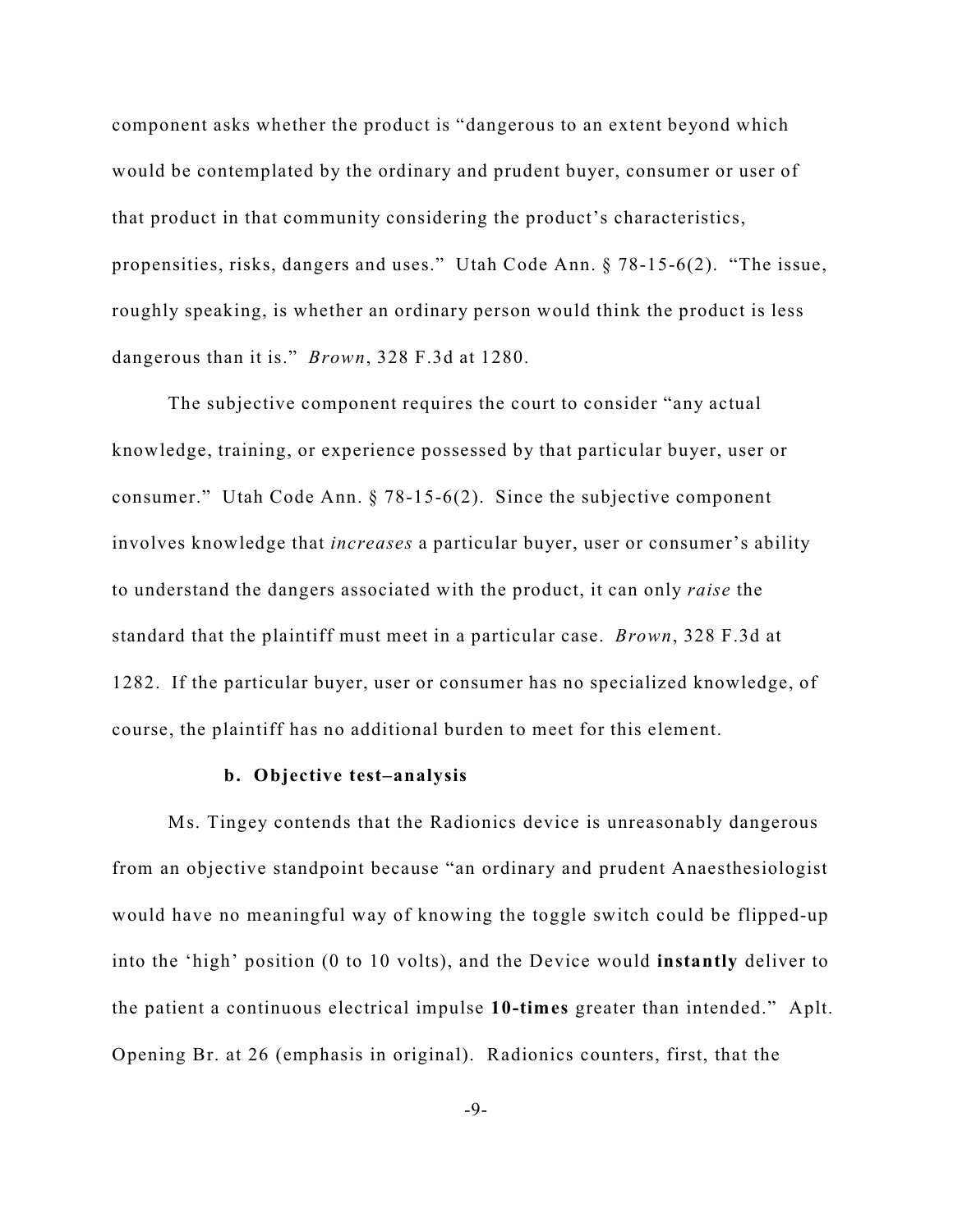device has been approved by the Food and Drug Administration (FDA), and second, that an ordinary and prudent user of the device would have appreciated the dangers of improperly activating the toggle switch without turning down the power knob. Radionics further notes that the device has been widely used for twenty years without any complaint that its design or the design of its toggle switch is in any way dangerous or defective.

## **(1.) Statutory presumption**

Radionics contends that it is entitled to a presumption created by Utah's

Product Liability Act, which sets limits on suits for product defects. That statute

reads in pertinent part:

In any action for damages for personal injury, death, or property damage allegedly caused by a defect in a product:

 $[\ldots]$ 

(3) There is a rebuttable presumption that a product is free from any defect or defective condition where the alleged defect in the plans or designs for the product or the methods and techniques of manufacturing, inspecting and testing the product were in conformity with government standards established for that industry which were in existence at the time the plans or designs for the product or the methods and techniques of manufacturing, inspecting and testing the product were adopted.

Utah Code Ann. § 78-15-6.

Radionics cites a letter ruling it obtained from the FDA permitting it to market the device. *See* Aplt. App., Vol. I, at 70-71. It contends that this letter ruling entitles it to the rebuttable presumption in  $\S$  78-15-6(3) that the device "is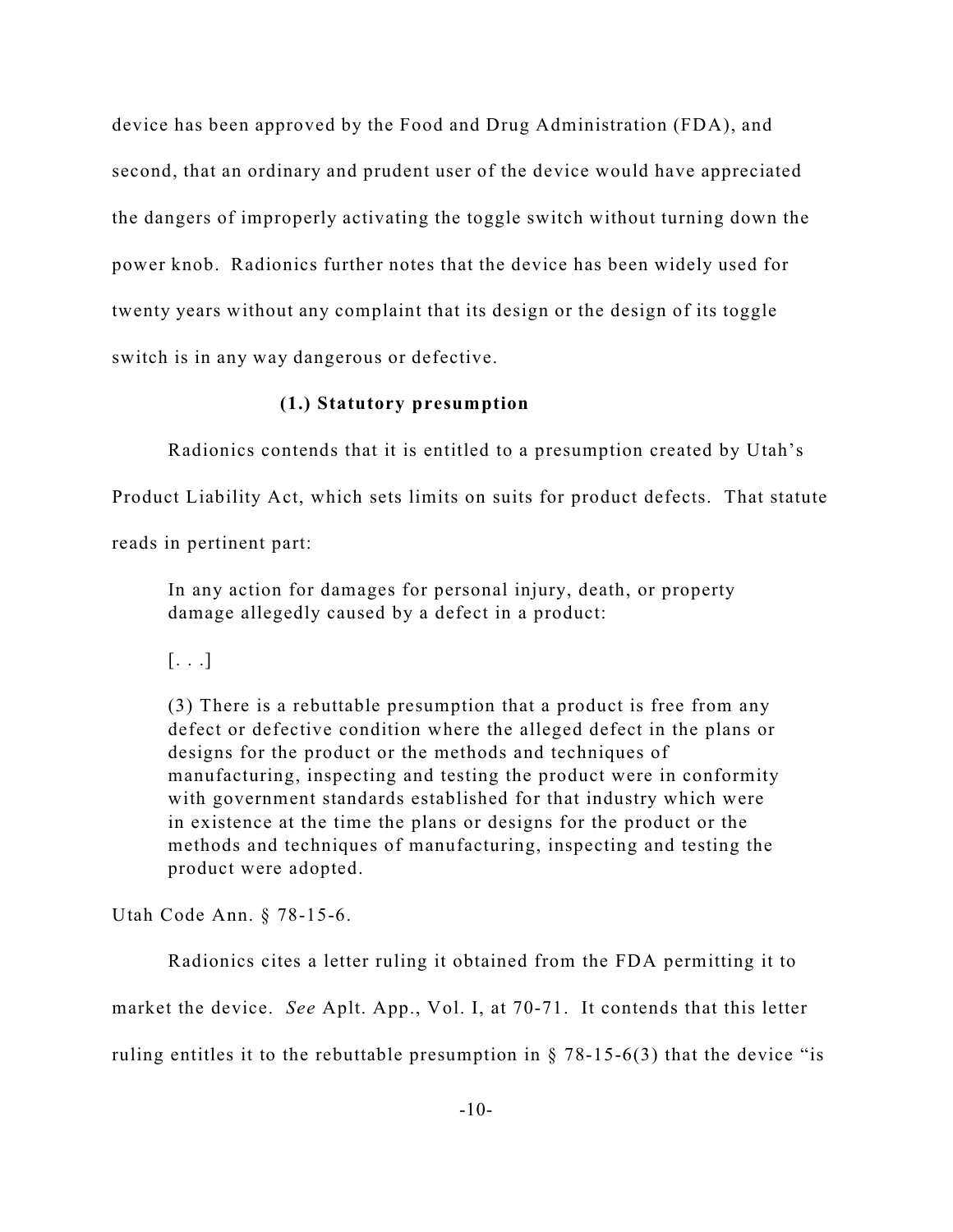free from any defect or defective condition." Ms. Tingey responds that Radionics is not entitled to the presumption because the FDA never tested the device, and because there were no FDA requirements regarding the labeling of devices of this type.

In *Slisze v. Stanley-Bostitch*, 979 P.2d 317 (Utah 1999), the Utah Supreme Court indicated that  $\S$  78-15-6(3) should be read in light of the Restatement (Second) of Torts § 285 (1965), which permits courts to determine the standard of reasonable care to be followed by reference to an administrative regulation. *See id.* at 321. Section 286 of the same Restatement provides specific guidelines for the use of administrative regulations to establish the standard of care. It states that a court may adopt the standard contained in an administrative regulation whose purpose is "(a) to protect the class of persons which includes the one whose interest was invaded, and (b) to protect the particular interest which is invaded (c) to protect that interest against the kind of harm which has resulted, and (d) to protect that interest against the particular hazard from which the harm results." An administrative regulation that meets these requirements can be used to establish the presumption of non-defectiveness under § 78-15-6(3). *Slisze*, 979 P.2d at 321.

The question before us, therefore, is whether the FDA approval that Radionics received satisfied the standards identified in the Restatement test, and, hence, those required for the application of  $\S$  78-15-6(3). The FDA letter ruling

-11-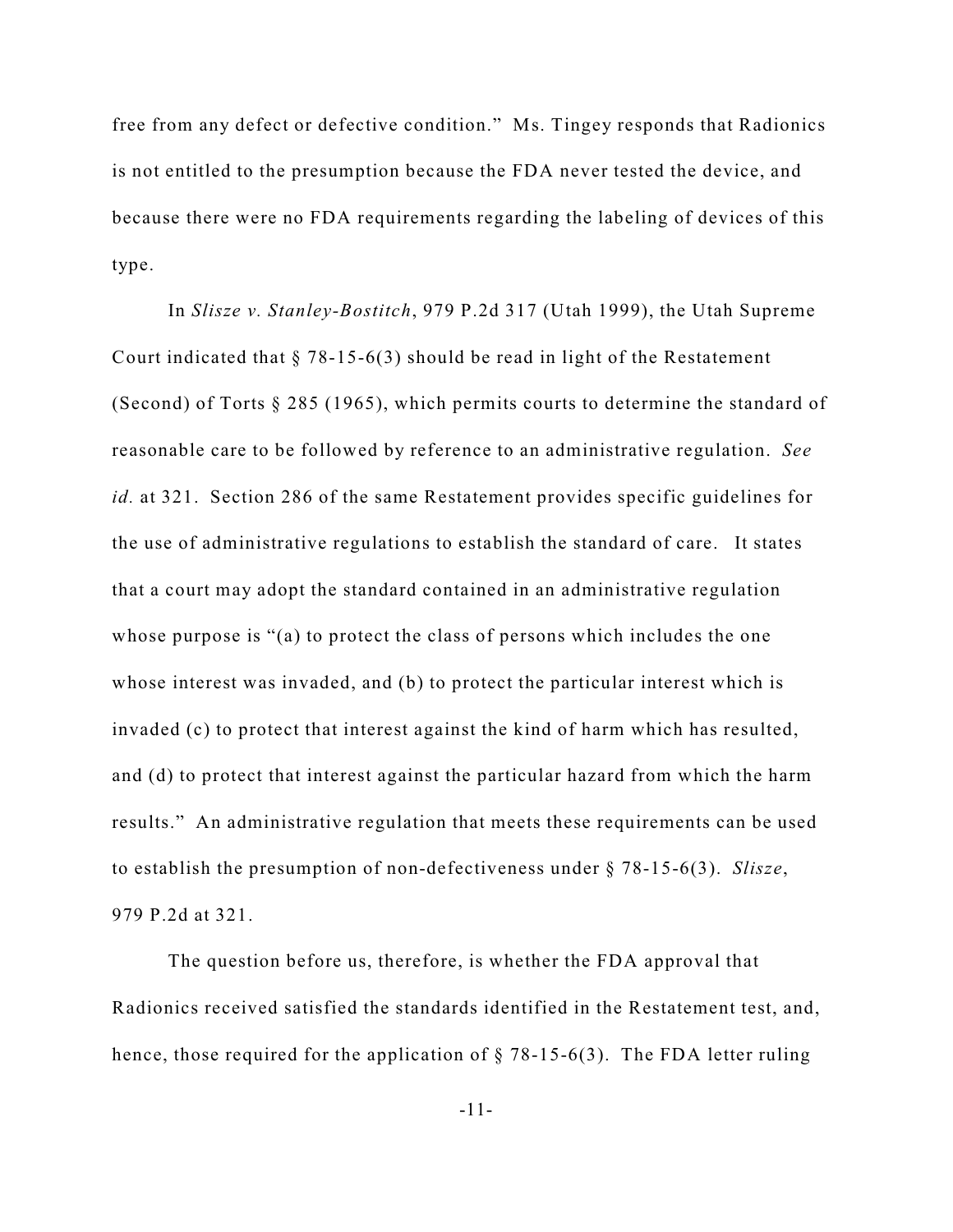at issue granted Radionics' "Section 510(k)" application to market the radiofrequency device that allegedly injured Ms. Tingey. The section referenced is part of the Medical Device Amendments of 1976 to the Federal Food, Drug and Cosmetic Act (MDA), codified at 21 U.S.C. § 360(k). Section 510(k) requires persons seeking to introduce into interstate commerce a device intended for human use to report to the Secretary of Health and Human Services the class under which the device is classified and the person's actions taken to comply with requirements under 21 U.S.C. § 360d or 360e.

With regard to the "class under which the device is classified," the

Supreme Court has explained that

[t]he Act classifies medical devices in three categories based on the risk that they pose to the public. Devices that present no unreasonable risk of illness or injury are designated Class I and are subject only to minimal regulation by "general controls." 21 U.S.C.  $§ 360c(a)(1)(A)$ . Devices that are potentially more harmful are designated Class II; although they may be marketed without advance approval, manufacturers of such devices must comply with federal performance regulations known as "special controls."  $§ 360c(a)(1)(B)$ . Finally, devices that either "presen[t] a potential unreasonable risk of illness or injury," or which are "purported or represented to be for a use in supporting or sustaining human life or for a use which is of substantial importance in preventing impairment of human health," are designated Class III.  $\S 360c(a)(1)(C)$ .

*Medtronic, Inc. v. Lohr*, 518 U.S. 470, 476-77 (1996).

Before the device was introduced into interstate commerce, therefore,

Radionics would ordinarily have had to comply with the requirements for a Class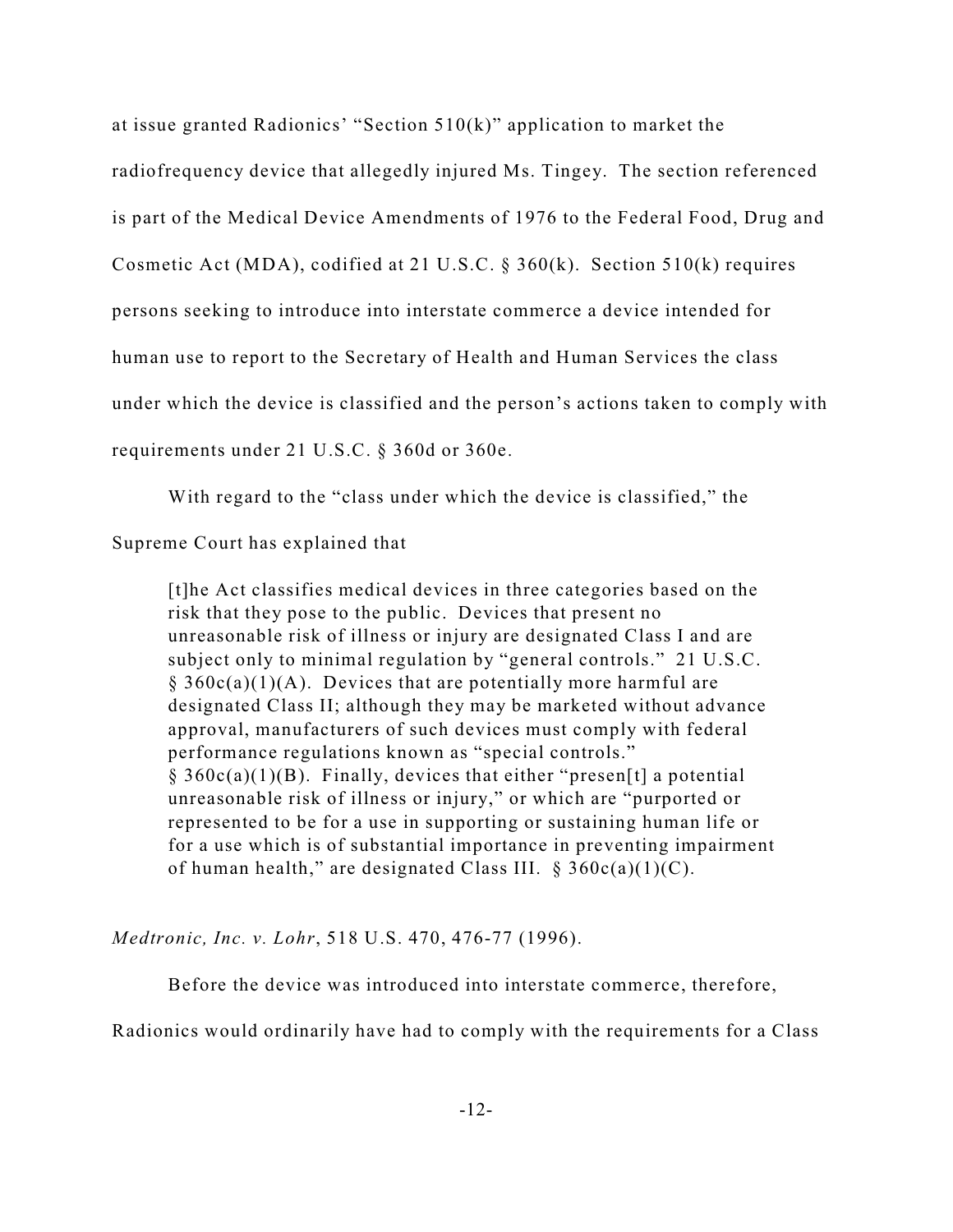II device noted in 21 U.S.C. § 360d. These requirements are much less rigorous than the requirements for obtaining premarket approval (PMA) for a Class III  $device<sup>1</sup>$ . And in this case, Radionics received additional relief from the regulatory requirements, because the FDA determined that the device was substantially equivalent to devices marketed in interstate commerce on or before May 28, 1976, and therefore entitled to be "grandfathered" in as safe. Therefore, Radionics was only required to comply with the general controls provisions of the Act before marketing the device. Aplt. App., Vol. I, at 70.

These general controls do incorporate a safety rationale. The statutory definition of Class I General Controls specifically includes any combination of such controls "sufficient to provide reasonable assurance of the safety and effectiveness of the device." 21 U.S.C. §  $360c(a)(1)(A)$ . Moreover, the regulations dealing with the content and format of a  $\S$  510(k) summary require a person intending to use the device for a different purpose than that prescribed for its equivalent to explain "why the differences do not affect the safety and effectiveness of the device when used as labeled." 21 C.F.R. § 807.92(a)(5). *See also Medtronic*, 518 U.S. at 491 (stating "primary issue motivating the MDA's enactment" was "the safety of those who use medical devices").

<sup>&</sup>quot;In contrast to the 1,200 hours necessary to complete a PMA review, the <sup>1</sup> § 510(k) review is completed in an average of only 20 hours." *Medtronic*, 518 U.S. at 479.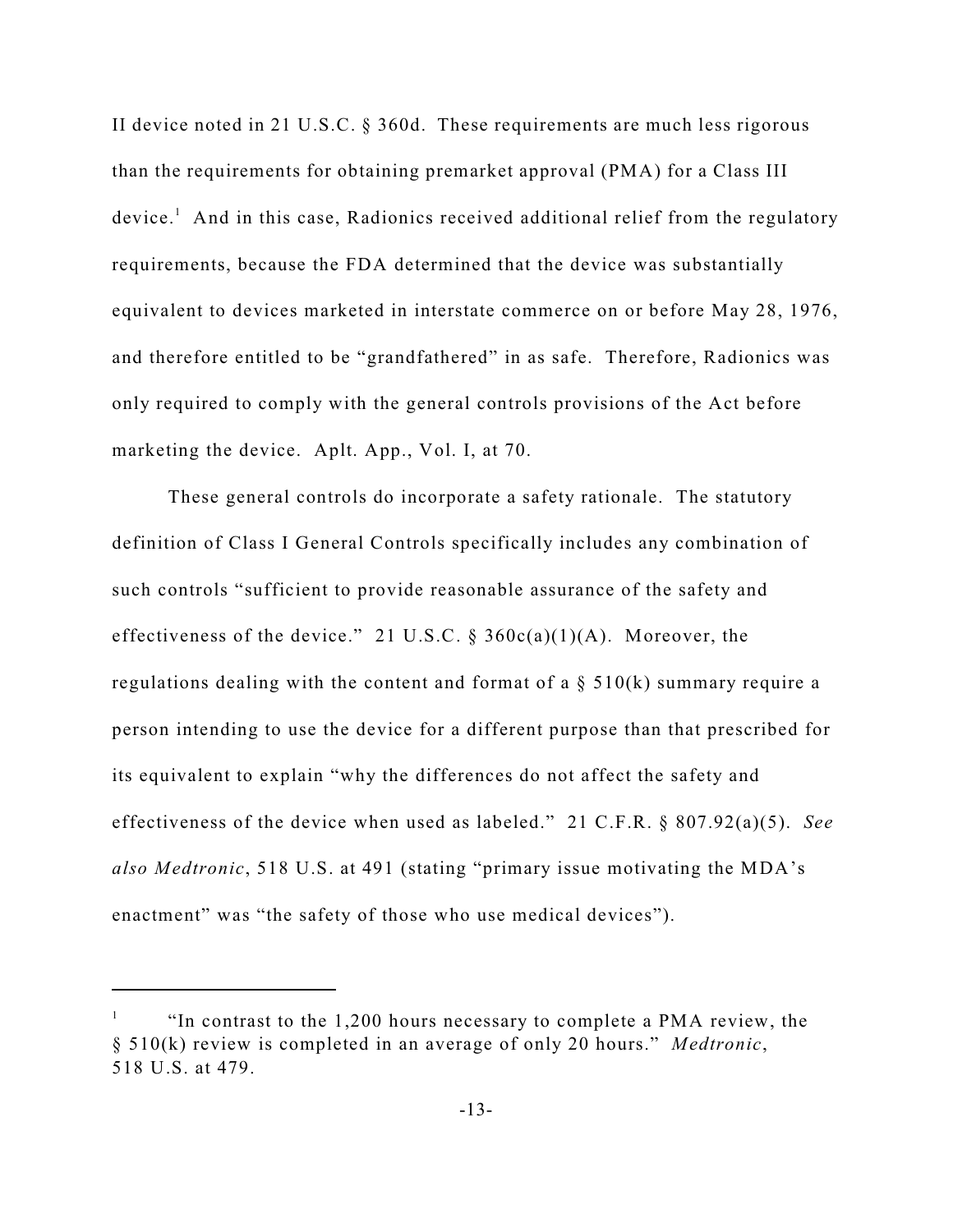On the other hand, as the Supreme Court has explained in the preemption context, the § 510(k) process is focused on equivalence rather than safety, and therefore "provide[s] little protection to the public." *Id.* at 493. While the FDA examines § 510(k) applications with a general concern for safety and effectiveness, it does not require devices approved under that section to take any particular form; the device must merely be substantially equivalent to one that existed before 1976, "marketed without running the gauntlet" of MDA. *Id.* at 494. *Cf. also Talley v. Danek Medical, Inc.*, 179 F.3d 154, 161 (4th Cir. 1999) (holding, in negligence per se context, that requirement for pre-market approval under the MDA "lacks any independent substantive content," failure to comply is "analogous to the failure to have a drivers license," and MDA does not establish the standard of care). Because the MDA approval Radionics received, that of substantial equivalence to a pre-1976 device, did not result from its compliance with a regulatory standard meeting the Restatement test, we conclude that Radionics is not entitled to the presumption in  $\S$  78-15-6(3) that the device "is free from any defect or defective condition."

#### **(2.) Actual vs. perceived dangers of device**

Ms. Tingey notes that the device is designed so that it automatically shuts off if any change in output *other than that created by operation of the toggle switch* is made without first adjusting the power knob to zero. While the nurse who operated the device testified that she was trained to turn the voltage down to

-14-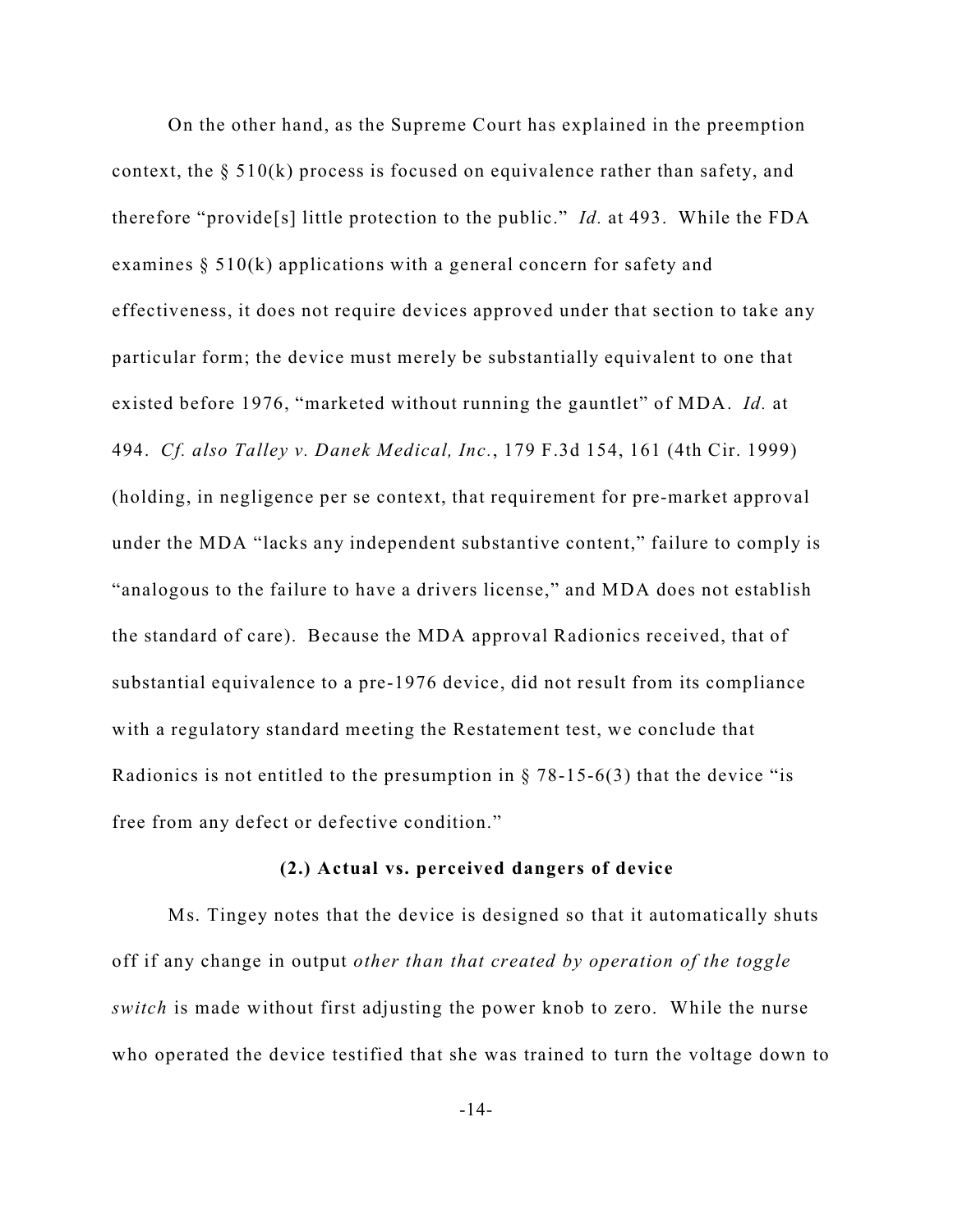zero before changing the output on the device, Radionics fails to point us to any evidence that she was aware that the toggle switch was not protected by the automatic shutoff safety mechanism, or that failing to zero out the voltage would result in a harmful shock to the patient.<sup>2</sup> For this reason, we believe that Ms. Tingey has at least demonstrated a genuine factual issue concerning whether the device was "more dangerous than an ordinary user would anticipate." *Brown*, 328 F.3d at 1277.

### **c. Subjective test-analysis**

Radionics emphasizes the specialized training and experience that both Dr. Rosenthal and the nurse had with the device, and the specific training that the nurse received to zero out the voltage before changing inputs. While this training does raise the bar somewhat in terms of Ms. Tingey's burden, we nevertheless conclude that she has met her burden of showing unreasonable dangerousness for purposes of summary judgment. Even given their specialized training, Radionics fails to point to anything in the training Dr. Rosenthal and the nurse received that would have alerted them to the danger that resulted in Ms. Tingey's injuries.

 $\alpha$  Radionics argues that the nurse "knew ... that she needed to turn down the power prior to engaging the toggle switch *to prevent the patient from receiving a shock.*" Aplee Br. at 4 (emphasis added). The record citation it provides for this statement, however, does not support Radionics' contention that the nurse knew that Ms. Tingey would receive a harmful shock if the power switch were not zeroed out when the toggle switch was activated.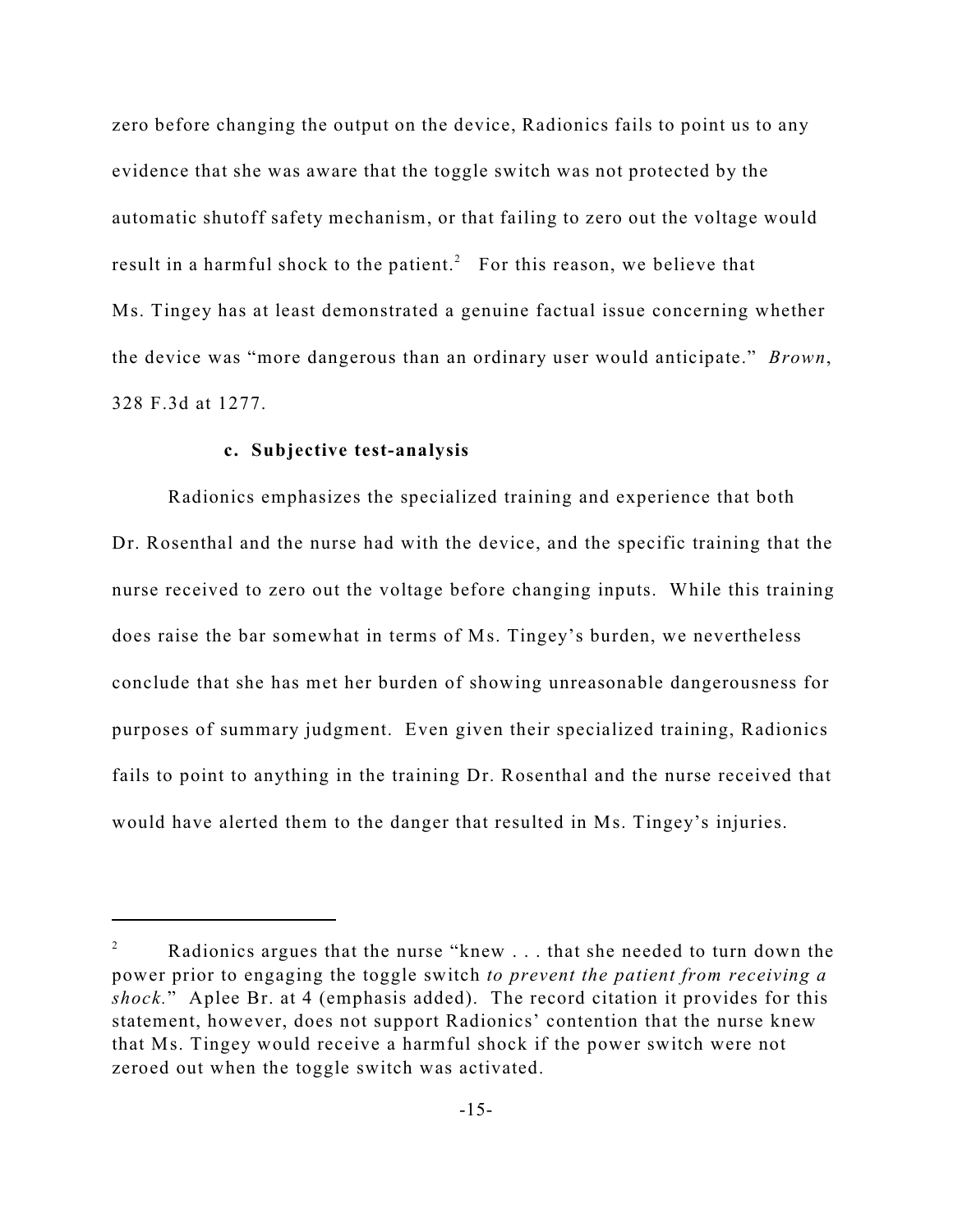#### **d. Practicability of safer design**

Because Ms. Tingey asserts that the Radionics device is defectively designed, she must also satisfy a "risk-utility balancing test." *Brown*, 328 F.3d at 1279. She does this by proving the practicability of a safer design. *Id.* More specifically, in response to Radionics' assertion that no evidence exists to satisfy the "risk-utility balancing test," Ms. Tingey was responsible for coming forward with evidence that "there was an alternative, safer . . . design [for the device], practicable under the circumstances, [that] was [technically] feasible" and that would have prevented the accident that allegedly caused the injury to her bladder nerves. *Allen v. Minnstar, Inc.*, 8 F.3d 1470, 1479 (10th Cir. 1993).

Radionics asserts that an alternative design would not have been feasible, because the toggle switch, unlike other switches on the device that control its output, operates mechanically rather than being controlled by computer circuitry. The toggle switch achieves its ten-fold differential by activating a series of resistors that step the current down to the lower voltage. An engineer deposed in the case opined that this use of a mechanical rather than computer-controlled voltage adjustment would require a re-design of the entire unit to develop a fail-safe mechanism that is digitally controlled. Aplt. App., Vol. II, at 520. It is unclear whether such a re-design would even be feasible.

Ms. Tingey presented evidence, however, that the device could still perform its essential functions, even if the toggle switch were eliminated. *Id.* at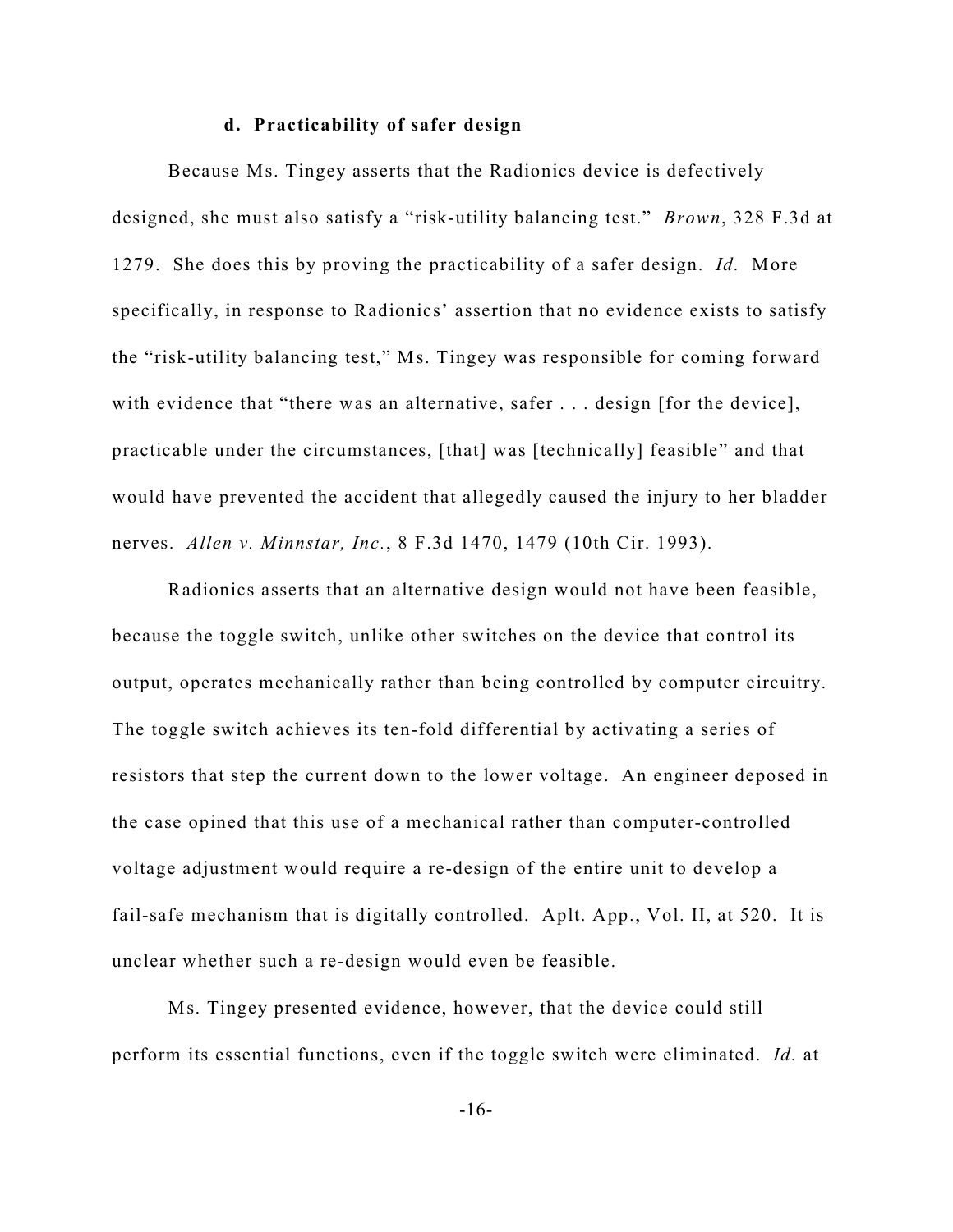521. The toggle switch was provided primarily as a matter of convenience, to permit fine tuning when the device operates in stim mode. *Id.* Dr. Rosenthal testified that in his opinion, there was no medical reason why the toggle switch could not be eliminated. *Id.*, Vol. I, at 190.<sup>3</sup> Radionics represented to the government, in support of its 510(k) application, that the device's microprocessor design made the unit safer than its predecessors. *See id.*, Vol. II, at 357. If the additional measure of safety afforded by the microprocessor failsafe design could not in fact be achieved in the case of the toggle switch, a jury could find that a safer alternative would be to eliminate the switch altogether. We conclude that Ms. Tingey has made a sufficient showing of the practicability of a safer design to survive summary judgment on this element of her strict liability claim.

In such a case, apparently, the entire voltage range would be accessible and controlled using the potentiometer. Fine voltage gradiations might be lost. Also, it is unclear how the use of the frequency setting knob would be coordinated with a single voltage control. Nevertheless, given Dr. Rosenthal's extensive experience with the device, and the other testimony of record that it operates primarily as a convenience, we believe Ms. Tingey has made a sufficient showing on the "safer design" issue.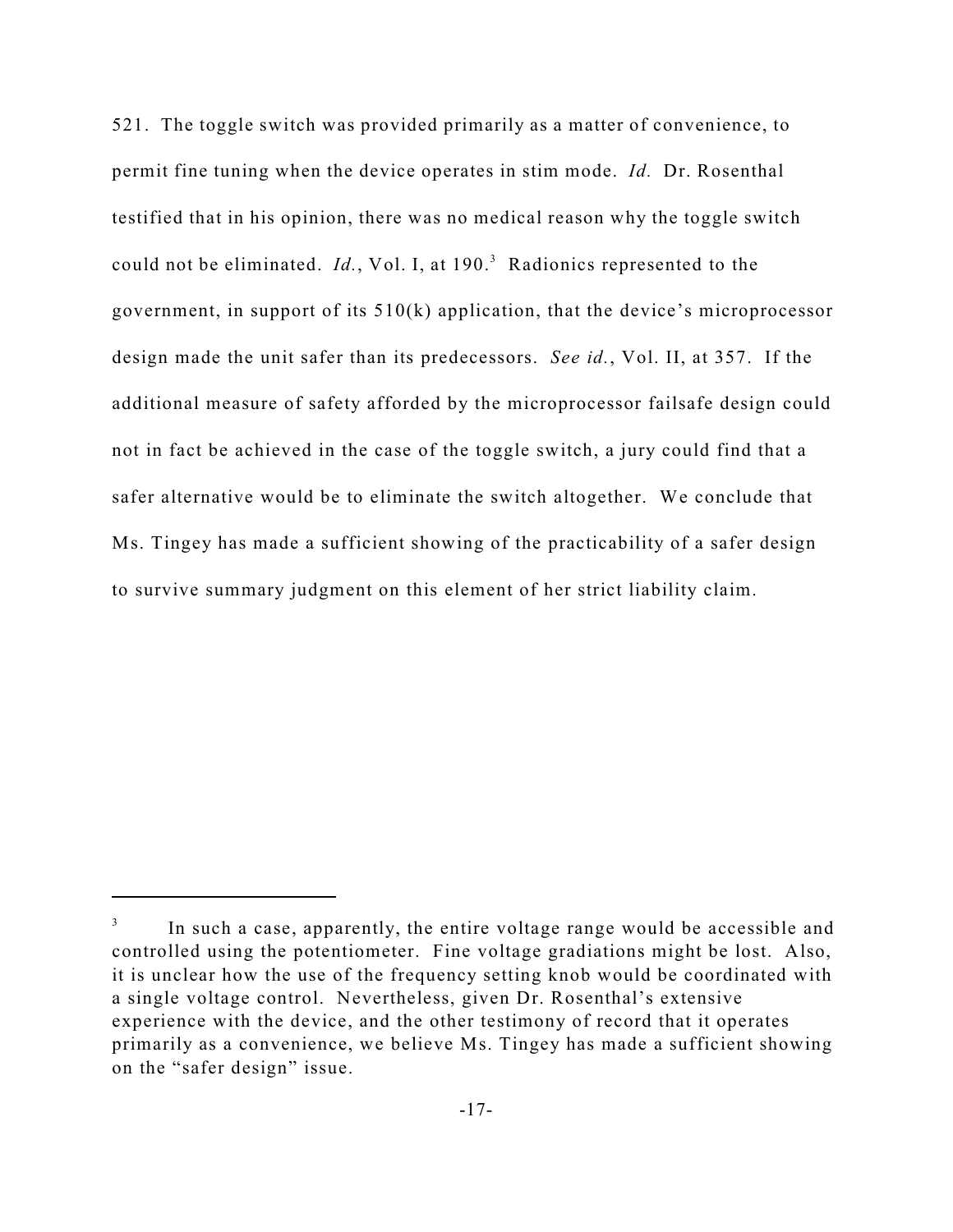#### **2. Duty to warn claim**

Under Utah law, a manufacturer may also "be held strictly liable for any physical harm caused by its failure to provide adequate warnings regarding the use of its product." *House v. Armour of Am., Inc.*, 929 P.2d 340, 343 (Utah 1996).<sup>4</sup> "Where a manufacturer knows or should know of a risk associated with its product, the absence or inadequacy of warnings renders that product unreasonably dangerous, subjecting the manufacturer to strict liability." *Id.* (quotation omitted). Moreover, "[a] manufacturer . . . may have a duty to warn of latent dangers even if there is no feasible way to produce a safer product; the purpose of the warning is to enable the user to take appropriate steps to avoid the hazard." *Wankier v. Crown Equipment Corp.*, 353 F.3d 862, 867 (10th Cir. 2003).

In order to evaluate whether summary judgment was appropriate on Ms. Tingey's "duty to warn" claim, we consider three questions: (1) Was there a duty to warn? (2) Was the warning given adequate? and (3) Did the failure to give the warning cause the plaintiff's damages? *See generally* 2 Louis R. Frumer &

Utah follows the "learned intermediary doctrine," whereby it is the <sup>4</sup> manufacturer's duty to warn the doctor of the dangers associated with a dangerous drug, rather than the patient. *See, e.g., Barson ex rel. Barson v. E.R. Squibb & Sons*, 682 P.2d 832, (Utah 1984). Courts have applied this doctrine to claims involving medical devices, *see Larkin v. Pfizer, Inc.*, 153 S.W.3d 758, 762 (Ky. 2004) (citing cases), and we assume Utah would do so as well. We therefore look, as the parties do, to the warnings provided to Dr. Rosenthal and/or the nurse, rather than Ms. Tingey.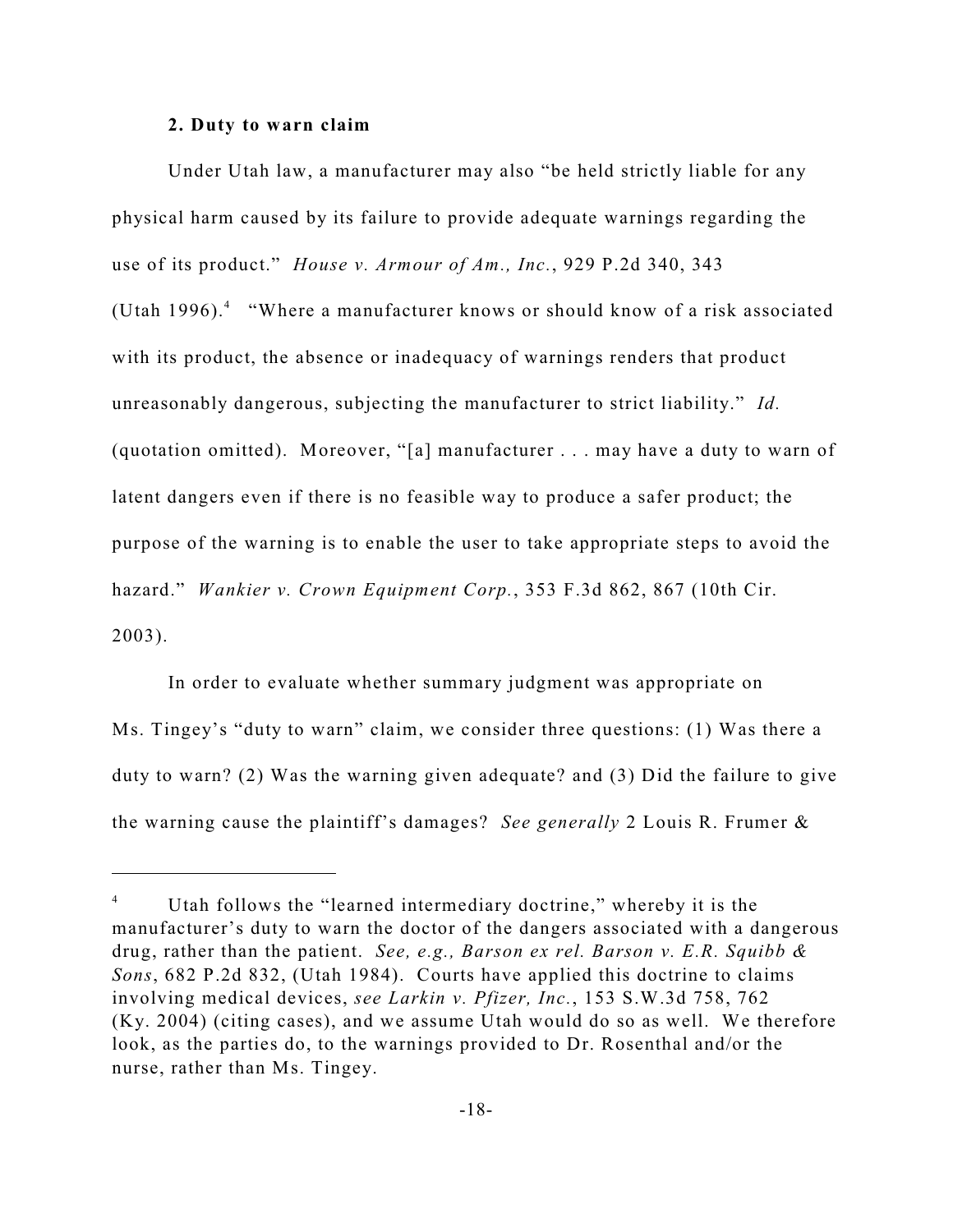Melvin I. Friedman, *Products Liability* §§ 12.01 - 12.04 (2005); *House*, 929 P.2d at 343-48 (analyzing three elements of duty to warn claim). While there is limited authority in Utah dealing with these issues, case law from other jurisdictions that recognize duty to warn claims, as well as commentary in the Restatement (Third) of Torts – Products Liability,<sup>5</sup> provide useful guidance.

#### **a. Was there a duty to warn?**

Radionics contends that it had no duty to warn because the danger was not reasonably forseeable. No previous incidents of shock resulting in bladder incontinence from use of the device had been reported. Moreover, the particular output that harmed Ms. Tingey was unintended and resulted only when the nurse failed to follow proper operating directions. Ms. Tingey responds that Radionics was aware that unwanted output of the device could cause adverse and potentially dangerous health effects. The danger from such outputs is demonstrated as a general matter, she claims, by the shutoff mechanisms Radionics had installed on other controls that changed the output from the device, which were absent in the case of the toggle switch.

A manufacturer has a duty to warn of potential dangers from both reasonably forseeable use and misuse of a device.*See, e.g., Huber v. Niagara*

While Utah has not formally adopted the Third Restatement, the principles contained therein are similar but more fully developed than those described in the Restatement (Second) of Torts § 402A, on which Ms. Tingey's "duty to warn" cause of action is based.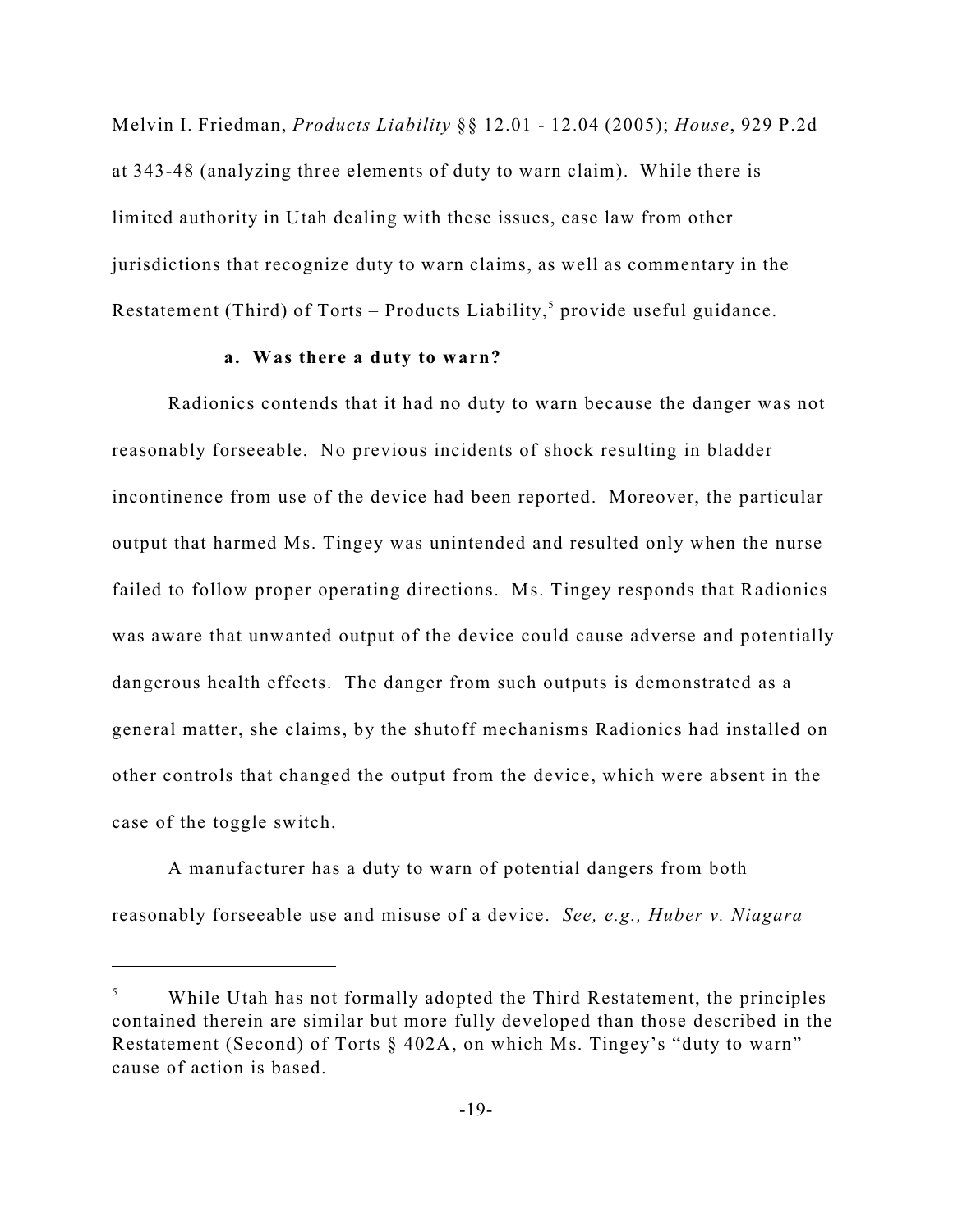*Machine & Tool Works*, 430 N.W.2d 465, 467-68 (Minn. 1988). "[L]iability for failure to instruct or warn attaches only if the risks presented by the product could have been reduced by the adoption of reasonable instructions or warnings .... The post-sale conduct of the user may be so unreasonable, unusual, and costly to avoid that a seller has no duty to design or warn against them." Restatement (Third) of Torts – Products Liability  $\S 2$ , cmt. "p" (1998). Radionics makes much of the multiple errors committed by the nurse in this case in her operation of the device, contrary to her training. Courts have, however, extended the concept of forseeable misuse even to accidents involving a combination of factors, such as the accident resulting in Ms. Tingey's alleged injury.

In *Palmer v. Hobart Corp.*, 849 S.W.2d 135 (Mo. Ct. App. 1993), for example, the court upheld a verdict for the plaintiff on a duty to warn claim, after the plaintiff was injured while cleaning a meat grinder. A label on the meat grinder warned that it should not be operated without the guard over the cylinder opening and the electric interlock in place. *Id.* at 137. The plaintiff was injured after he left a wall switch on, "placed the adjusting ring on top of the grinder, which inadvertently depressed the interlock device, thereby overriding the interlock system; and . . . unintentionally pressed the foot pedal which started the grinder." *Id.* at 138. Thus, the operator made three separate mistakes, all of which were required for the accident to have occurred, even though warned

 $-20-$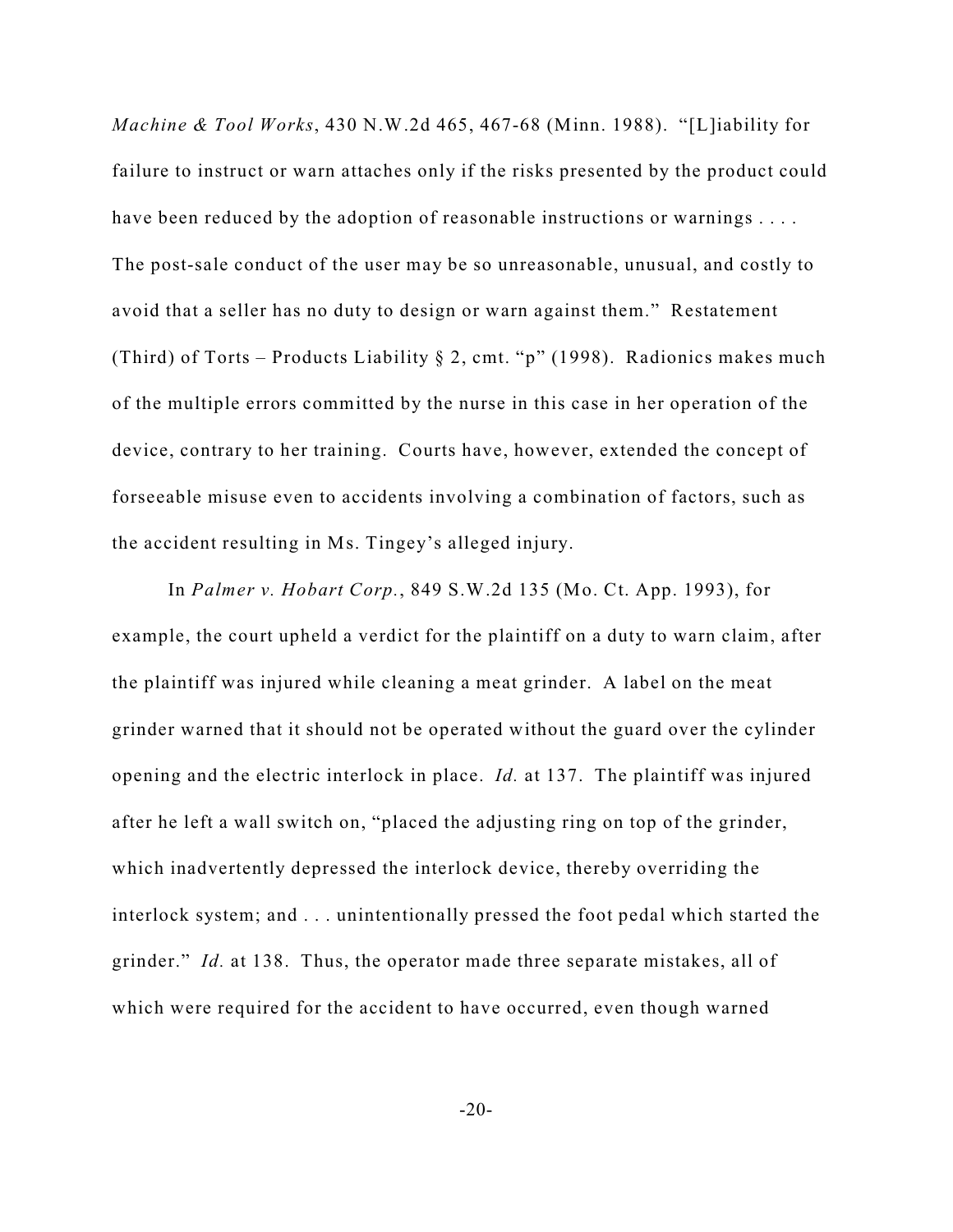specifically about at least one of them. Notwithstanding his multiple errors, he prevailed on his failure to warn claim.

We think Ms. Tingey has demonstrated a question for a trier of fact concerning Radionics' duty to warn of the potential hazards associated with flipping the toggle switch without first zeroing out the voltage on the device.

#### **b. Was the warning adequate?**

Radionics contends that it provided an adequate warning because the nurse who operated the device was trained that she must zero out the voltage before activating the toggle switch. Ms. Tingey argues, however, that the real issue is not whether the nurse knew how to operate the device, but whether she knew that the toggle switch, alone among all devices adjusting output, was not designed so that the device would automatically shut off if it was switched when the voltage had not been previously adjusted to zero. She argues that this is a "hidden danger" of the device's toggle switch.

The training the nurse received about zeroing out the voltage was an instruction in proper use of the device, rather than a warning of the consequences of misuse. "[T]here is a distinction between instructions and warnings . . . . Warnings signal danger while instructions serve principally to provide the user with information necessary to make proper and efficient use of the product." *Palmer*, 849 S.W.2d at 140-41(quotation omitted). Merely instructing a user on how to use a product, without informing him or her of the dangers inherent in

-21-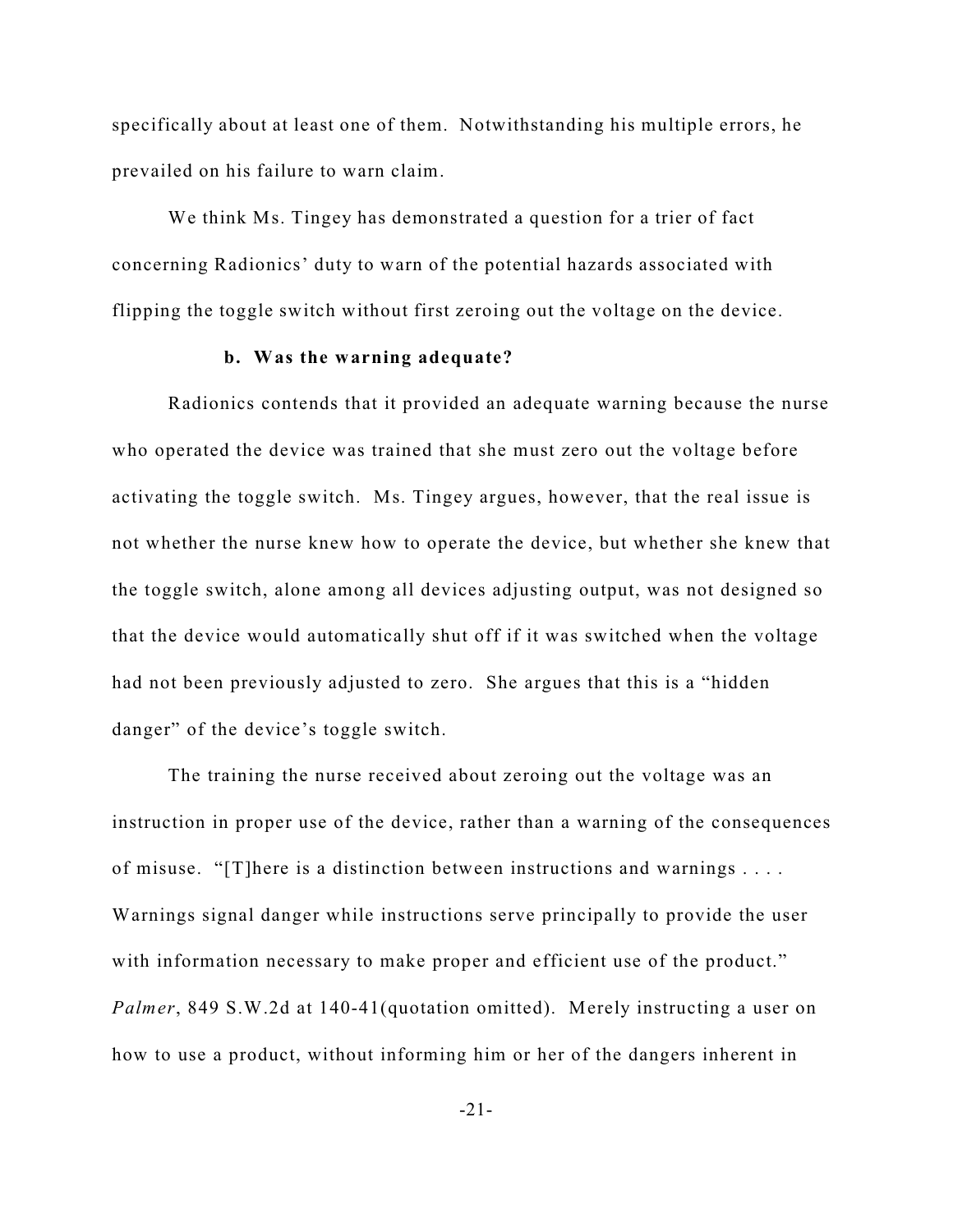misuse, may constitute an inadequate warning of the product's inherent dangers. *Scheman-Gonzalez v. Saber Mf'g Co.*, 816 So. 2d 1133, 1140 (Fla. Ct. App. 2002). While the nurse here was instructed to zero the voltage before engaging the toggle switch, Radionics has pointed to no evidence that she was informed of the consequences of failing to follow this instruction. $6$  We conclude that Ms. Tingey has made an adequate showing to survive summary judgment on whether the warning or instruction given in this case was adequate.

### **c. Did the failure to warn cause Ms. Tingey's injuries?**

We discuss causation generally in the last section of this order and judgment. The causation issue in this case basically concerns whether Ms. Tingey presented sufficient evidence to survive summary judgment that the shock she received from the radiofrequency device caused her neurogenic bladder. In the "duty to warn" context, however, a separate causation question is presented: Could an adequate warning have prevented Ms. Tingey's injury? "In any failure to warn claim, a plaintiff must show that the failure to give an adequate warning in fact caused the injury; i.e., that had warnings been provided, the injured party would have altered his use of the product or taken added precautions to avoid the

 $6$  Dr. Rosenthal was aware that the purpose of the fail-safe feature on other output controls of the device was to prevent an unwanted shock, that could at very least frighten the patient. *See* Aplt. App., Vol. I, at 189. He was surprised, however, when Ms. Tingey received the shock from the improper application of the toggle switch. *Id.* He indicated that he had read the operator's manual for the device, and that nothing in it warned him of this hazard. *Id.* at 193.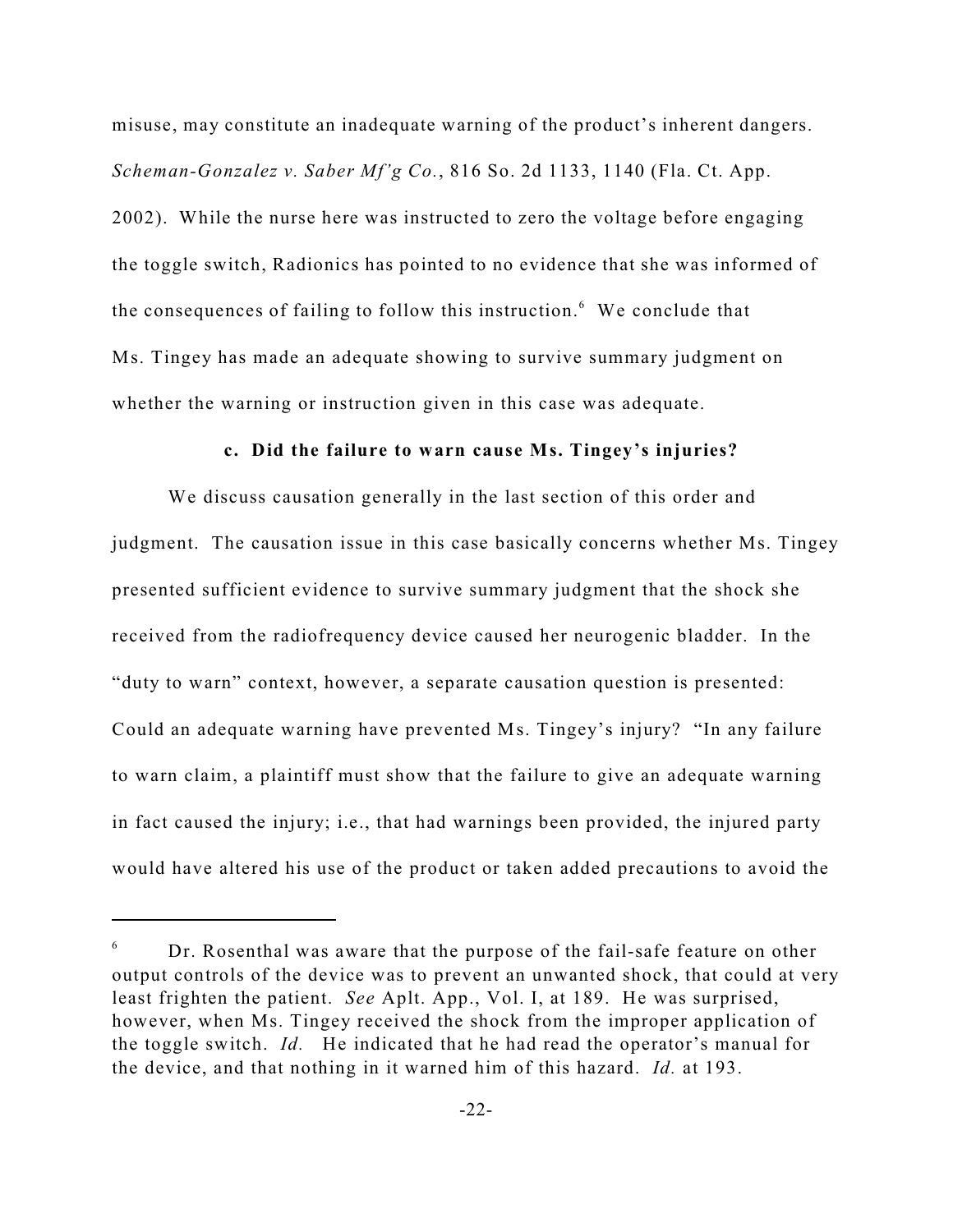injury." *House*, 929 P.2d at 346. Radionics relies on the training the nurse received to attempt to refute Ms. Tingey's claim that the lack of a warning caused her injuries. As we have noted, however, this training did not substitute for an adequate warning of the hidden dangers associated with the device.

Utah law applies a heeding presumption. "[I]n cases in which it cannot be demonstrated what the plaintiff would have done had he or she been adequately warned, the plaintiff should be afforded a rebuttable presumption that he or she would have followed an adequate warning had one been provided." *Id.* at 347 (quotation omitted). The injury here resulted from a confessed mistake by the nurse operating the controls of the Radionics device. Had she been adequately warned of the dangers associated with the device, as opposed to merely being taught how to operate it, we must presume that she would not have made the error. Radionics has failed to rebut the heeding presumption applicable to this case. We conclude that Ms. Tingey has adequately established each of the elements of her "duty to warn" claim in a fashion sufficient to survive summary judgment.<sup>7</sup>

To the extent that Ms. Tingey has stated a claim for "negligent failure to <sup>7</sup> warn" in addition to a failure to warn claim sounding in strict liability, our analysis also requires reversal of summary judgment on that claim.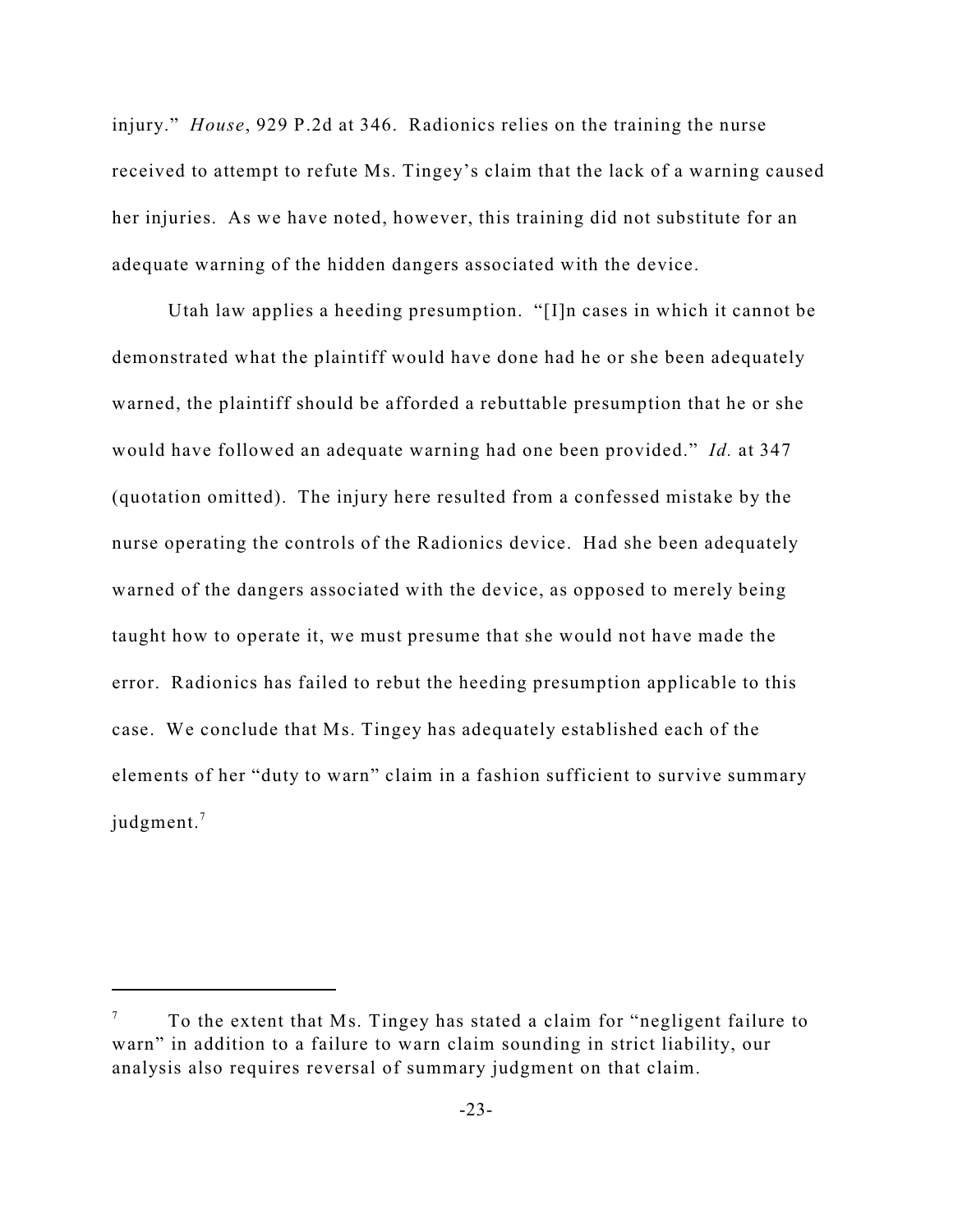#### **3. Negligence**

Utah law permits a plaintiff simultaneously to bring both strict products liability and negligence claims. *Slisze*, 979 P.2d at 319. To establish a negligence claim, the plaintiff must show: "(1) that the defendant owed the plaintiff a duty, (2) that the defendant breached that duty, (3) that the breach of duty was the proximate cause of the plaintiff's injury, and (4) that the plaintiff in fact suffered injuries or damages." *Webb v. Univ. of Utah*, 125 P.3d 906, 909 (Utah 2005). The district court found that Ms. Tingey failed to show that Radionics had breached any duty owed to her. Radionics contends that there is no duty because the device was not defective. Specifically, Radionics argues that "under Utah law a manufacturer does not have a duty to refrain from marketing a non-defective product [even though] an alternative safer design was available." Aplee. Br. at 6. As we have already determined, however, Ms. Tingey has established the existence of a jury question concerning whether the device contained a design defect that made it unreasonably dangerous. We must therefore reverse summary judgment on her negligence claim.

## **4. Causation**

Finally, we consider whether Ms. Tingey presented sufficient evidence to survive summary judgment that the shock she received from the radiofrequency device caused her neurogenic bladder. Such a showing on causation is a necessary element of each of her claims. To establish causation, Ms. Tingey

-24-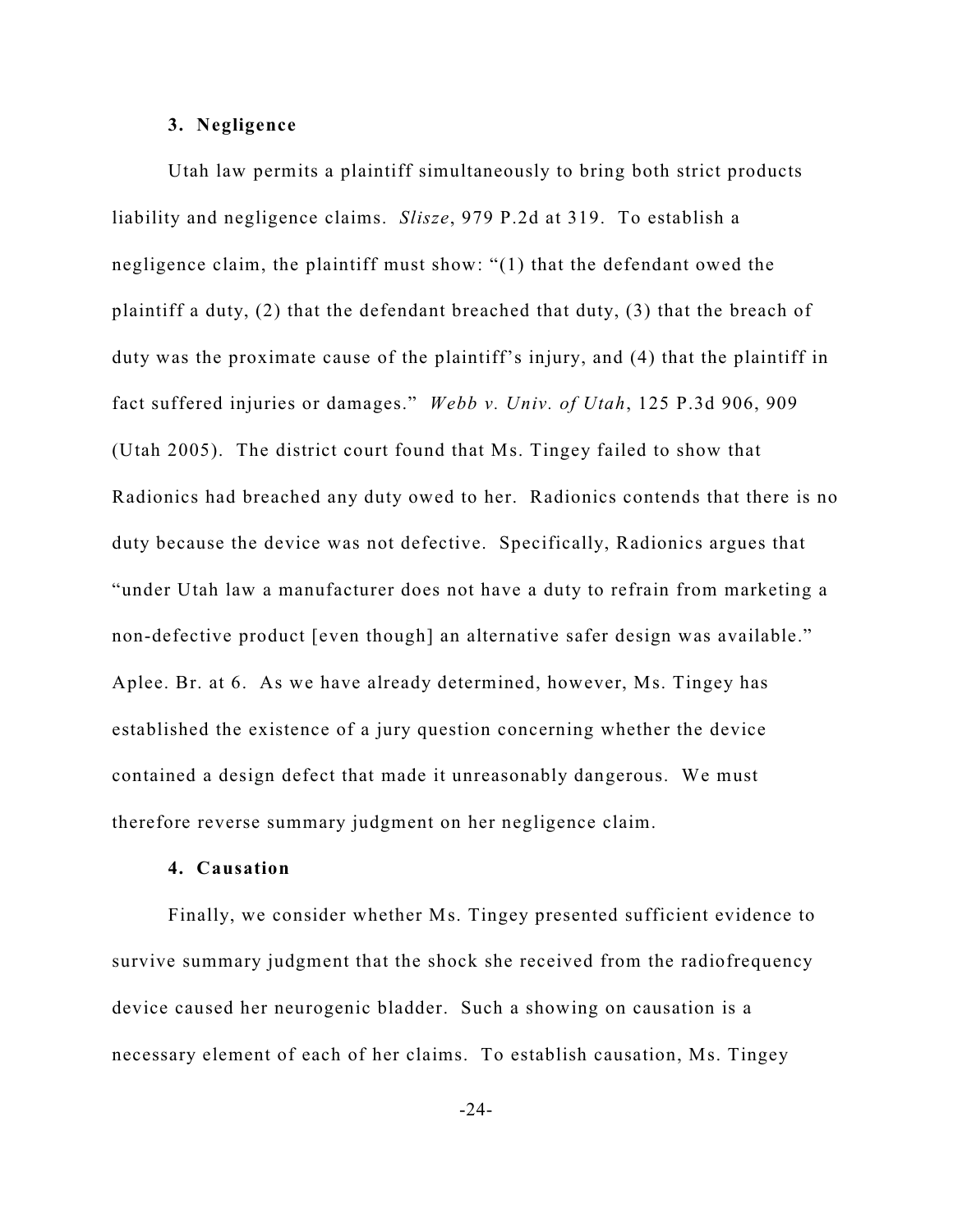relied on circumstantial evidence based in part on her own testimony, and in part on medical testimony. The district court struck her medical expert testimony concerning causation, finding it unreliable under Fed. R. Civ. P. 56(e) and Fed. R. Evid. 702. It then concluded that Ms. Tingey had failed to present evidence to support the causation element of her claims.

Because medical testimony was necessary on the causation issue, the evidentiary issues under Rule 702 are closely intertwined with the ultimate summary judgment issue. Both federal and state law play a role in the summary judgment determination. While federal law governs the issue of whether the non-moving party in a diversity case has presented evidence sufficient to establish a genuine issue of material fact concerning causation, *see Burnette v. Dow Chemical Co.*, 849 F.2d 1269, 1274 (10th Cir. 1988), "the underlying cause of action, with its attendant elements and requirement of proof in a diversity case, is governed by state law." *Moe v. Avions Marcel Dassault-Breguet Aviation*, 727 F.2d 917, 932 (10th Cir. 1984). We thus look to state law to determine what theories of causation are permissible and the general means permitted to establish causation.

Before turning to an analysis of Utah law on the subject of proof of causation, we will first discuss the evidence presented on the causation issue. In addition to Ms. Tingey, four doctors and two lay witnesses provided evidence on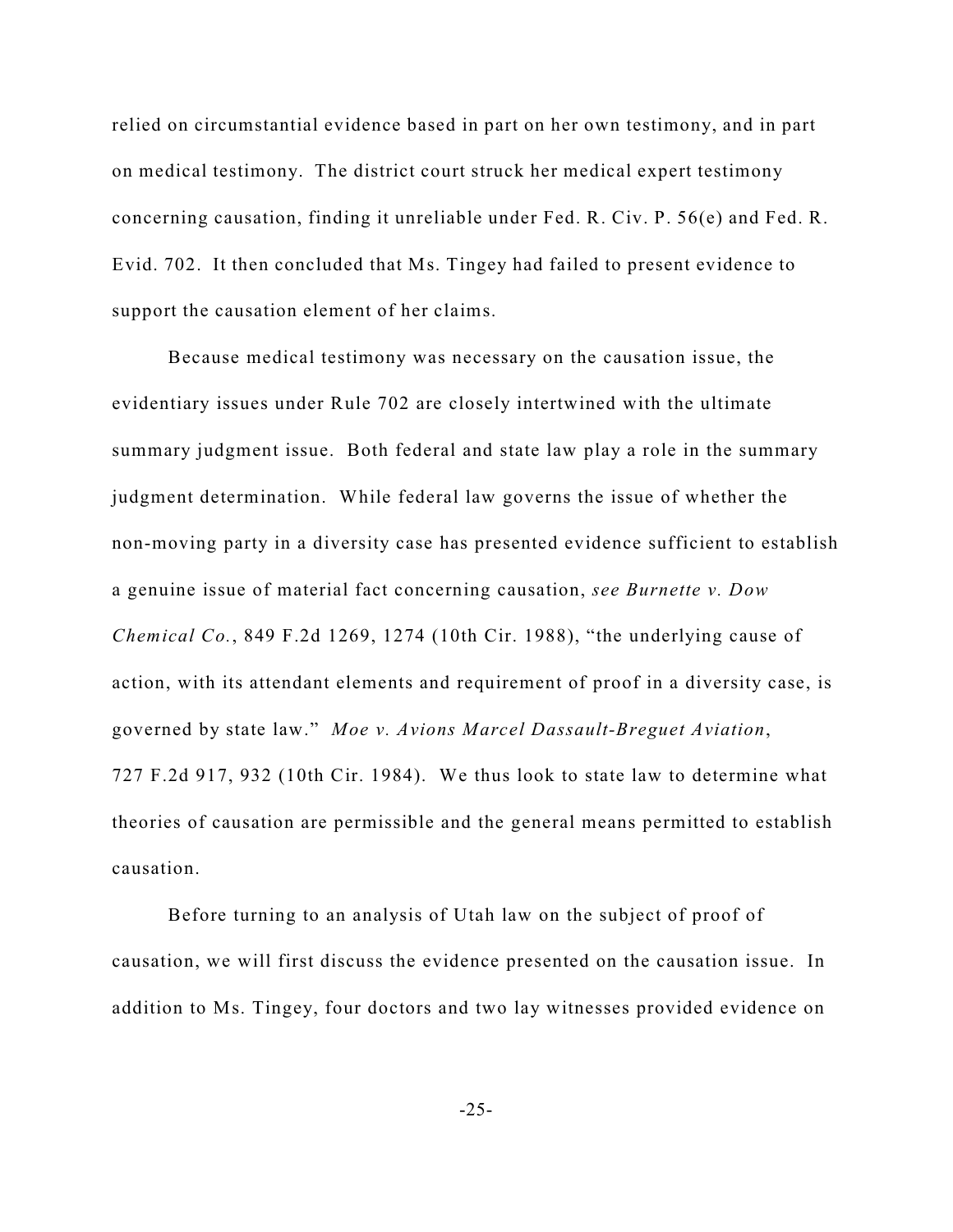this issue. After summarizing this evidence, we will analyze it under Utah law concerning differential diagnosis and circumstantial evidence.

# **a. The evidence**

#### **(1.) Tingey affidavit**

Ms. Tingey stated in her affidavit that prior to the procedure on March 10, 2000, she had never had any problems with her bladder or bowels, and had not been diagnosed with a neurogenic bladder. During the procedure, she received a painful shock from the device. Later that day, she began having problems urinating normally and could not defecate. Her normal bowel function eventually returned, but her urinary incontinence persists.

### **(2.) Medical testimony**

The medical testimony was as follows:

#### **(A) Dr. Landau**

Dr. Stuart T. Landau is a urologist, who Dr. Rosenthal asked to examine Ms. Tingey. He diagnosed Ms. Tingey with a "sensory-type neurogenic bladder." Aplt. App., Vol. I, at 110. He stated, however, that "[w]hether this [condition] is related to this procedure in the L5 region is impossible to know for sure." *Id.* The reason for this is that the nerve roots for the bladder are not located in the L5 region. Thus, the current would have had to move along the spinal cord to produce Ms. Tingey's bladder injury, a possibility the likelihood of which Dr. Landau characterized as "unknown." *Id.* In a later letter to Dr. Rosenthal,

-26-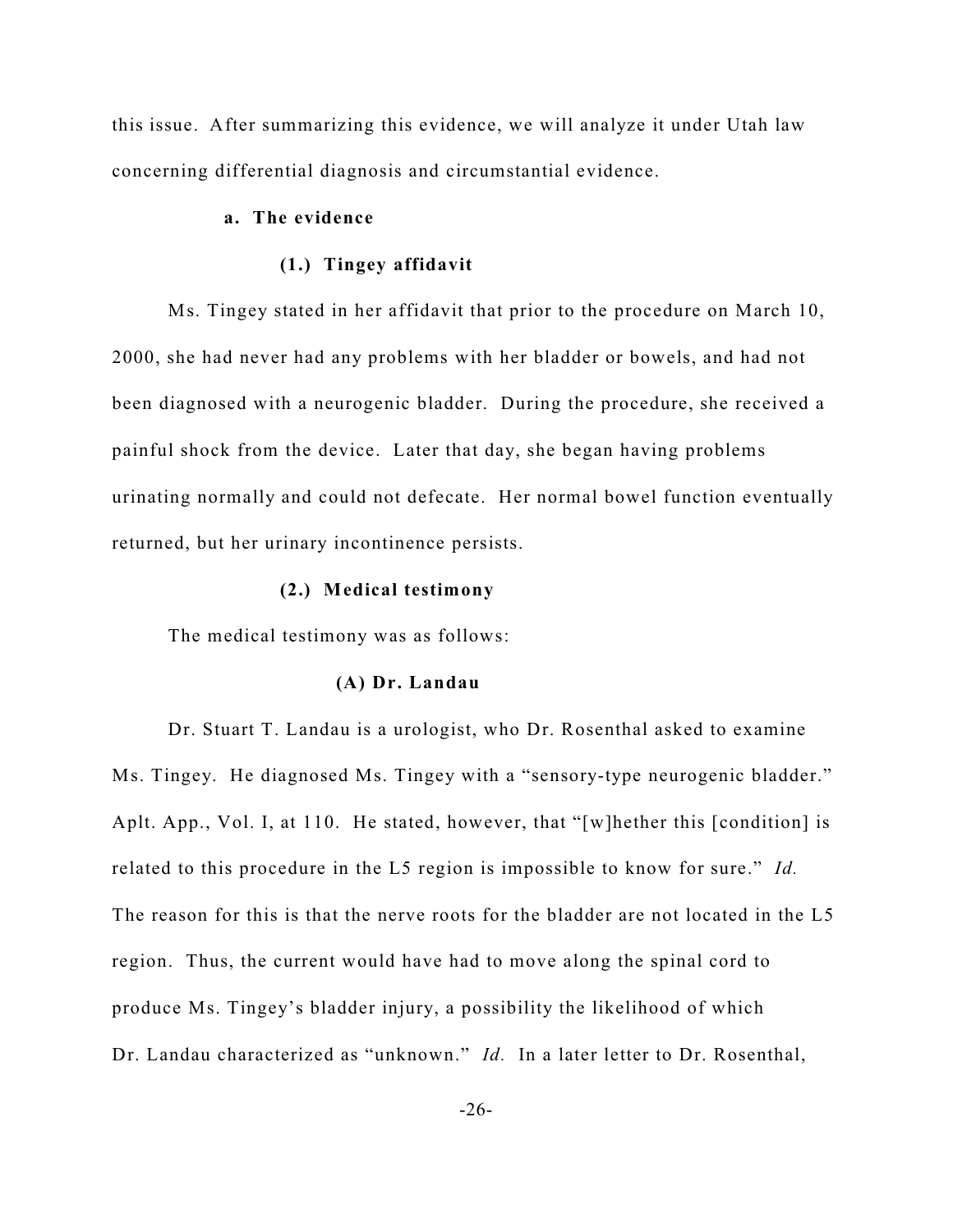Dr. Landau reiterated that he did "not have a good explanation for the bladder situation." *Id.* at 111.

### **(B) Dr. Platt**

Ms. Tingey was also examined by another urologist, Dr. McKay L. Platt.

Dr. Platt stated, in a letter to Ms. Tingey's attorney:

It is my opinion that [the] events of 13 May resulted in the neurogenic bladder. The patient's voiding pattern before this time was normal and the patient had no previous urinary retention. The procedure done on the above date is the cause of the patient's urinary retention in my opinion. I cannot even postulate any reasonable alternative explanation.

*Id.* at 127.

Dr. Platt later reiterated this opinion in an affidavit, stating that in his opinion, "the cause of Wendie's neurogenic bladder was the inadvertent electrical shock Wendie received during the radiofrequency procedure on March 10, 2000." *Id.*, Vol. II, at 451. Dr. Platt's opinion thus supports Ms. Tingey's theory that the procedure caused her neurogenic bladder.

### **(C) Dr. Miska**

Ms. Tingey's counsel also retained a neurologist, Dr. Robert M. Miska, to provide an opinion concerning the cause of her injuries. His opinion, however, proved unfavorable to her position on causation. In a letter to Ms. Tingey's counsel, Dr. Miska stated: "I continue to have a complete lack of understanding as to why an attempted radio frequency lesion of the L5 dorsal root ganglion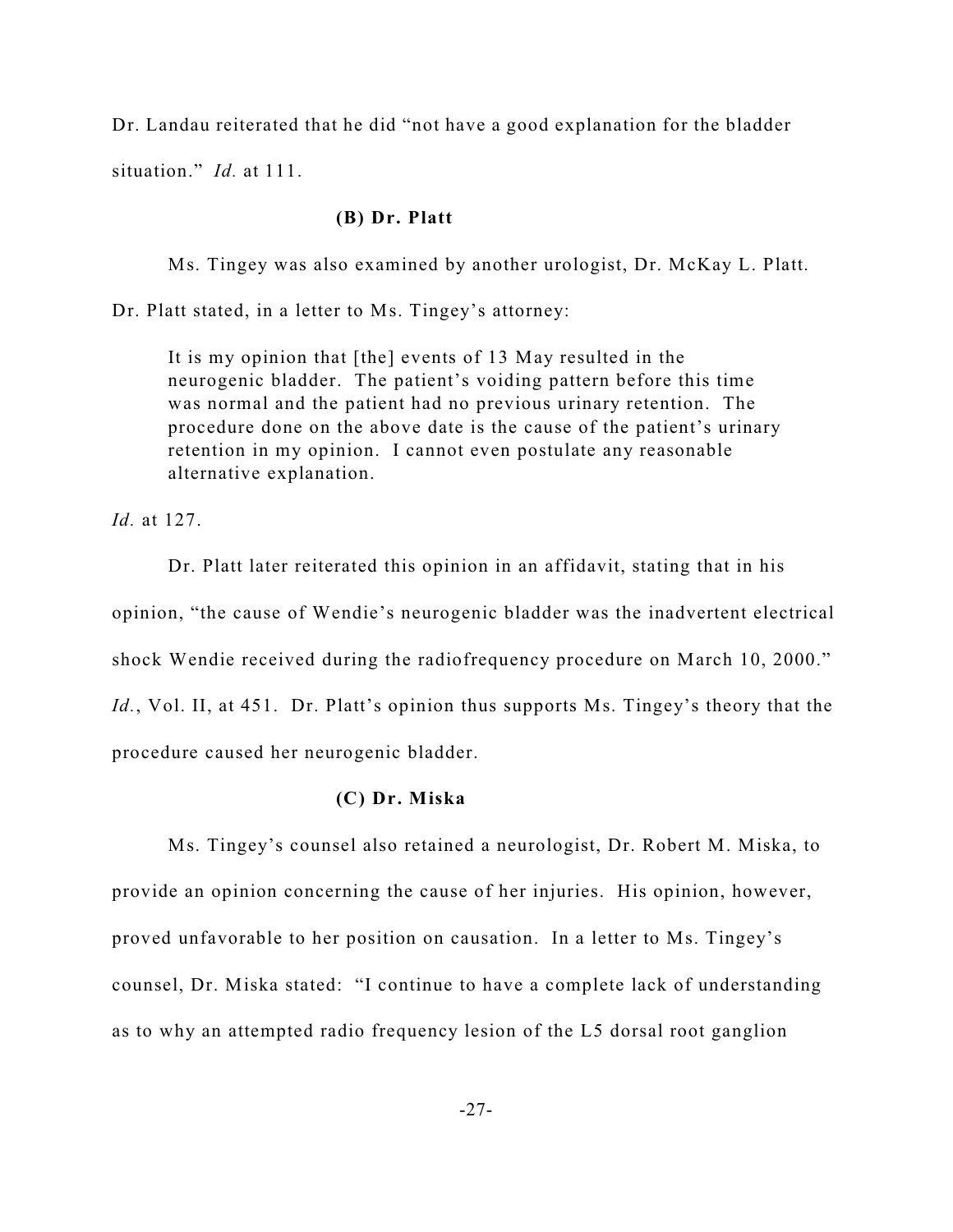should produce isolated urinary sphincter incontinence." *Id.* at 540. He continued:

While I understand that there appears to be a cause and effect relationship between the procedure in question and the subsequent complaint of urinary incontinence . . . there is still a considerable "leap" to associate the two, especially when the recognized physiologic implications of dorsal rhizotomy are so benign, and there are no reported cases of inadvertent injury to lower sacral nerve roots.

# *Id.*

Dr. Miska stated that he could not "reasonably explain Ms. Tingey's current difficulties on the basis of what I know." *Id.* He further noted the lack of evidence of a visible lesion through lumbar MRI scanning, but noted "it is still, of course, possible that a very limited type of injury to the conus medullaris might produce sphincter incontinence, though even then, some incontinence of the anal sphincter would also be expected, and there has been none." *Id.* at 541.<sup>8</sup>

# **(D) Dr. Rosenthal**

Dr. Rosenthal was the physician who performed the procedure that Ms. Tingey believes caused her injuries. He was deposed twice in connection with Ms. Tingey's injuries, with dramatically different results. Not surprisingly, Radionics focuses its attention on his first deposition, which is favorable to its

It is unclear whether Dr. Miska was speaking of permanent anal sphincter incontinence, as it must be recalled that Ms. Tingey did complain about transient inability to control bowel function after the procedure, which later resolved itself.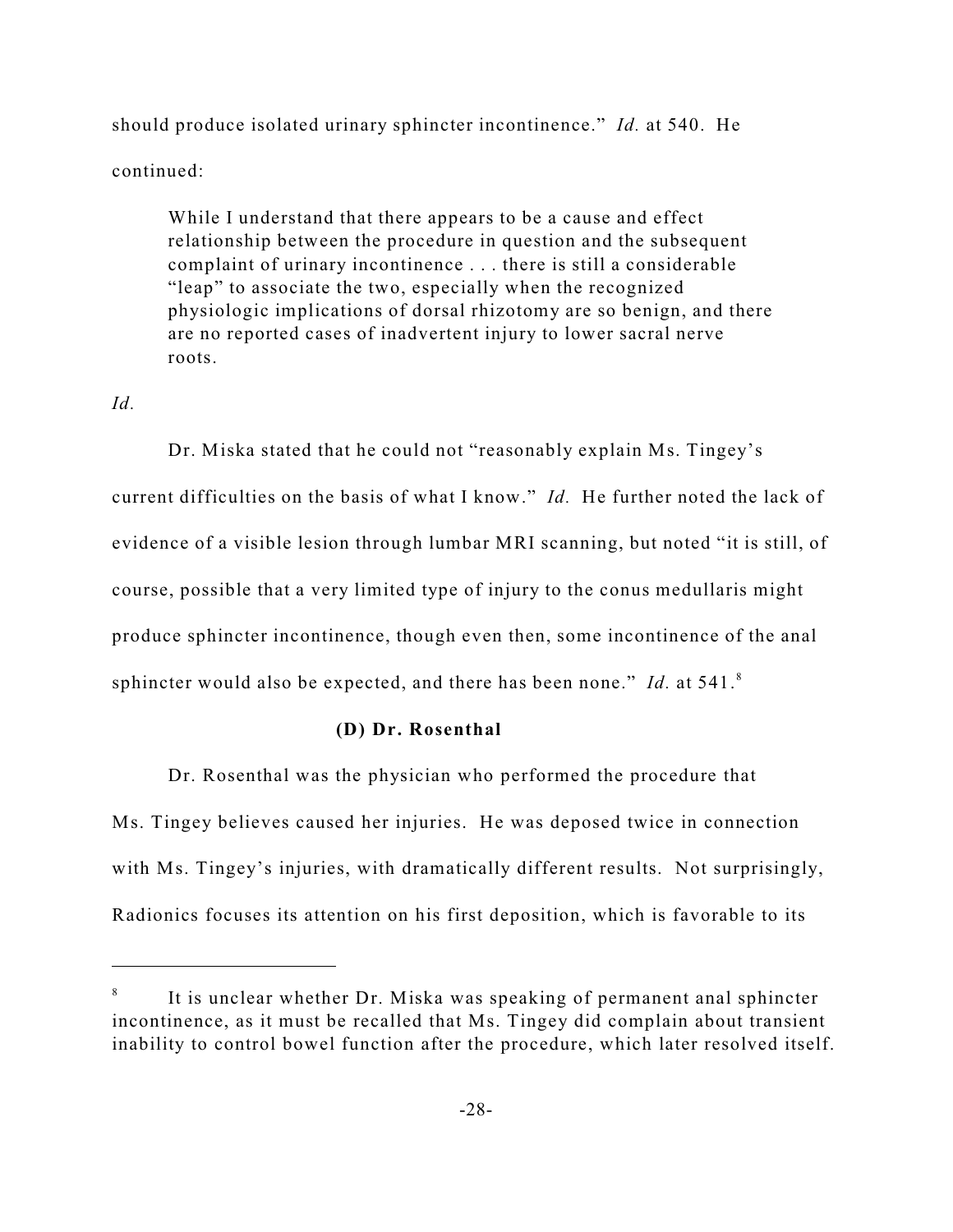position in this case. Ms. Tingey relies heavily on the views expressed in his second deposition.

### **(i.) First deposition**

At the time Dr. Rosenthal gave his first deposition, as part of this federal court action against Radionics, Ms. Tingey had sued him in a separate action in state court for medical malpractice. He was adamant during his first deposition that the procedure he performed had *not*, indeed *could not have*, caused Ms. Tingey's injuries.

Dr. Rosenthal was asked, for example, about an opinion he had expressed early on in his treatment notes. At the time, he had suggested that although he had been using the device on the L5 nerve root, the electrical energy could have spread to other nerves. When asked if he still believed in that possibility, he replied:

Absolutely not.  $\lceil \ldots \rceil$  [L]et me say it this way. I sleep very well at night. I have no question in my mind that – that I did not damage this person in any way, and, you know, it would really bother me if I had. And what's happened here unfortunately is it scared her, she's angry, she's a person who abuses medications, she's probably run through a bunch of money and she wants more money.

*Id.* at 703 (Dep. p. 147).

Later in the deposition, Dr. Rosenthal repeated his opinion on the causation issue:

And whether or not she truly does have a neurogenic bladder is in question, but what's not in question is [whether] this procedure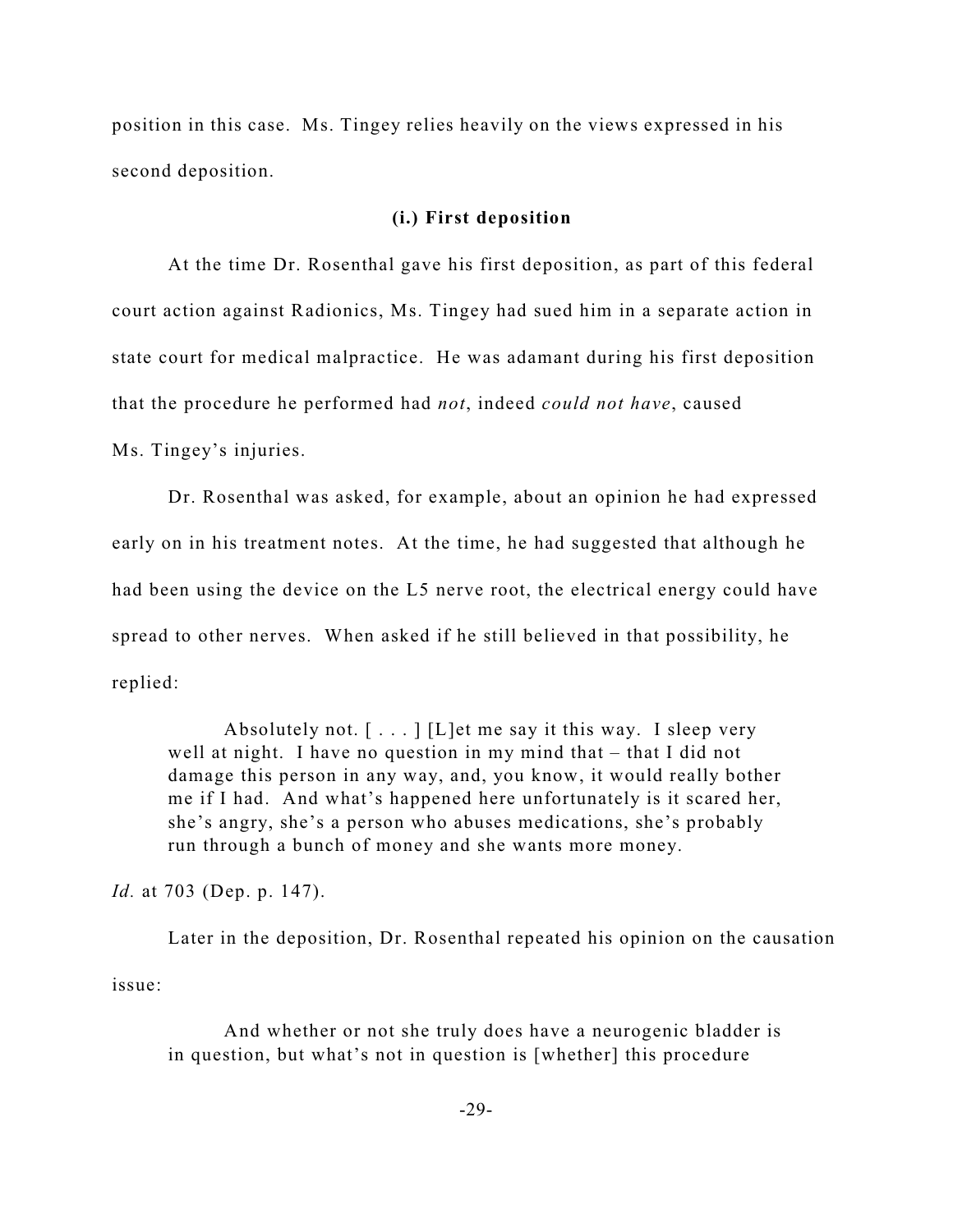caused it. There's no doubt that this procedure did not cause that finding.

*Id.* at 704 (Dep. p. 149).

Dr. Rosenthal further expressed his opinion that Ms. Tingey's symptoms may have been caused by drug abuse, and that her desire for money to fuel her drug addiction could explain her motivation for bringing this suit.

#### **(ii.) Second deposition**

After his first deposition, counsel for Dr. Rosenthal contacted Ms. Tingey's counsel, stating that "Dr. Rosenthal had information that would be helpful in proving the Radionics machine was subject to a design defect, and that basically this unfortunate event was the result of this design defect, not any fault of Dr. Rosenthal." Aplt. App., Vol. IV, at 972. Ms. Tingey's counsel then suggested a second deposition of Dr. Rosenthal, to be conducted in the state case.

Radionics was not a party to the state case against Dr. Rosenthal. It received no notice of this second deposition, and unlike the first deposition, it did not have a representative present. At the second deposition, Dr. Rosenthal had a very different opinion about the causation issues than the opinion he gave at his first deposition.

Dr. Rosenthal began his second deposition by undermining the suggestion that he had made in his first deposition, that chronic opiate abuse might have caused Ms. Tingey's bladder symptoms. While noting that "urology is not within

-30-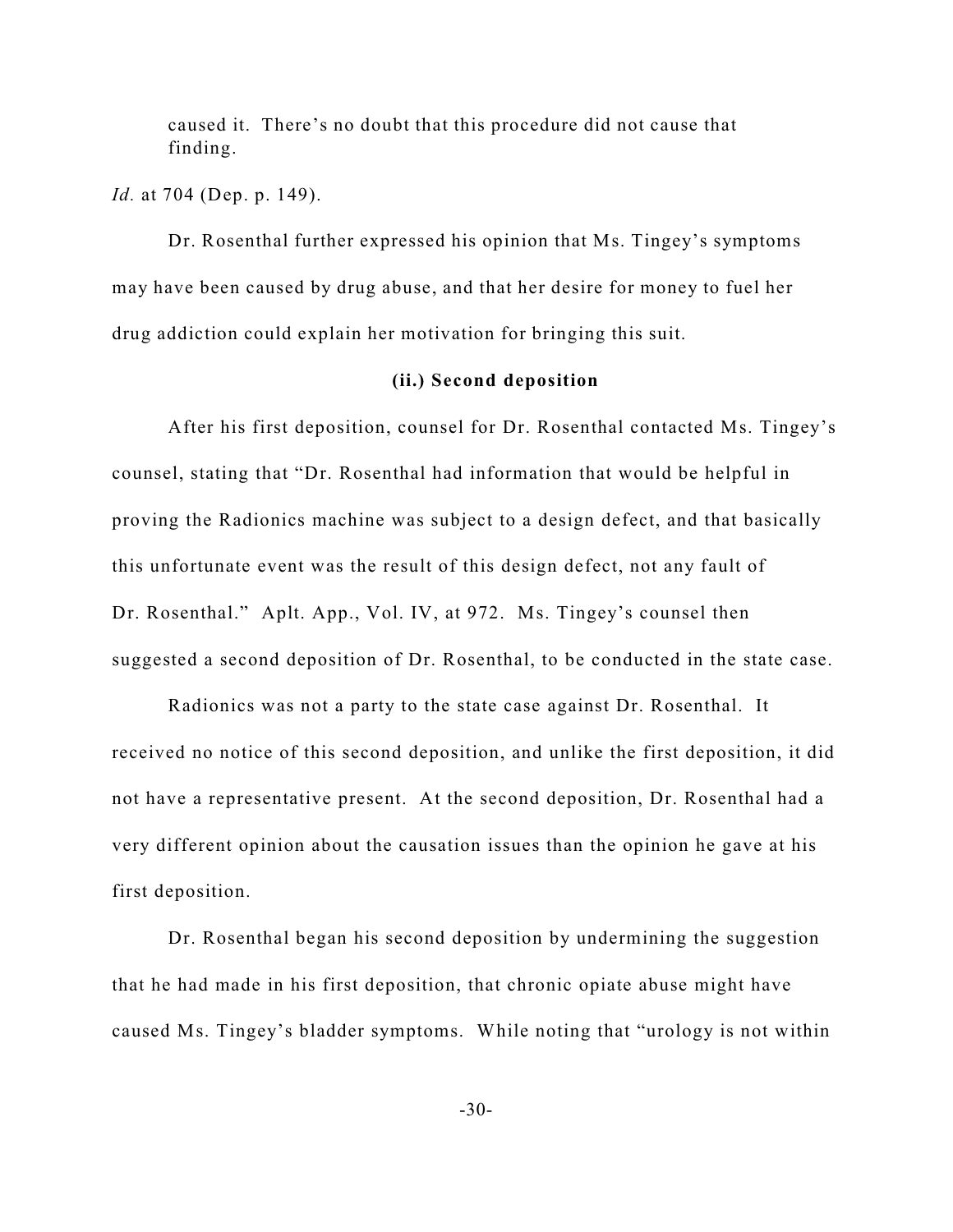my specialty," *id.* at 862, he suggested that the type of injury that Ms. Tingey had, a sensory neurogenic bladder, was not the kind of neurogenic bladder that would be expected from opiate abuse. *Id.* at 864-65. Instead, her type of bladder injury was more consistent with damage to the sacral nerve roots.

At his first deposition, Dr. Rosenthal had been adamant that such damage to the nerve roots that control bladder function could not have been caused by an electric shock at the L5 location, where the device's probe had been located at the time of the alleged injury. Now, he was not so sure. He suggested that "retrograde conduction" might explain Ms. Tingey's injuries:

A. Okay. When the shock was delivered, a nerve is a conductive tissue, so it causes the nerve to depolarize. In other words, she got a shock down her leg, certainly.

Q. Uh-huh.

A. However, the nerve . . . when an external shock is delivered doesn't know, you know, that it needs to just go down the leg. It also probably went up.

Q. Okay.

A. That's what they call retrograde conduction. Well, if you look, as the fibers travel up they become in close proximity to one another.

Q. Uh-huh.

A. And so it's possible, and this is the best that I can come up with, that these – that this retrograde conduction caused either – probably I think what may have happened is that to really explain this, it probably went into – to the spinal cord and caused that population of neurons to fire.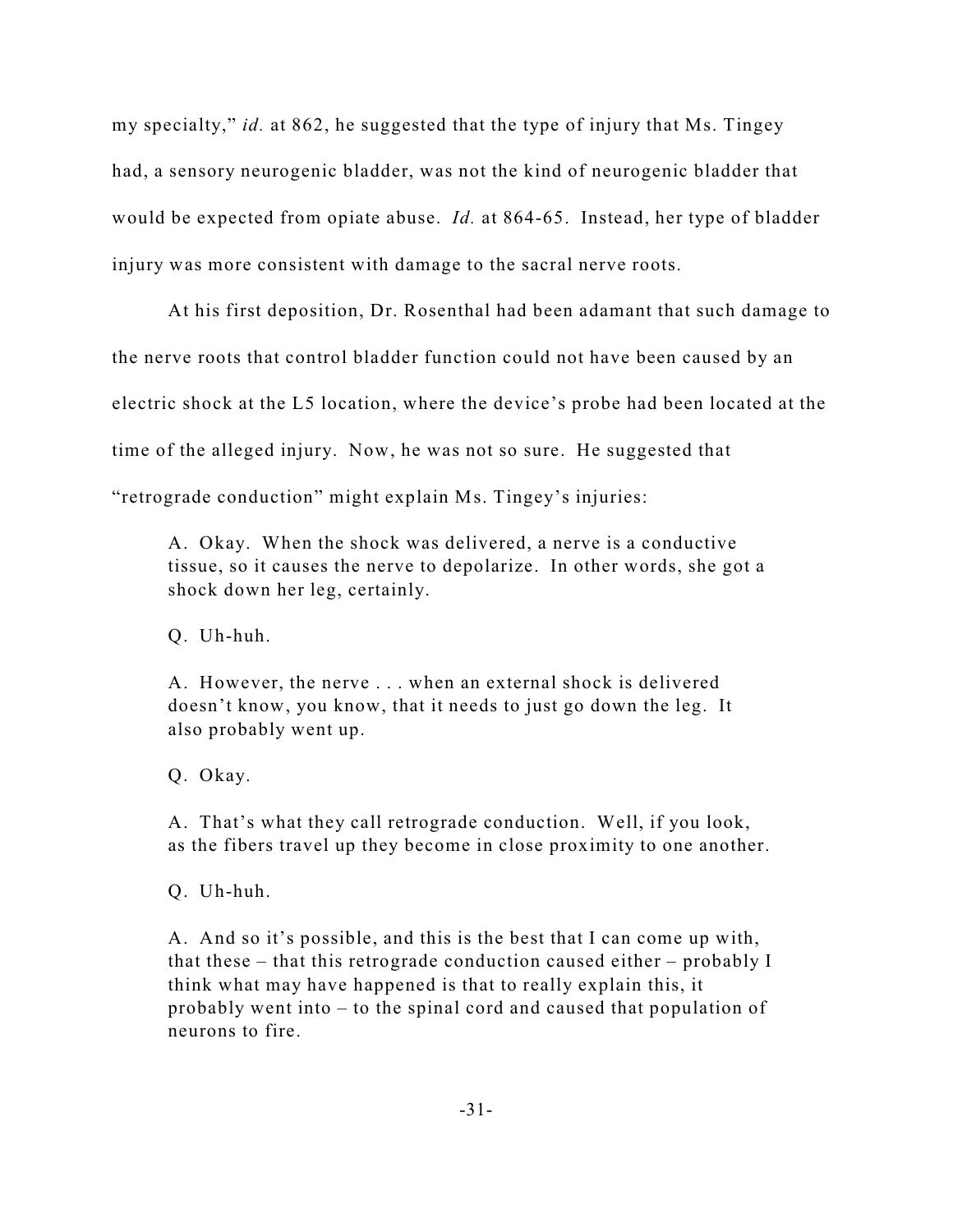Q. Uh-huh.

A. And somehow that resulted – that maybe the – the thing that resulted in this damage.

*Id.* at 868-69.

Dr. Rosenthal next considered medical evidence that seemingly posed a

challenge to his theory. An electromyelogram (EMG) performed by a neurologist

had failed to reveal any damage to Ms. Tingey's sacral nerve roots. He explained

the lack of evident damage as follows:

A. And the answer is that  $EMG$  – there's four fiber types .... [T]wo of them are covered with this myelin sheath, and those are the types that EMG is able to detect. The smaller fiber types, A delta and C fibers, and EMG is not able to – to detect or sense damage to those fibers. Well, it turns out that those are the fiber types that go to the bladder.

*Id.* at 869. Dr. Rosenthal also stated that nerves without myelin sheathing, such

as those running to the bladder, are more vulnerable to electric shock, though he

did not know why.<sup>9</sup>

Counsel then asked him a key question:

Q. Okay. Based upon all you now know and what you studied, do you have an opinion as to . . . more probably than not what caused her neurogenic bladder?

A. This has been a difficult case because it's very hard to come to, you know, to come to a conclusion.

Myelin is a form of fatty sheath that surrounds and protects certain nerve fibers. Aplt. App., Vol. IV, at 869.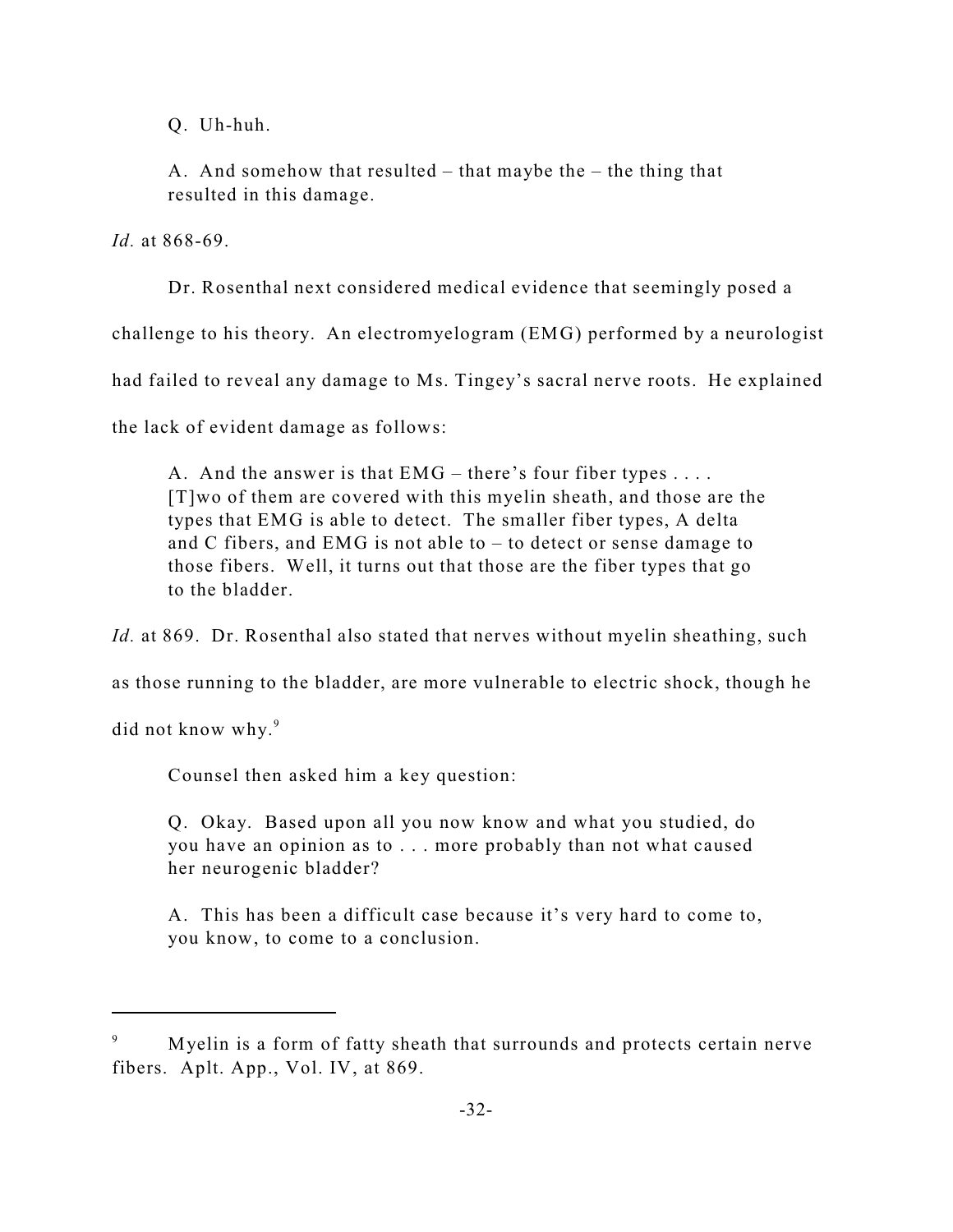Q. Uh-huh.

A. But after doing some further studying and looking at the chart again and comparing what I learned in this studying to Dr. Landau's report, I would have to conclude that the – the procedure that I performed did have a – was the cause of her – of her bladder problem.

*Id.* at 875.

Perhaps the most difficult statement from Dr. Rosenthal's first deposition for his new theory lay in his previous deposition testimony that a mere seven-volt shock could not have produced Ms. Tingey's injuries. When asked about this at his second deposition, Dr. Rosenthal explained that in the stim mode, the radio frequency current oscillates very quickly. *Id.* at 885.

## **(3.) Other testimony concerning causation**

In addition to Ms. Tingey's testimony and that of various physicians, there was testimony from two engineers familiar with the device who had worked with Radionics. Ray Fredricks testified that Radionics had never had a complaint about the toggle switch. *Id.*, Vol. III, at 785. He also stated that a mere seven volts could not lesion nerves; it would merely cause discomfort. *Id.*, Vol. II, at 523. Gerald Gagon testified that Ms. Tingey was the only patient he had ever heard of being shocked as a result of activation of the toggle switch. *Id.* at 530. He was aware of no injuries from the device in stim mode. *Id.* at 539.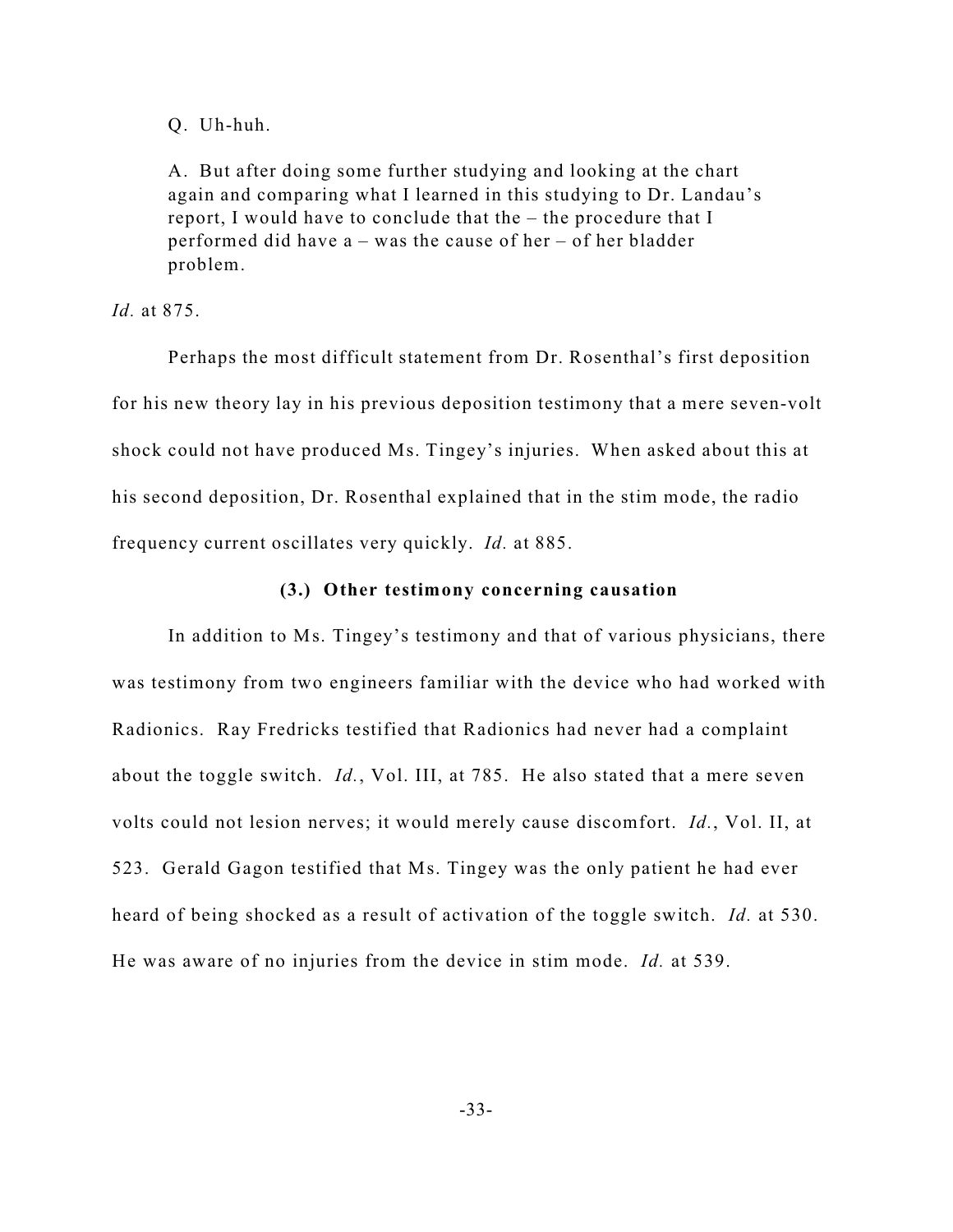#### **b. Application of causation test to the evidence**

Ms. Tingey argues that causation may be proved by circumstantial evidence; that is, that an inference of causation may be drawn based on "the strong temporal relationship between the shock and the immediate onset of Wendie's injury." Aplt. Opening Br. at 30, 33. The Utah courts have recognized that a temporal relationship between exposure to a hazardous substance and injury can provide circumstantial evidence of causation. *Alder v. Bayer Corp.*, 61 P.3d 1068, 1085-90 (Utah 2002).<sup>10</sup> Where the cause of an injury is obvious (for example, where a cyclist breaks his arm in a fall), the sequence of condition followed by event followed by altered condition may by itself provide sufficient evidence of causation. *Id.* at 1090. Where causation would not be obvious to an unaided finder of fact, however, plaintiff must also present some documented proof or expert medical testimony that exposure to the harmful substance could have been a cause of the type of injury that plaintiff received. *See id.* at 1087, 1089.

The primary difficulties with causation under the facts of this case are that the voltage was administered to Ms. Tingey's sacral nerves, not those going to the bladder, and that only seven volts or so of electricity was applied by the shock.

<sup>&</sup>lt;sup>10</sup> Although *Alder* concerned hazardous chemical fumes, the same sort of analysis has been applied where a plaintiff alleges permanent physical injury due to shocks received from ambient electricity. *See Easum v. Miller*, 92 P.3d 794, 801-04 (Wyo. 2004).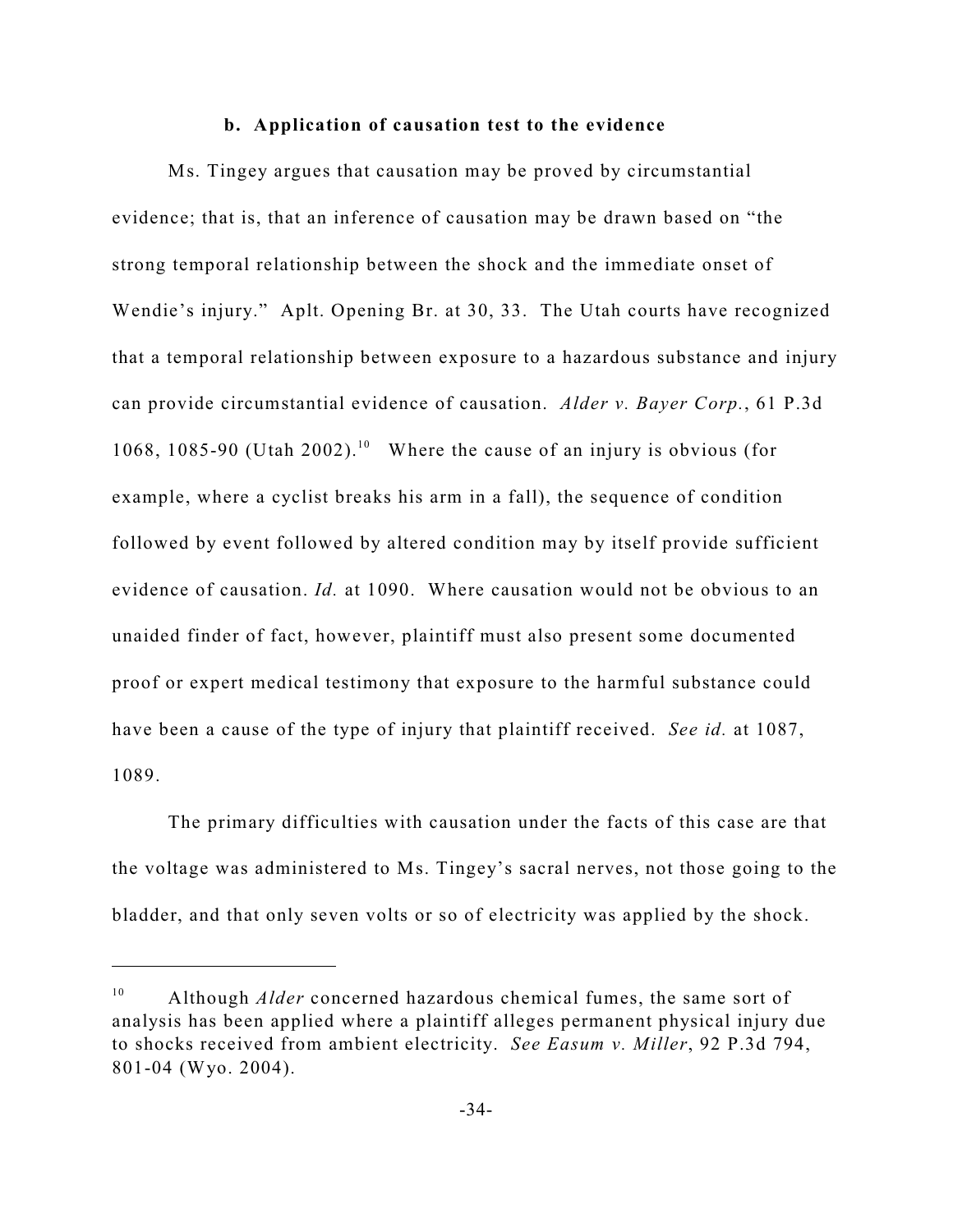*Adler*, however, does not require a plaintiff to provide direct proof through medical studies of the mechanism of the illness or to quantify the harmful exposure necessary to have produced the harm alleged by the plaintiff. Instead, a plaintiff may establish causation circumstantially through the use of differential diagnosis. Quoting language in *Zuchowicz v. United States*, 140 F.3d 381 (2d Cir. 1998) that it called "a thoughtful review of the theory of causation," the *Alder* court explained that

[I]t is well established that causation "may be proved by circumstantial evidence," . . . and that "[t]he causal relation between an injury and its later physical effects may be established by the direct opinion of a physician, by his deduction by the process of eliminating causes other than the traumatic agency, or by his opinion based upon a hypothetical question.

*Alder*, 61 P.3d at 1090 (quoting *Zuchowitz*, 140 F.3d at 389) (further quotation omitted).

## **(1.) General principles**

*Alder* involved hospital employees who asserted that an improperly installed, poorly ventilated x-ray processing machine caused them various illnesses, including fibromyalgia and chronic fatigue syndrome. The manufacturer argued on appeal that "there must be a basis for generally 'ruling in' an agent as a known cause of the relevant class of injury before admitting differential diagnosis expert testimony." *Alder*, 61 P.3d at 1084. The Utah Supreme Court did not disagree with this analysis. It observed, however, that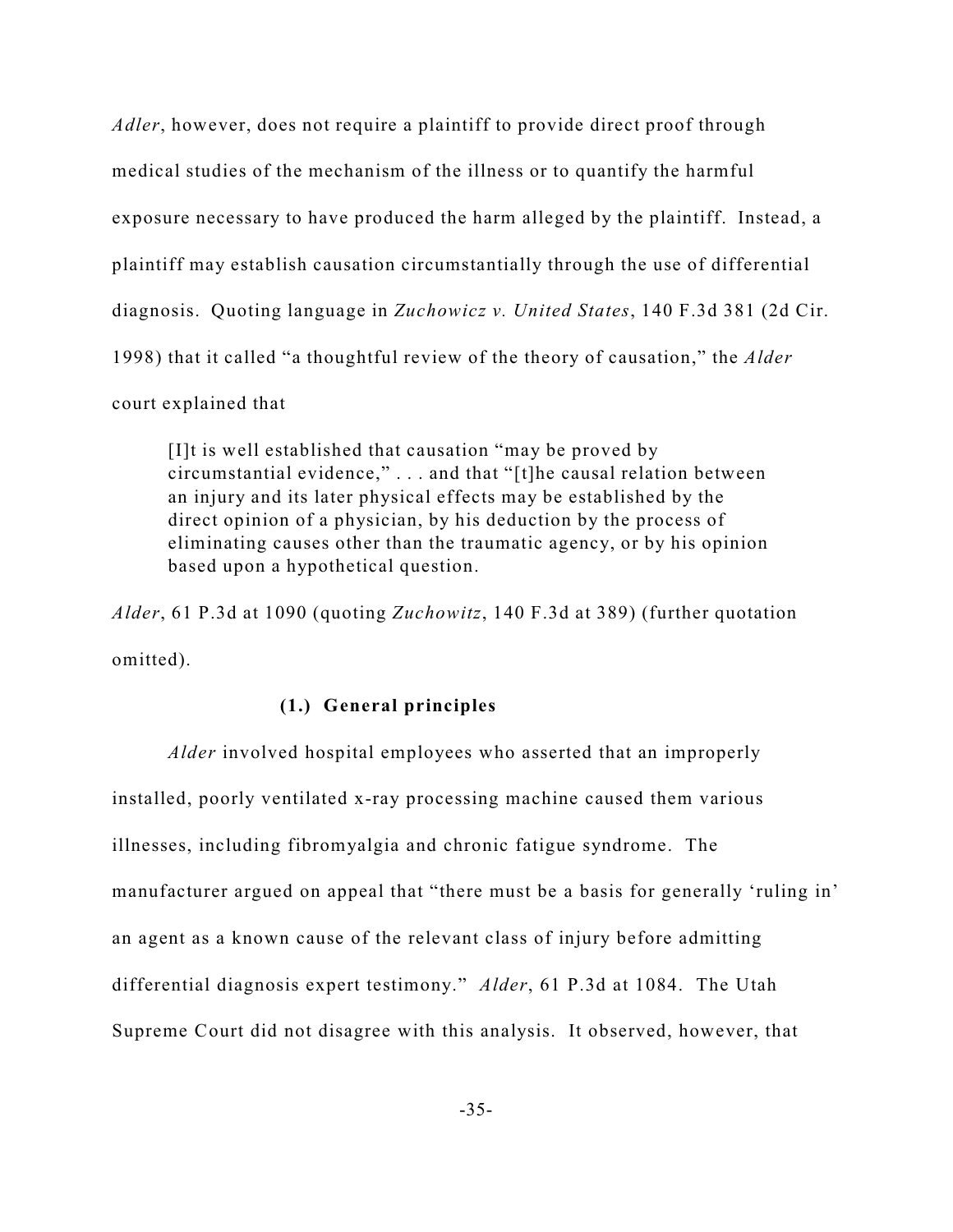"[t]he record in the instant case . . . contains ample documentation that exposure to x-ray processing chemicals causes the types of harm alleged by [plaintiffs]." *Id.* The absence of quantitative laboratory-based testing would not, therefore, vitiate the proof offered by differential diagnosis, "one of the oldest and most widely used and recognized of all the methods." *Id.*

Ms. Tingey primarily relies on differential diagnosis to establish causation. "Differential diagnosis . . . is a standard scientific technique of identifying the cause of a medical problem by eliminating the likely causes until the most probable one is isolated." *Westberry v. Gislaved Gummi AB*, 178 F.3d 257, 262 (4th Cir. 1999). "In performing a differential diagnosis, a physician begins by 'ruling in' all scientifically plausible causes of the plaintiff's injury. The physician then 'rules out' the least plausible causes of injury until the most likely cause remains." *Glastetter v. Novartis Pharm. Corp.*, 252 F.3d 986, 989 (8th Cir. 2001).

Radionics asserts that there are two problems with Ms. Tingey's use of differential diagnosis, given the facts of this case. First, her evidence fails to "rule in" the shock she received as a known cause of her injuries. Second, she fails to "rule out" other possible causes. As both requirements in fact were met, we conclude that summary judgment was inappropriate on the causation issue.

-36-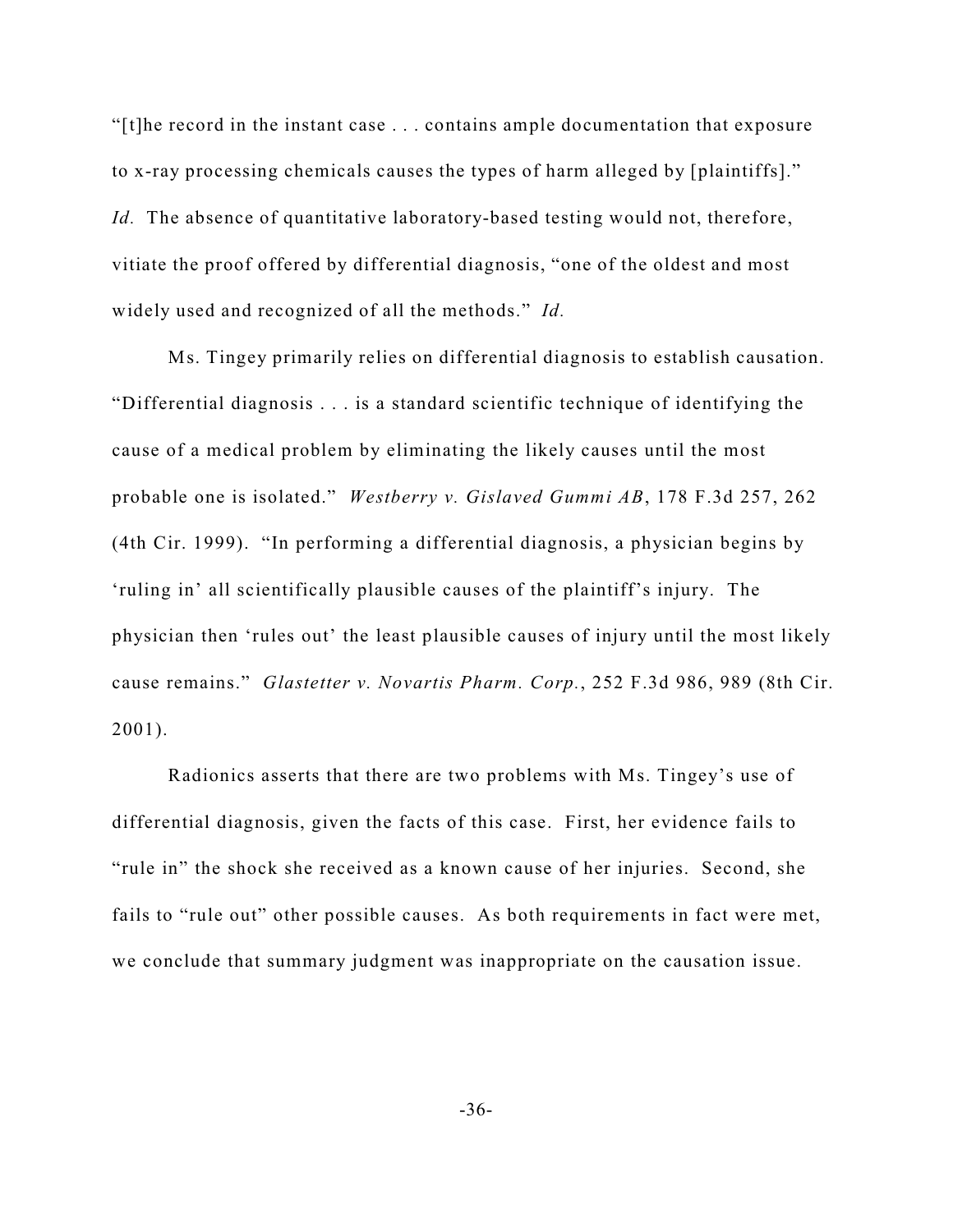#### **(2.) Application to evidence**

## **(A.) Dr. Rosenthal**

The district court struck Dr. Rosenthal's second deposition, for two independent reasons. First, Ms. Tingey failed to provide notice of the deposition, which was taken in a separate state proceeding, to Radionics. Second, it found that Dr. Rosenthal's opinion was not reliable.

Concerning the first reason, the district court stated that "[u]nder Rule 32 of the Federal Rules of Civil Procedure, the deposition cannot be used against Defendant in this case as Defendant had no notice of the deposition and as a result was not afforded the opportunity to be present at the deposition and [to] cross-examine the witness." *Id.*, Vol. IV, at 1013. Rule 32(a) states that a deposition "may be used against any party who was present or represented at the taking of the deposition or who had reasonable notice thereof." As the case law reveals, the rule is primarily applied as a limitation on introducing deposition testimony *at trial*. While a few courts have applied Rule 32(a) to deposition testimony introduced in summary judgment proceedings, *see, e.g.*, *Nippon Credit Bank, Ltd. v. Matthews*, 291 F.3d 738, 750-51 (11th Cir. 2002), in our view this application represents an overly-expansive view of the Rule, given the purpose of the rule and the mechanics of summary judgment procedure.

Parties may file affidavits in support of summary judgment without providing notice or an opportunity to cross-examine the affiant. *See* Fed. R. Civ.

-37-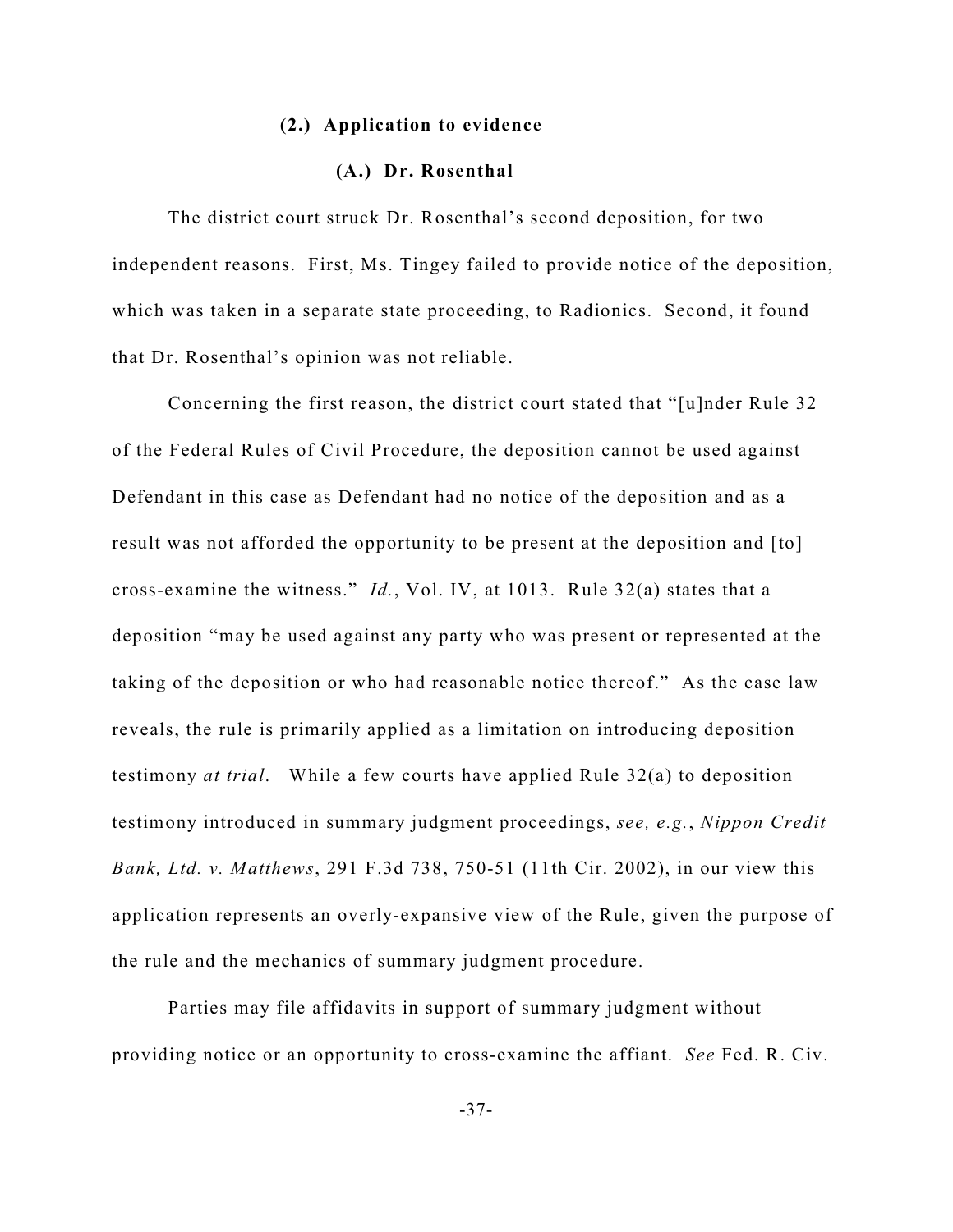P. 56(c). The "remedy" for this non-confronted affidavit testimony is to file an opposing affidavit, not to complain that one was not present and permitted to cross-examine when the affidavit was signed. For this reason, the Ninth Circuit has permitted a party to introduce deposition testimony for summary judgment purposes against a party who was not present at the deposition, by construing the deposition *as an affidavit*. *Hoover v. Switlik Parachute Co.*, 663 F.2d 964,

966-67 (9th Cir. 1981). A similar reasoning applies here. If Radionics wished to controvert Dr. Rosenthal's testimony for summary judgment purposes, it could either have noticed an additional deposition of Dr. Rosenthal, or presented additional testimony from its own expert to cast doubt on his conclusions.<sup>11</sup> Therefore, the district court should not have struck Dr. Rosenthal's deposition under Rule 32(a).

Alternatively, the district court found the testimony contained in

Dr. Rosenthal's second deposition unreliable and therefore inadmissible, stating:

Plaintiff failed to demonstrate that Dr. Rosenthal is qualified to determine issues of causation in this matter and by Dr. Rosenthal's own admission he is not. The Court finds that the materials Dr. Rosenthal testified he reviewed prior to stating his opinion did not support Dr. Rosenthal's opinion on causation. The Court further finds that there is nothing in the record to demonstrate that Dr. Rosenthal's theory of causation is reliable and that Dr. Rosenthal's own testimony shows that his new explanation about how the injury might or could have occurred is mere supposition.

 $W$ e express no opinion concerning the use of either of Dr. Rosenthal's depositions in a trial of this case.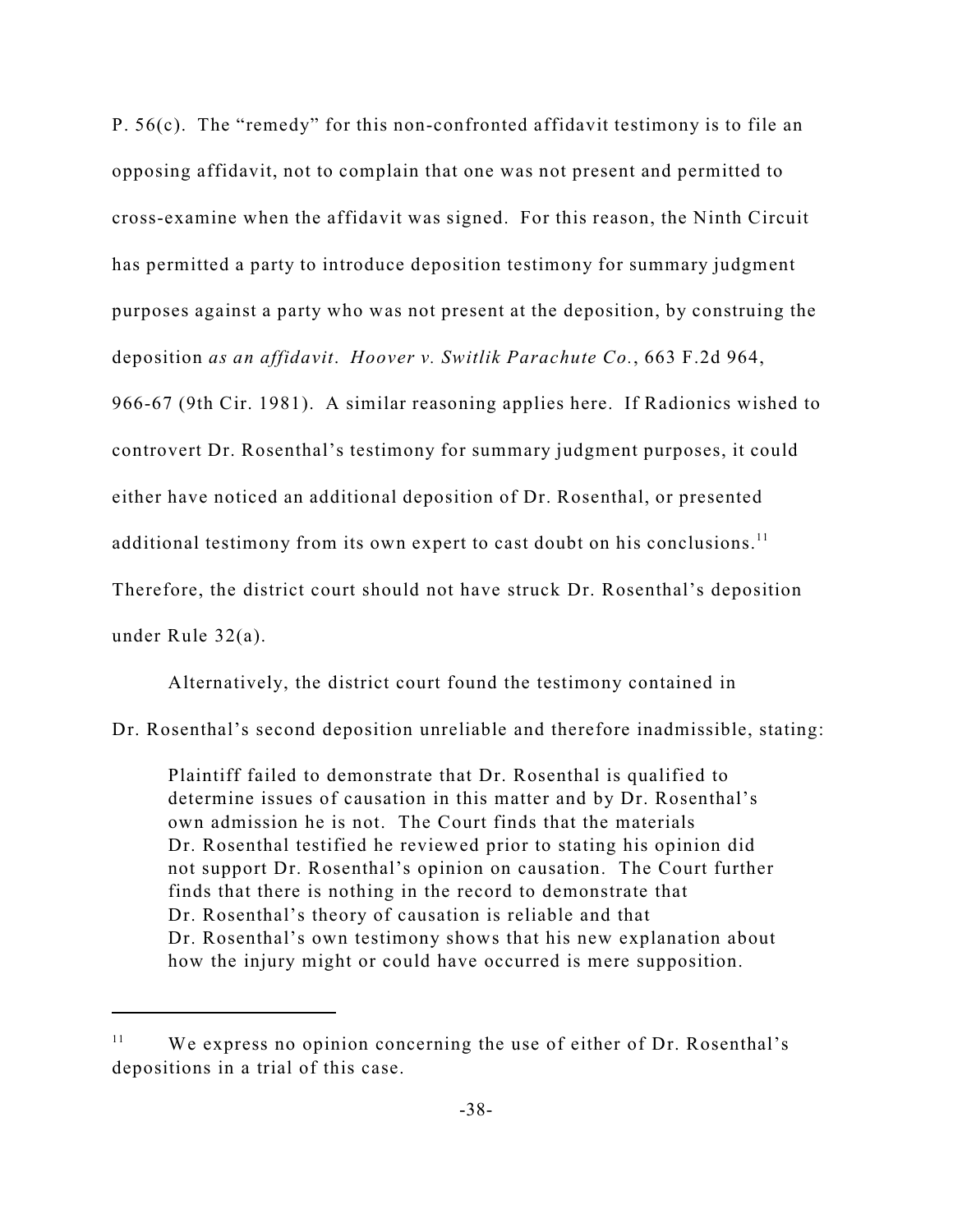While the Court acknowledges that causation can be established in some cases through a differential diagnosis, Dr. Rosenthal failed to adequately address any of the other possible causes of the injury and also failed to "rule in" the surgical procedure at issue in this case as a potential known cause.

Aplt. App., Vol. IV, at 1014.

Federal Rule of Evidence 702 provides that

[i]f scientific, technical, or other specialized knowledge will assist the trier of fact to understand the evidence or to determine a fact in issue, a witness qualified as an expert by knowledge, skill, experience, training, or education, may testify thereto in the form of an opinion or otherwise.

In *Daubert v. Merrell Dow Pharmaceuticals, Inc.*, 509 U.S. 579, 589-90

(1993), the Supreme Court made it clear that the touchstone of admissibility

under Rule 702 is whether the scientific evidence presented is reliable.

Specifically, "[u]nder Rule 702, expert testimony is admissible if it will assist the

trier of fact and if (1) the testimony is based upon sufficient facts or data, (2) the

testimony is the product of reliable principles and methods, and (3) the witness

has applied the principles and methods reliably to the facts of the case." *Lantec,*

*Inc. v. Novell, Inc.*, 306 F.3d 1003, 1024 (10th Cir. 2002) (quotation omitted).

This court may only reverse the district court's application of the *Daubert*

standards for an abuse of discretion. *Lantec*, 306 F.3d at 1024. This means that

"[w]e will not . . . disturb a district court's ruling absent our conviction that it is

arbitrary, capricious, whimsical, manifestly unreasonable, or clearly erroneous."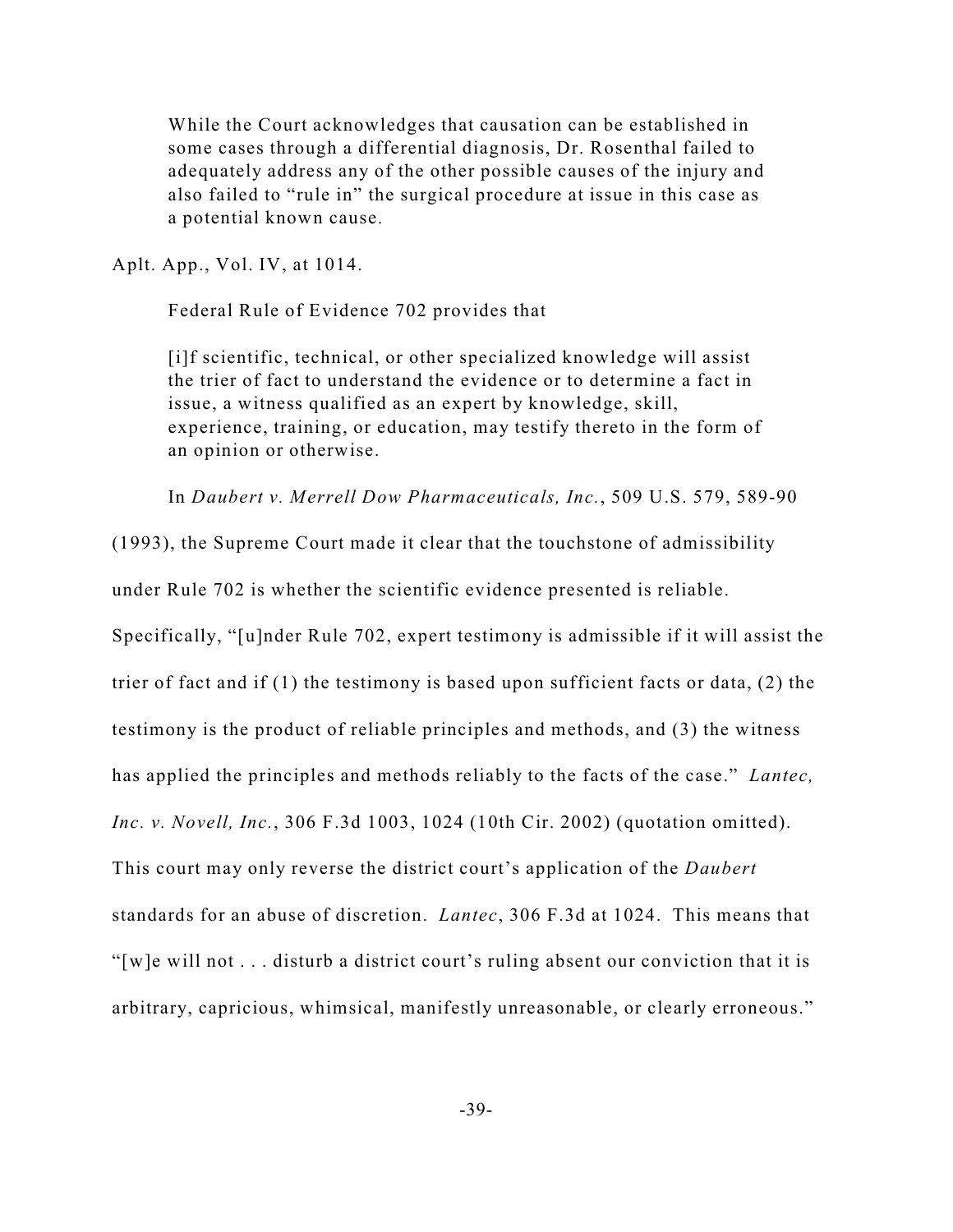*Bitler v. A.O. Smith Corp.*, 400 F.3d 1227, 1232 (10th Cir. 2004), *cert. denied*, 126 S.Ct. 395 (2005).

We will consider each of the reasons given by the district court for excluding Dr. Rosenthal's testimony:

(1) Dr. Rosenthal's qualifications to determine issues of causation

The district court concluded that Ms. Tingey had failed to demonstrate that Dr. Rosenthal was qualified to determine issues of causation. Dr. Rosenthal admitted that he was not a urologist. Aplt. App., Vol. IV, at 862. He relied, however, on his general training and experience as well as his study of published authorities dealing with the specific issues presented in this case. Dr. Rosenthal studied several texts concerning types of neurogenic bladder problems and nerve damage. *Id.* at 862-65. He also correlated his research to clinical findings made by other doctors who had examined Ms. Tingey. *Id.* at 865-68. He adequately demonstrated his qualifications to express an opinion on causation in this matter, and the district court abused its discretion in concluding to the contrary.

(2) Dr. Rosenthal's use of supporting materials

The district court found that the materials on which Dr. Rosenthal relied did not support his opinion on causation. Dr. Rosenthal testified that he reviewed two medical treatises, primarily in an effort to rule out drug abuse as a cause for Mr. Tingey's bladder dysfunction. His review of these materials convinced him that Ms. Tingey's bladder problems had resulted from a traumatic injury to her

 $-40-$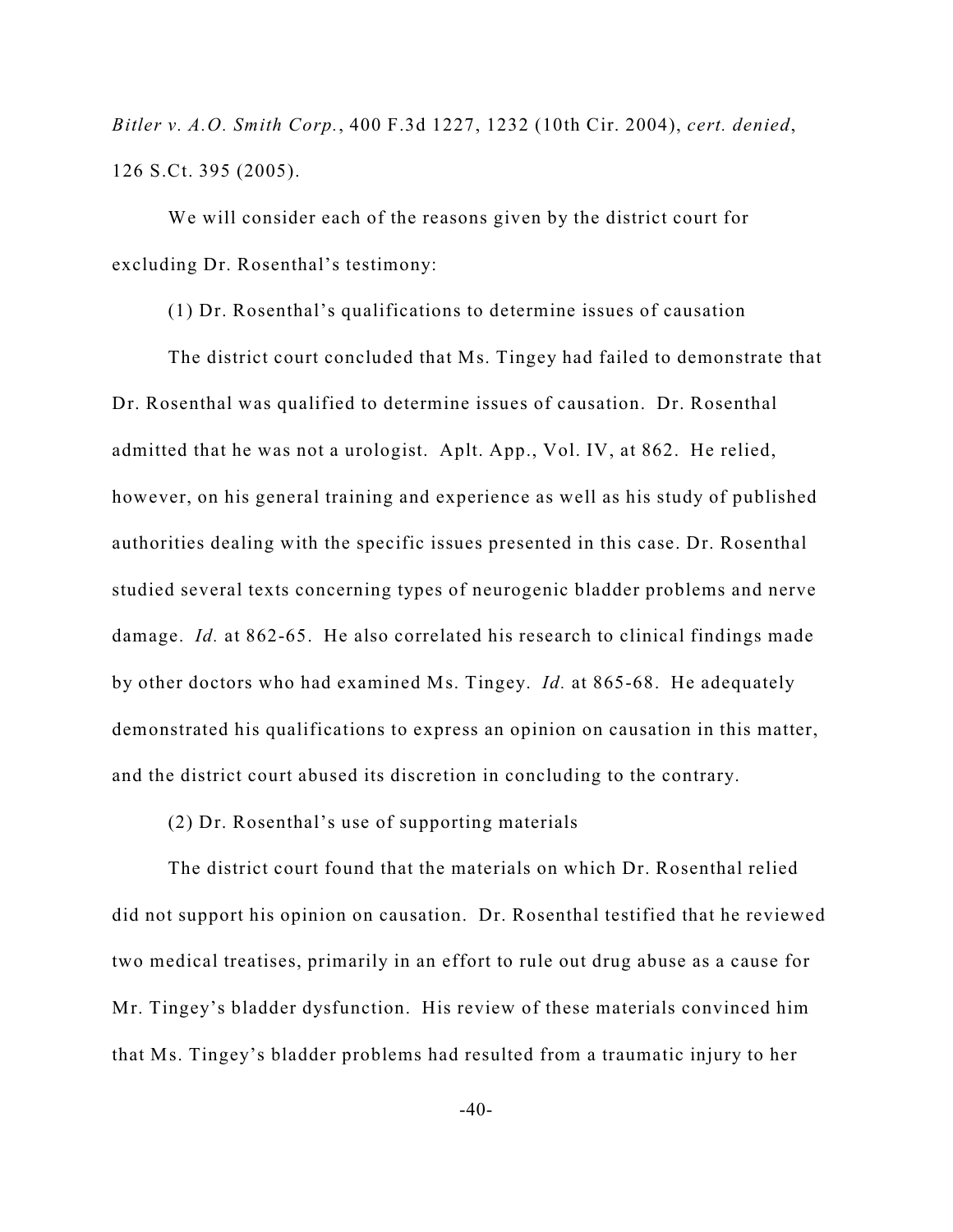sacral nerve roots, rather than her abuse of opiates. His description of these materials does appear to support his theory of causation.

Dr. Rosenthal also reviewed Dr. Landau's report, which he concluded further supported his conclusion that Ms. Tingey's injury resulted from sacral nerve root damage. While Dr. Miska's report tended to contradict Dr. Rosenthal's impression concerning traumatic nerve damage, because his electromyography (EMG) did not uncover any evidence of acute or chronic denervation changes of the L5 nerve, and no evidence of damage to the S1 nerves on either side, Dr. Rosenthal did not believe that this ruled out his theory of causation. Rather, he explained that the EMG would not detect damage to small nerve fibers of the type that go to the bladder. These non-myelinated nerve fibers would also be more vulnerable to damage from an electric shock. Thus, the materials from Ms. Tingey's other doctors, which Dr. Rosenthal reviewed, did not contradict his theory of causation.

Dr. Rosenthal also stated that he was unaware of any report in the medical literature that identified bladder nerve damage as a possible consequence of the lesioning procedure. He did not rely on this medical literature, however, as a basis for his opinion. We conclude that the district court erred in concluding that the materials on which Dr. Rosenthal relied did not support his theory of causation.

(3) Lack of record evidence for Dr. Rosenthal's theory of causation

-41-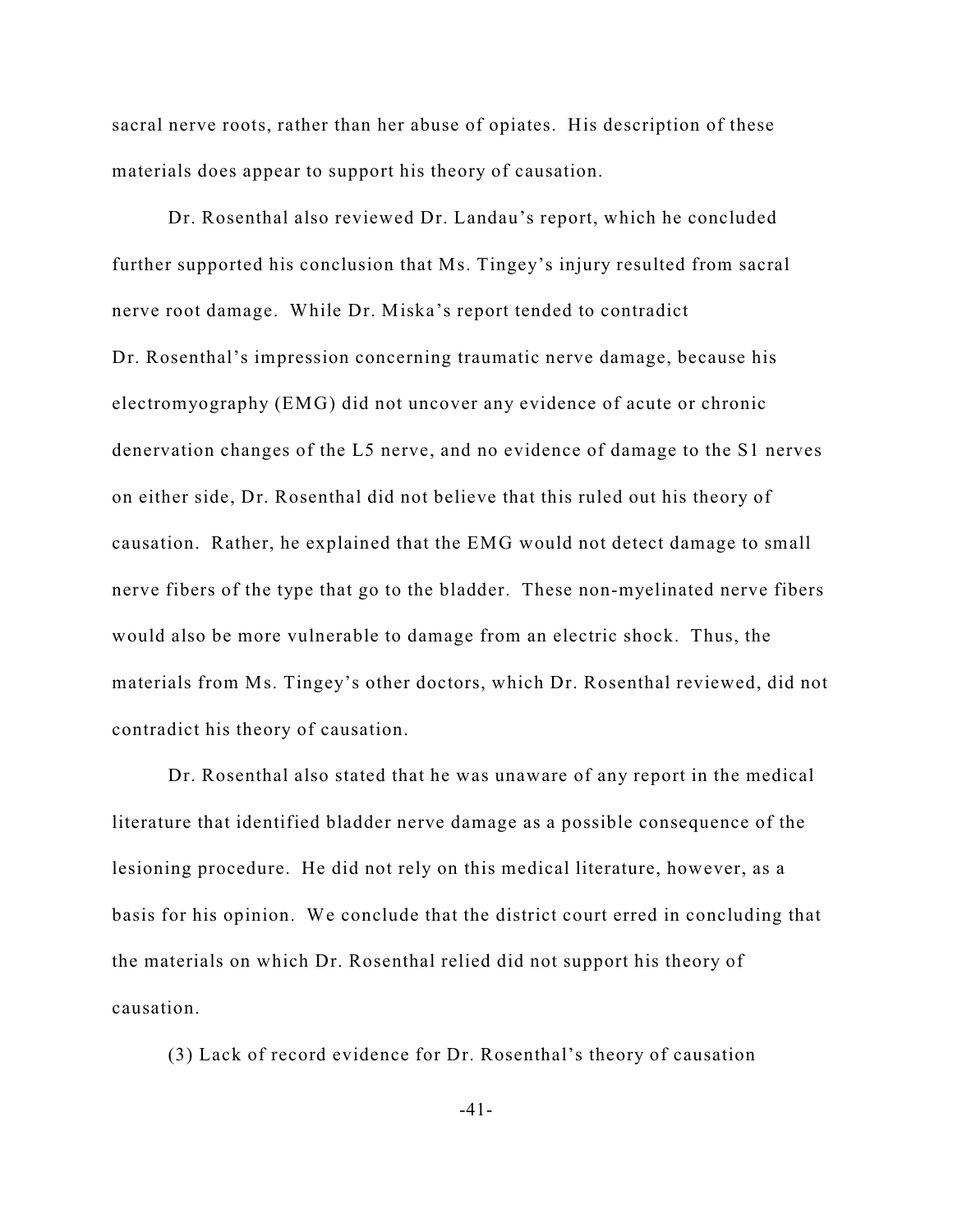The district court also stated that there was nothing in the record to demonstrate that Dr. Rosenthal's theory of causation was reliable. The district court appears to have relied on lack of corroboration, beyond Dr. Rosenthal's own testimony. As we have already pointed out, however, in reaching his conclusions regarding causation, Dr. Rosenthal relied on treatises, medical tests and laboratory findings. Moreover, "disputes as to the strength of his credentials, faults in his use of differential etiology as a methodology, or lack of textual authority for his opinion, go to the weight, not the admissibility of his testimony." *Zuchowicz*, 140 F.3d at 387 (quotation omitted).

(4) Speculative nature of Dr. Rosenthal's causation theory

The district court opined that "Dr. Rosenthal's own testimony shows that his new explanation about how the injury might or could have occurred is mere supposition." Aplt. App., Vol. IV, at 1014. The court did not refer to specific examples in the summary judgment record to support its conclusion, but our review of the record convinces us that whatever the ultimate merit of Dr. Rosenthal's opinion, it is not based on mere supposition. While Dr. Rosenthal did use such phrases as "here's how I might explain it," *id.* at 868, or "what seems to have happened," *id.*, he ultimately provided a scientific basis to describe the mechanism of Ms. Tingey's injury.

Specifically, Dr. Rosenthal testified that (1) Ms. Tingey has a hypotonic bladder, consistent with an injury to the sacral nerve roots; (2) during the

-42-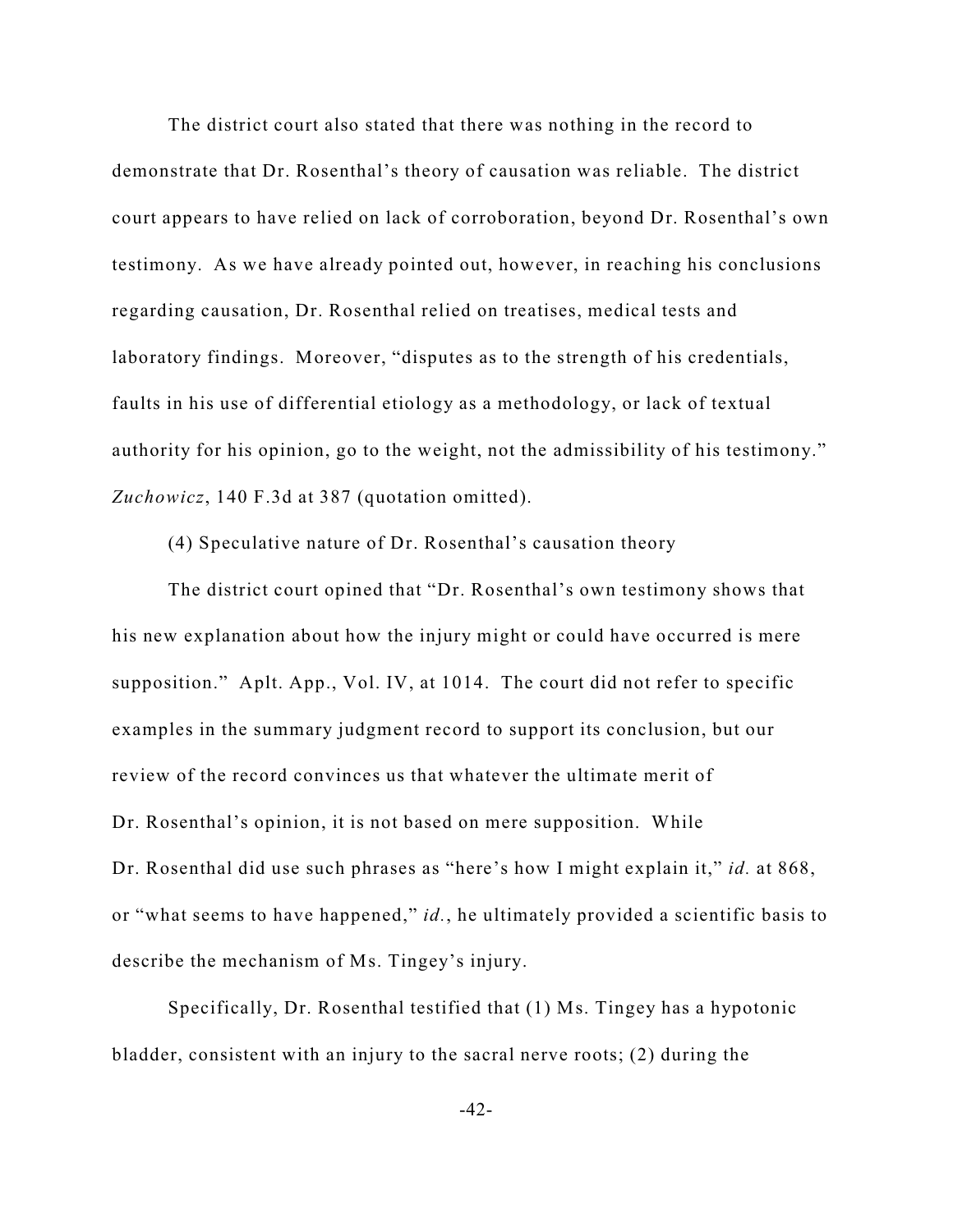procedure, a shock was delivered to her L5 nerve, near the dorsal root ganglion; (3) the shock probably caused retrograde conduction through the spinal cord causing damage to the sacral nerve roots; and (4) this damage was not visible on an EMG because the nerves damaged were small, unmyelinated nerves leading to the bladder, which are more vulnerable to electric shock. This theory represents more than mere supposition, and the district court erred in excluding it for that reason.

### (5) Dr. Rosenthal's use of differential diagnosis

The district court concluded that "Dr. Rosenthal failed to adequately address any of the other possible causes of the injury and also failed to 'rule in' the surgical procedure at issue in this case as a potential known cause." *Id.* at 1014. This conclusion is incorrect. A careful review of Dr. Rosenthal's deposition testimony shows that he took great pains to show that Ms. Tingey's injuries were inconsistent with opiate abuse, the only other possible cause discussed in any detail in the record. Also, as we have discussed, his testimony provided a detailed mechanism to "rule in" the procedure as a cause of the injury. Any doubts about the validity of his theory, as we have emphasized, go to the weight, rather than the admissibility, of Dr. Rosenthal's testimony.

#### **(B.) Dr. Platt**

 The district court struck Dr. Platt's affidavit, finding it "so lacking in foundation and therefore unreliable that it does not meet the requirements of

-43-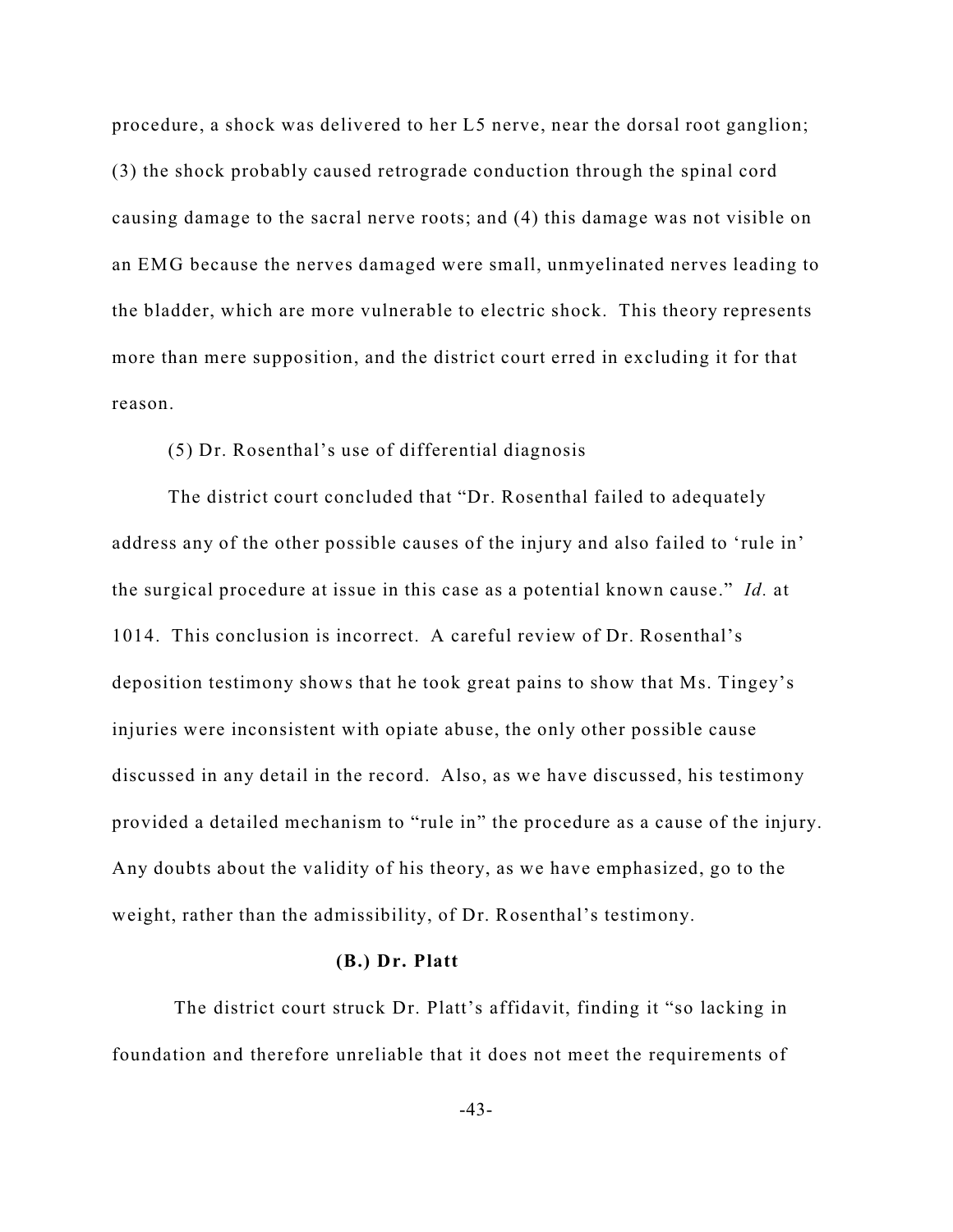Rule 56(e) of the Federal Rules of Civil Procedure or Rule 702 of the Federal Rules of Evidence." *Id.*, Vol. IV, at 1013. The district court gave three reasons for rejecting Dr. Platt's affidavit. First, "[t]he Affidavit does not contain specific facts to support a direct or circumstantial case of causation." *Id.*, Vol. IV at 1013. The affidavit does, however, contain specific facts describing the nature of Ms. Tingey's injuries and detailing a circumstantial case for causation. Specifically, Dr. Platt stated that: (1) he had conducted an examination of Ms. Tingey's medical records and had found no evidence in these records prior to March 10, 2000, that Ms. Tingey had experienced any bladder problems; (2) her complaints of bowel and bladder incontinence had begun after she underwent a radiofrequency surgical procedure on March 10, 2000 at Orem Community Hospital; (3) he conducted a bulbocavernous reflux test on Ms. Tingey with negative results, from which he determined that the nerves going to her bladder had been damaged; (4) she continues to suffer from a mixed sensory and neurogenic bladder dysfunction; and (5) in his opinion, "the cause of [Ms. Tingey's] neurogenic bladder was the inadvertent electrical shock [she] received during the radiofrequency procedure on March 10, 2000." *Id.*, Vol. II, at 451. We conclude that the district court abused its discretion in determining that the affidavit contained insufficient facts to establish causation.

Second, the district court stated that the affidavit was deficient because it did not set forth that Dr. Platt had "the necessary qualifications to opine on how

-44-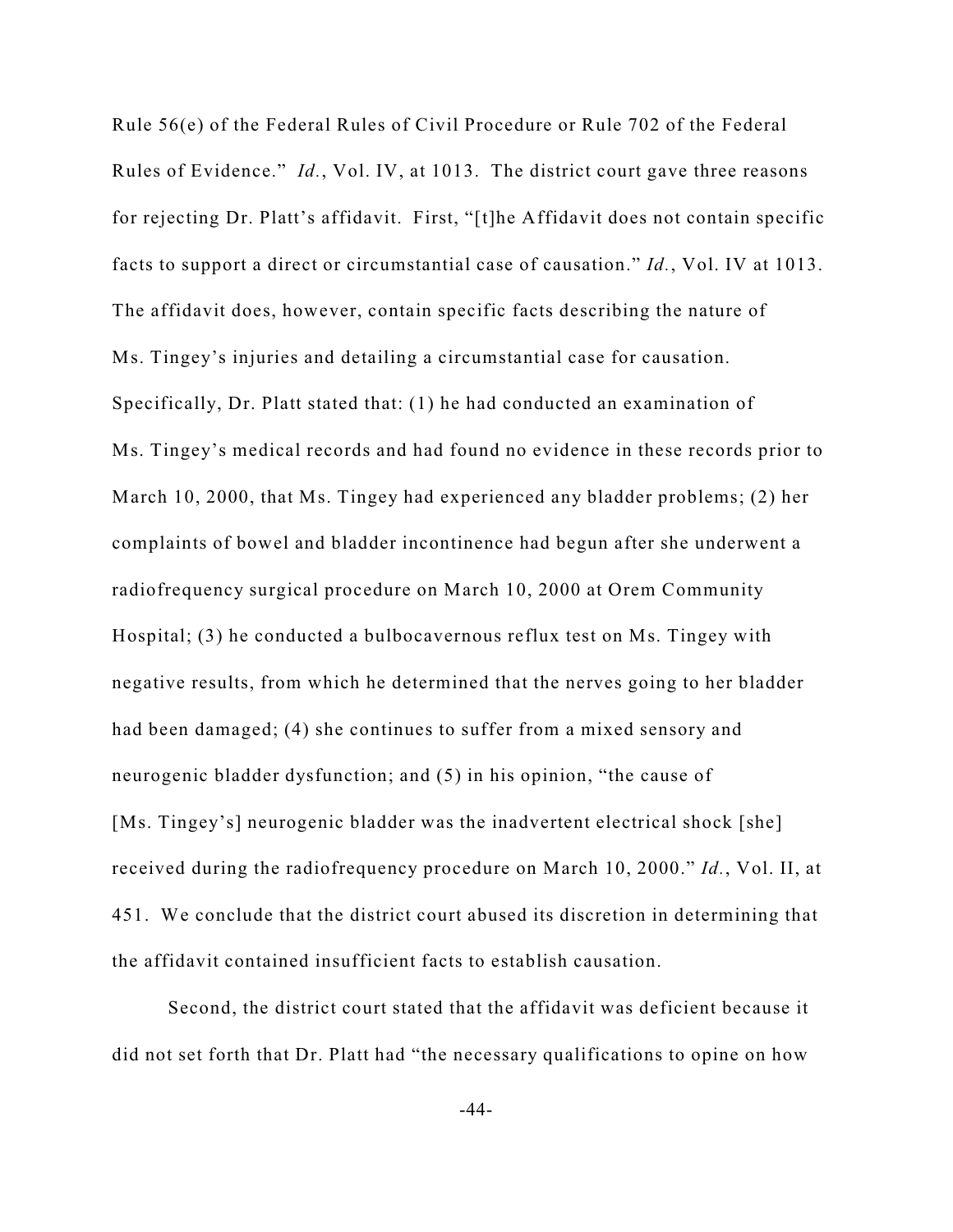injury could have occurred to Plaintiff or rule out other possible causes for Plaintiff's alleged injuries." *Id.*, Vol. IV, at 1013. Various exhibits were attached to the affidavit, including letters on Dr. Platt's letterhead stationery, where he is identified as a Diplomate of the American Board of Urology. *Id.*, Vol. II, at 452. Other exhibits detailed the medical tests Dr. Platt performed on Ms. Tingey, and the conclusions he drew from the test results, particularly in light of his experience with other patients. This is clearly a case where "the doctor's training and experience placed his report and testimony well above the Rule 702/*Daubert* bar." *Feliciano-Hill v. Principi*, 439 F.3d 18, 25 (1st Cir. 2006); *see also Bitler*, 400 F.3d at 1237 ("In the medical context, differential diagnosis is a common method of analysis, and federal courts have regularly found it reliable under *Daubert*.").

Finally, the district court found Dr. Platt's affidavit deficient because it did not discuss the evidence from Dr. Miska, a neurologist who found no evidence that Ms. Tingey had incurred nerve damage. Dr. Platt specifically found, from a urological standpoint, that "the nerves going [Ms. Tingey's] bladder have been damaged." Aplt. App., Vol. II, at 450. Dr. Miska stated that the neurological tests he performed had not revealed nerve damage. *See id.* at 540. The apparent disagreement between these two physicians, however, goes to the weight and not the admissibility of Dr. Platt's opinion. *See Feliciano-Hill*, 439 F.3d at 25 (holding that "[t]he mere fact that two experts disagree is not grounds for

-45-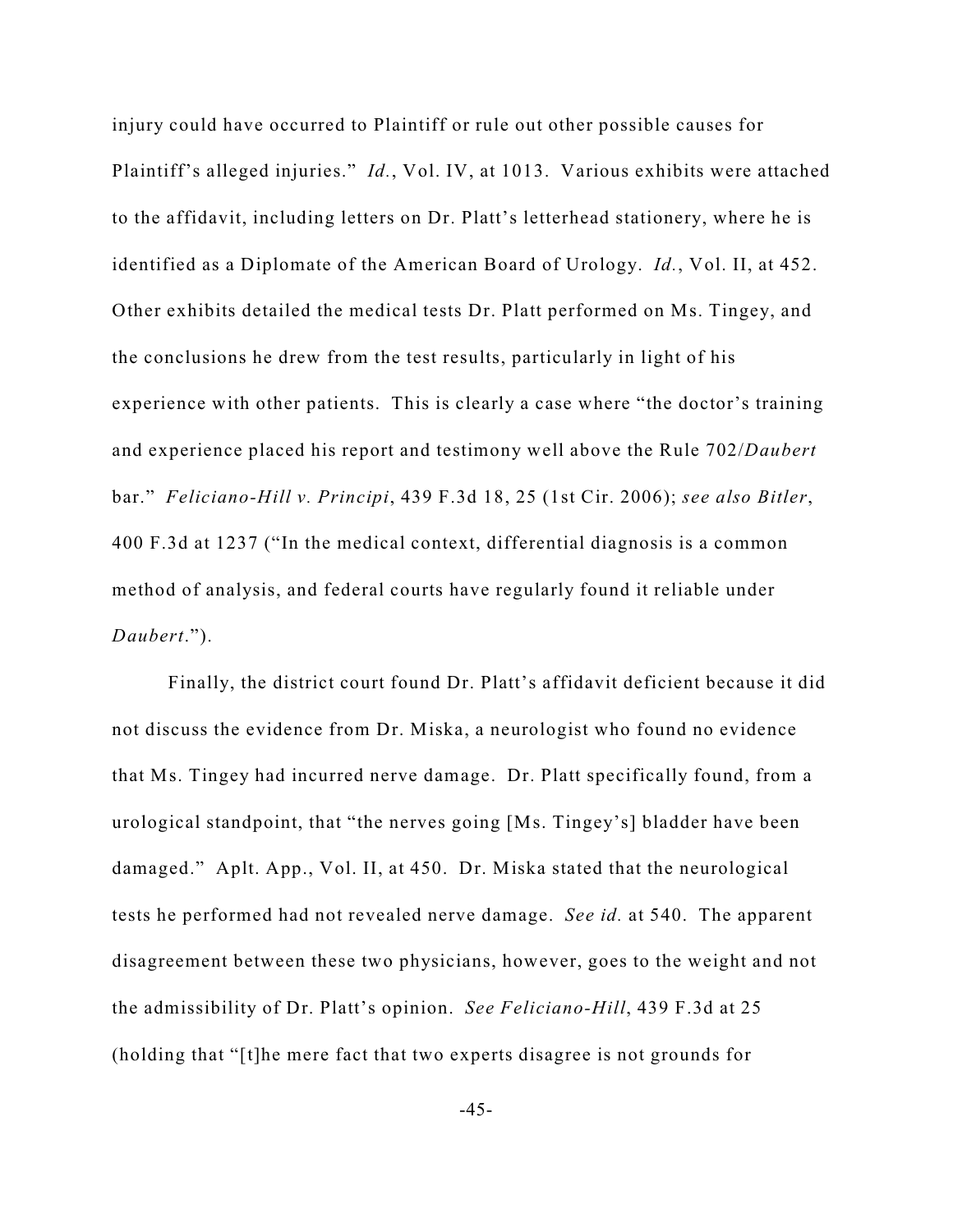excluding one's testimony."). Dr. Platt's failure to refute, or even to discuss, Dr. Miska's opinion does not make his opinion inadmissible under Rule 702 or *Daubert*.

Radionics further argues that the procedure itself, rather than the shock, could have been the cause of Ms. Tingey's injuries. Radionics did not present expert testimony to substantiate a theory that the procedure itself caused the injuries, nor did it develop a legal argument that expert testimony is not necessary to factor in the pre-shock lesioning as a potential cause necessary for consideration in a differential diagnosis analysis. As a consequence, for purposes of this appeal we deem the absence of such expert testimony fatal to Radionics' position.

We conclude that the district court erred in striking Dr. Rosenthal's second deposition and in excluding Dr. Platt's affidavit. With these two items of evidence included, Ms. Tingey has made a sufficient showing on the causation issue to survive summary judgment on her claims.

### **5. Ms. Tingey's cross-motion for summary judgment**

Ms. Tingey also appeals from the district court's denial of her motion for summary judgment. In her motion, she requested summary judgment on the following issues: (1) that the Radionics device was unreasonably dangerous as a matter of law; (2) that its defect existed at the time the device left Radionics' control; (3) that the defect in the device caused her neurogenic bladder injury;

-46-